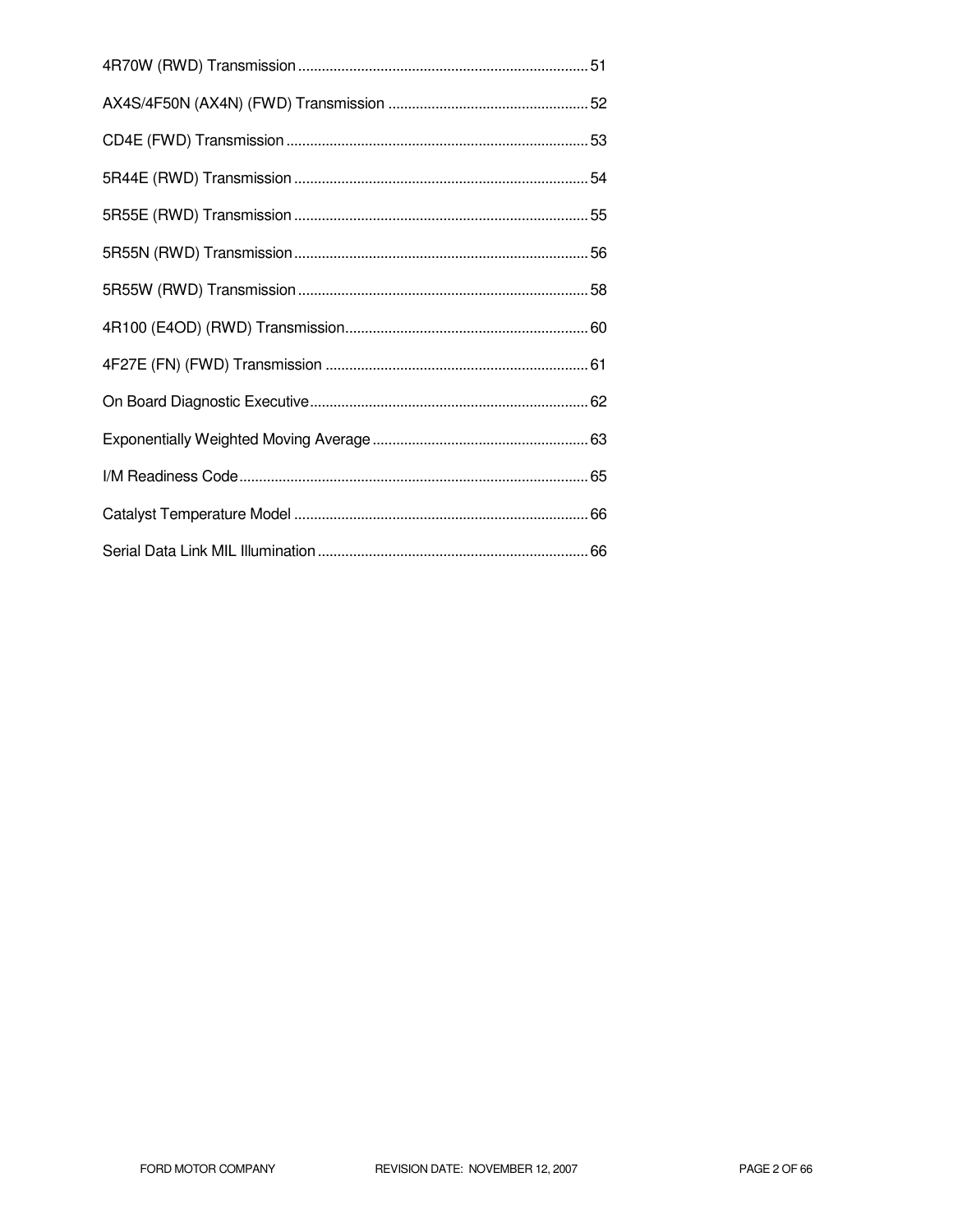# Introduction – OBD-I and OBD-II

# OBD-II Systems

California OBD-II applies to all gasoline engine vehicles up to 14,000 lbs. Gross Vehicle Weight Rating (GVWR) starting in the 1996 MY and all diesel engine vehicles up to 14,000 lbs. GVWR starting in the 1997 MY.

"Green States" are states in the Northeast that chose to adopt California emission regulations, starting in the 1998 MY. At this time, Massachusetts, New York, Vermont and Maine are Green States. Green States receive California-certified vehicles for passenger cars and light trucks up to 6,000 lbs. GVWR.

The National LEV program (NLEV) requires compliance with California OBD-II, including 0.020" evaporative system monitoring requirements. The NLEV program apply to passenger cars and light trucks up to 6,000 lbs. GVWR nation-wide from 2001 MY through 2003 MY

Federal OBD applies to all gasoline engine vehicles up to 8,500 lbs. GVWR starting in the 1996 MY and all diesel engine vehicles up to 8,500 lbs. GVWR starting in the 1997 MY.

OBD-II system implementation and operation is described in the remainder of this document.

## OBD-I Systems

If a vehicle is not required to comply with OBD-II requirements, it utilizes an OBD-I system. OBD-I systems are used on all over 8,500 lbs. GVWR Federal truck calibrations. With the exception of the 1996 MY carryover EEC-IV OBD-I systems, Federal > 8,500 lbs. OBD-I vehicles use that same PCM, J1850 serial data communication link, J1962 Data Link Connector, and PCM software as the corresponding OBD-II vehicle. The only difference is the possible removal of the rear oxygen sensor(s), fuel tank pressure sensor, canister vent solenoid, and a different PCM calibration.

The following list indicate what monitors and functions have been altered for OBD-I calibrations:

| <b>Monitor / Feature</b>   | <b>Calibration</b>                                                                                                                                                         |
|----------------------------|----------------------------------------------------------------------------------------------------------------------------------------------------------------------------|
| <b>Catalyst Monitor</b>    | Not required, monitor calibrated out, rear O2 sensors may be deleted.                                                                                                      |
| <b>Misfire Monitor</b>     | Calibrated in for service, all DTCs are non-MIL. Catalyst damage misfire criteria<br>calibrated out, emission threshold criteria set to 4%, enabled between 150 °F and 220 |
|                            | <sup>o</sup> F, 254 sec start-up delay.                                                                                                                                    |
| Oxygen Sensor Monitor      | Rear O2 sensor test calibrated out, rear O2 sensors may be deleted, front O2 sensor                                                                                        |
|                            | response test calibrated out, O2 heater current test calibrated out prior to 2002 MY, O2                                                                                   |
|                            | heater voltage test used for all model years.                                                                                                                              |
| <b>EGR Monitor</b>         | Same as OBD-II calibration except that P0402 test uses slightly higher threshold.                                                                                          |
| <b>Fuel System Monitor</b> | Same as OBD-II calibration starting in 2002 MY, earlier calibrations used +/- 40%<br>thresholds.                                                                           |
| Secondary Air Monitor      | Functional (low flow) test calibrated out, circuit codes are same as OBD-II calibration.                                                                                   |
| Evap System Monitor        | Evap system leak check calibrated out, fuel level input circuit checks retained as non-<br>MIL. Fuel tank pressure sensor and canister vent solenoid may be deleted.       |
| <b>PCV Monitor</b>         | Same hardware and function as OBD-II.                                                                                                                                      |
| <b>Thermostat Monitor</b>  | Thermostat monitor calibrated out.                                                                                                                                         |
| Comprehensive              | All circuit checks same as OBD-II. Some rationality and functional tests calibrated out.                                                                                   |
| <b>Component Monitor</b>   | (MAF/TP rationality, IAC functional)                                                                                                                                       |
| Communication              | Same as OBD-II, all generic and enhanced scan tool modes work the same as OBD-II                                                                                           |
| Protocol and DLC           | but reflect the OBD-I calibration that contains fewer supported monitors. "OBD                                                                                             |
|                            | Supported" PID indicates OBD-I.                                                                                                                                            |
| <b>MIL Control</b>         | Same as OBD-II, it takes 2 driving cycles to illuminate the MIL.                                                                                                           |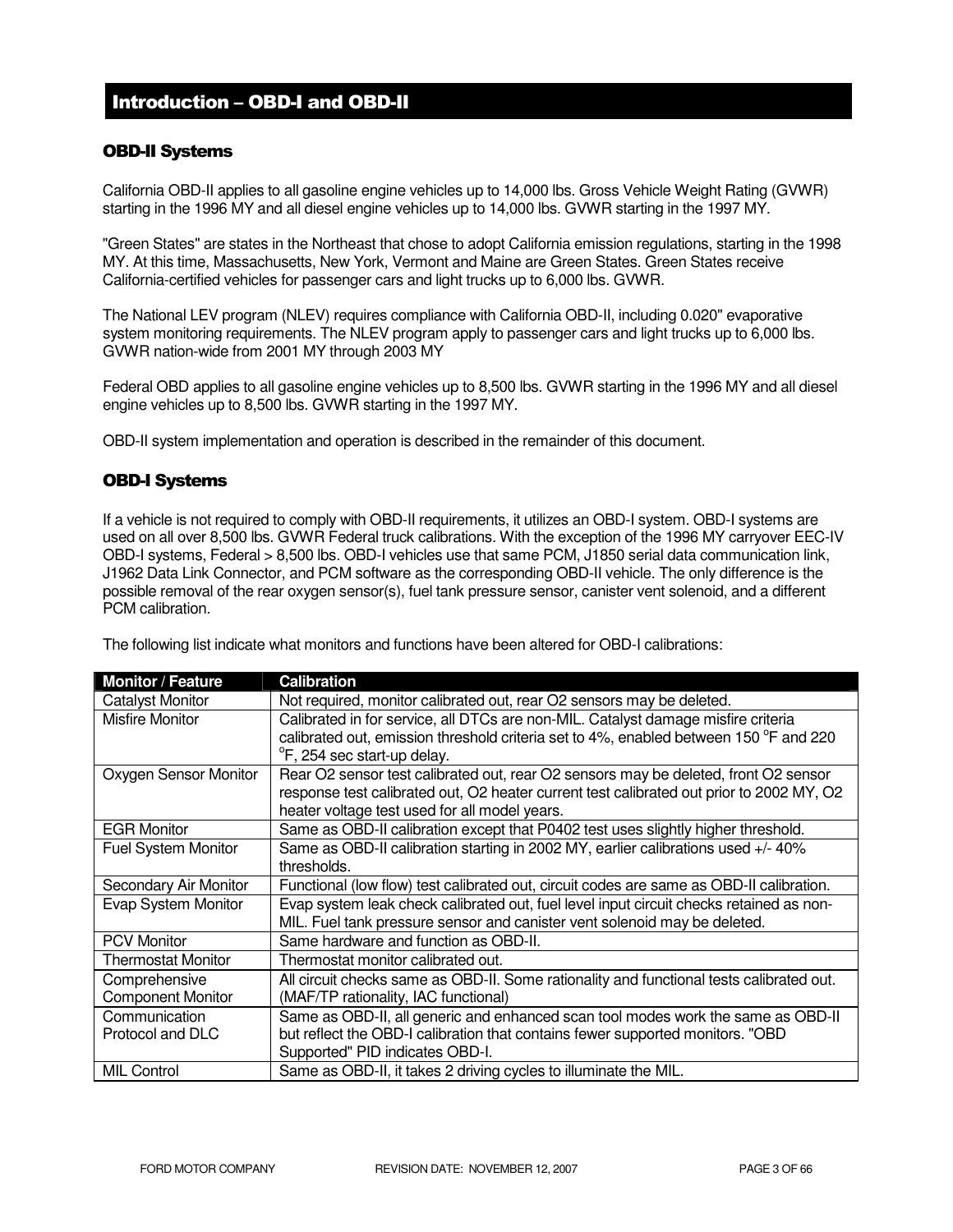# Catalyst Efficiency Monitor

The Catalyst Efficiency Monitor uses an oxygen sensor before and after the catalyst to infer the hydrocarbon efficiency based on oxygen storage capacity of the ceria and precious metals in the washcoat. Under normal, closed-loop fuel conditions, high efficiency catalysts have significant oxygen storage. This makes the switching frequency of the rear HO2S very slow and reduces the amplitude of those switches as compared to the switching frequency and amplitude of the front HO2S. As catalyst efficiency deteriorates due to thermal and/or chemical deterioration, its ability to store oxygen declines. The post-catalyst HO2S signal begins to switch more rapidly with increasing amplitude, approaching the switching frequency and amplitude of the pre-catalyst HO2S. The predominant failure mode for high mileage catalysts is chemical deterioration (phosphorus deposition on the front brick of the catalyst), not thermal deterioration.

All applications utilize an FTP-based (Federal Test Procedure) catalyst monitor. This simply means that the catalyst monitor must run during a standard FTP emission test as opposed to the 20-second steady-state catalyst monitor used in 1994 through some 1996 vehicles. Two slightly different versions of the catalyst monitor are used for 2001 MY and beyond vehicles. Both versions will continue to be used in subsequent model years.

# Switch Ratio Method (1996 - 2002)

In order to assess catalyst oxygen storage, the monitor counts front and rear HO2S switches during part-throttle, closed-loop fuel conditions after the engine is warmed-up and inferred catalyst temperature is within limits. Front switches are accumulated in up to nine different air mass regions or cells although 3 air mass regions is typical. Rear switches are counted in a single cell for all air mass regions. When the required number of front switches has accumulated in each cell (air mass region), the total number of rear switches is divided by the total number of front switches to compute a switch ratio. A switch ratio near 0.0 indicates high oxygen storage capacity, hence high HC efficiency. A switch ratio near 1.0 indicates low oxygen storage capacity, hence low HC efficiency. If the actual switch ratio exceeds the threshold switch ratio, the catalyst is considered failed.

# Index Ratio Method (some 2001 and beyond)

In order to assess catalyst oxygen storage, the catalyst monitor counts front HO2S switches during part-throttle, closed-loop fuel conditions after the engine is warmed-up and inferred catalyst temperature is within limits. Front switches are accumulated in up to three different air mass regions or cells. While catalyst monitoring entry conditions are being met, the front and rear HO2S signal lengths are continually being calculated. When the required number of front switches has accumulated in each cell (air mass region), the total signal length of the rear HO2S is divided by the total signal length of front HO2S to compute a catalyst index ratio. An index ratio near 0.0 indicates high oxygen storage capacity, hence high HC efficiency. A switch ratio near 1.0 indicates low oxygen storage capacity, hence low HC efficiency. If the actual index ratio exceeds the threshold index ratio, the catalyst is considered failed.

# General Catalyst Monitor Operation

If the catalyst monitor does not complete during a particular driving cycle, the already-accumulated switch/signallength data is retained in Keep Alive Memory and is used during the next driving cycle to allow the catalyst monitor a better opportunity to complete, even under short or transient driving conditions.

Rear HO2S sensors can be located in various ways to monitor different kinds of exhaust systems. In-line engines and many V-engines are monitored by individual bank. A rear HO2S sensor is used along with the front, fuelcontrol HO2S sensor for each bank. Two sensors are used on an in-line engine; four sensors are used on a Vengine. Some V-engines have exhaust banks that combine into a single underbody catalyst. These systems are referred to as Y-pipe systems. They use only one rear HO2S sensor along with the two front, fuel-control HO2S sensors. Y-pipe system use three sensors in all. For Y-pipe systems, the two front HO2S sensor signals are combined by the software to infer what the HO2S signal would have been in front of the monitored catalyst. The inferred front HO2S signal and the actual single, rear HO2S signal is then used to calculate the switch ratio.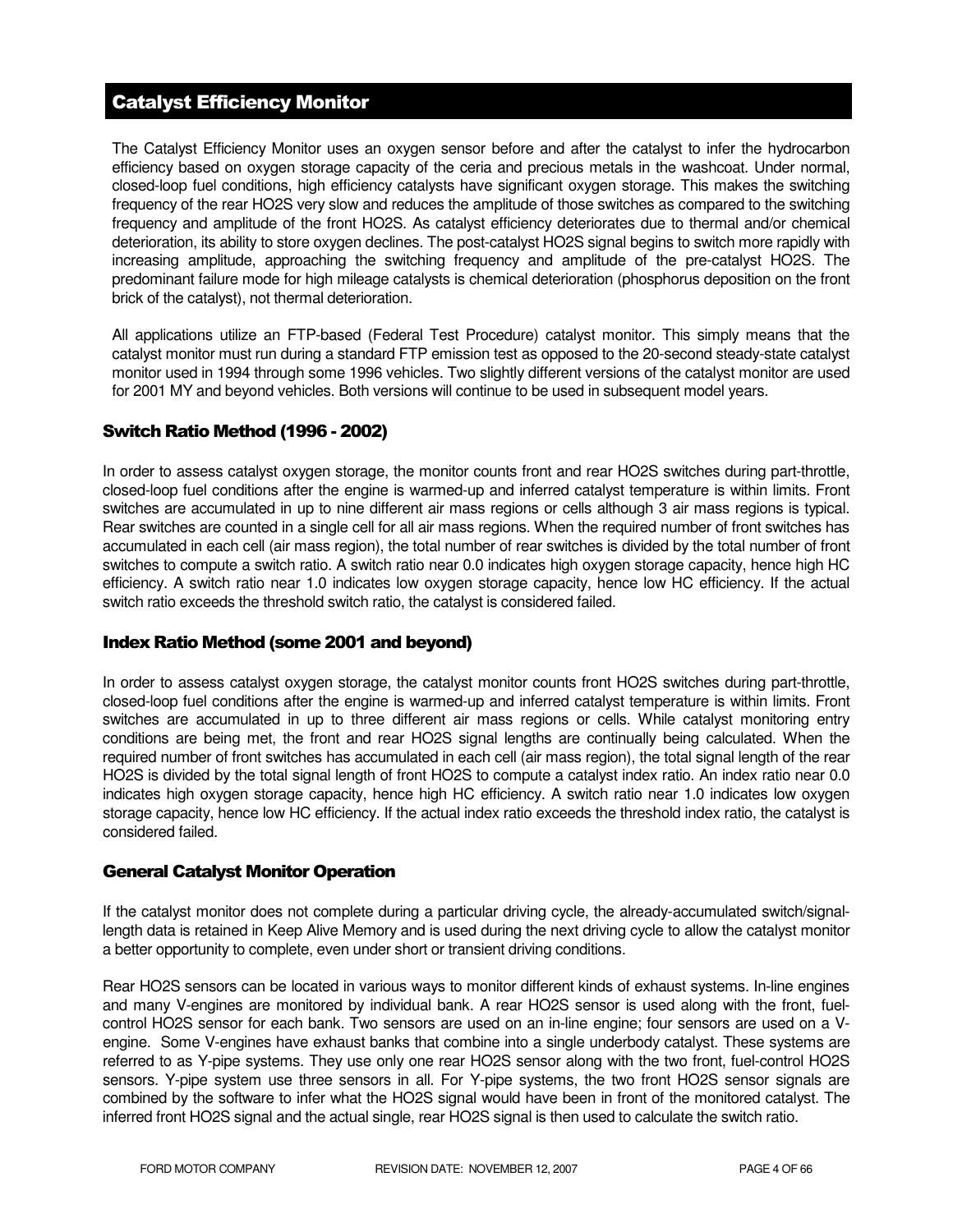Most vehicles that are part of the "LEV" catalyst monitor phase-in will monitor less than 100% of the catalyst volume – often the first catalyst brick of the catalyst system. Partial volume monitoring is done on LEV and ULEV vehicles in order to meet the 1.75<sup>\*</sup> emission-standard. The rationale for this practice is that the catalysts nearest the engine deteriorate first, allowing the catalyst monitor to be more sensitive and illuminate the MIL properly at lower emission standards.

Many applications that utilize partial-volume monitoring place the rear HO2S sensor after the first light-off catalyst can or, after the second catalyst can in a three-can per bank system. (A few applications placed the HO2S in the middle of the catalyst can, between the first and second bricks.)

Index ratios for ethanol (Flex fuel) vehicles vary based on the changing concentration of alcohol in the fuel. The malfunction threshold typically increases as the percent alcohol increases. For example, a malfunction threshold of 0.5 may be used at E10 (10% ethanol) and 0.9 may be used at E85 (85% ethanol). The malfunction thresholds are therefore adjusted based on the % alcohol in the fuel. (Note: Normal gasoline is allowed to contain up to 10% ethanol (E10)).

All vehicles employ an Exponentially Weighted Moving Average (EWMA) algorithm to improve the robustness of the FTP catalyst monitor. During normal customer driving, a malfunction will illuminate the MIL, on average, in 3 to 6 driving cycles. If KAM is reset (battery disconnected), a malfunction will illuminate the MIL in 2 driving cycles. See the section on EWMA for additional information.

| <b>CATALYST MONITOR OPERATION:</b> |                                                                                                                                                                                |  |
|------------------------------------|--------------------------------------------------------------------------------------------------------------------------------------------------------------------------------|--|
| <b>DTCs</b>                        | P0430 Bank 2<br>P0420 Bank 1 (or Y-pipe),                                                                                                                                      |  |
| Monitor execution                  | once per driving cycle                                                                                                                                                         |  |
| <b>Monitor Sequence</b>            | HO2S response test complete and no DTCs (P0133/P0153) prior to<br>calculating switch ratio, no SAIR pump stuck on DTCs (P0412/P1414), no<br>evap leak check DTCs (P0442/P0456) |  |
| Sensors OK                         | ECT, IAT, TP, VSS, CKP                                                                                                                                                         |  |
| <b>Monitoring Duration</b>         | Approximately 700 seconds during appropriate FTP conditions<br>(approximately 100 to 200 oxygen sensor switches are collected)                                                 |  |

| TYPICAL SWITCH RATIO CATALYST MONITOR ENTRY CONDITIONS:                                                                                   |                      |                      |  |
|-------------------------------------------------------------------------------------------------------------------------------------------|----------------------|----------------------|--|
| Entry condition                                                                                                                           | <b>Minimum</b>       | Maximum              |  |
| Time since engine start-up (70 °F start)                                                                                                  | 330 seconds          |                      |  |
| <b>Engine Coolant Temp</b>                                                                                                                | 170 $\degree$ F      | 230 °F               |  |
| Intake Air Temp                                                                                                                           | $20^{\circ}$ F       | 180 °F               |  |
| Engine Load                                                                                                                               | 10%                  |                      |  |
| <b>Throttle Position</b>                                                                                                                  | <b>Part Throttle</b> | <b>Part Throttle</b> |  |
| Time since entering closed loop fuel                                                                                                      | 30 sec               |                      |  |
| <b>Vehicle Speed</b>                                                                                                                      | 5 mph                | 70 mph               |  |
| Inferred Catalyst Mid-bed Temperature                                                                                                     | 900 °F               |                      |  |
| EGR flow (Note: an EGR fault disables EGR)                                                                                                | $1\%$                | 12%                  |  |
| <b>Fuel Level</b>                                                                                                                         | 15%                  |                      |  |
| Steady Air Mass Flow for each Air Mass cell (typically three cells)                                                                       | $1.0$ lb/min         | $5.0$ lb/min         |  |
| (Note: FTP cycle is biased towards the low air mass range, 25 - 35 mph steady state driving must be<br>performed to complete the monitor) |                      |                      |  |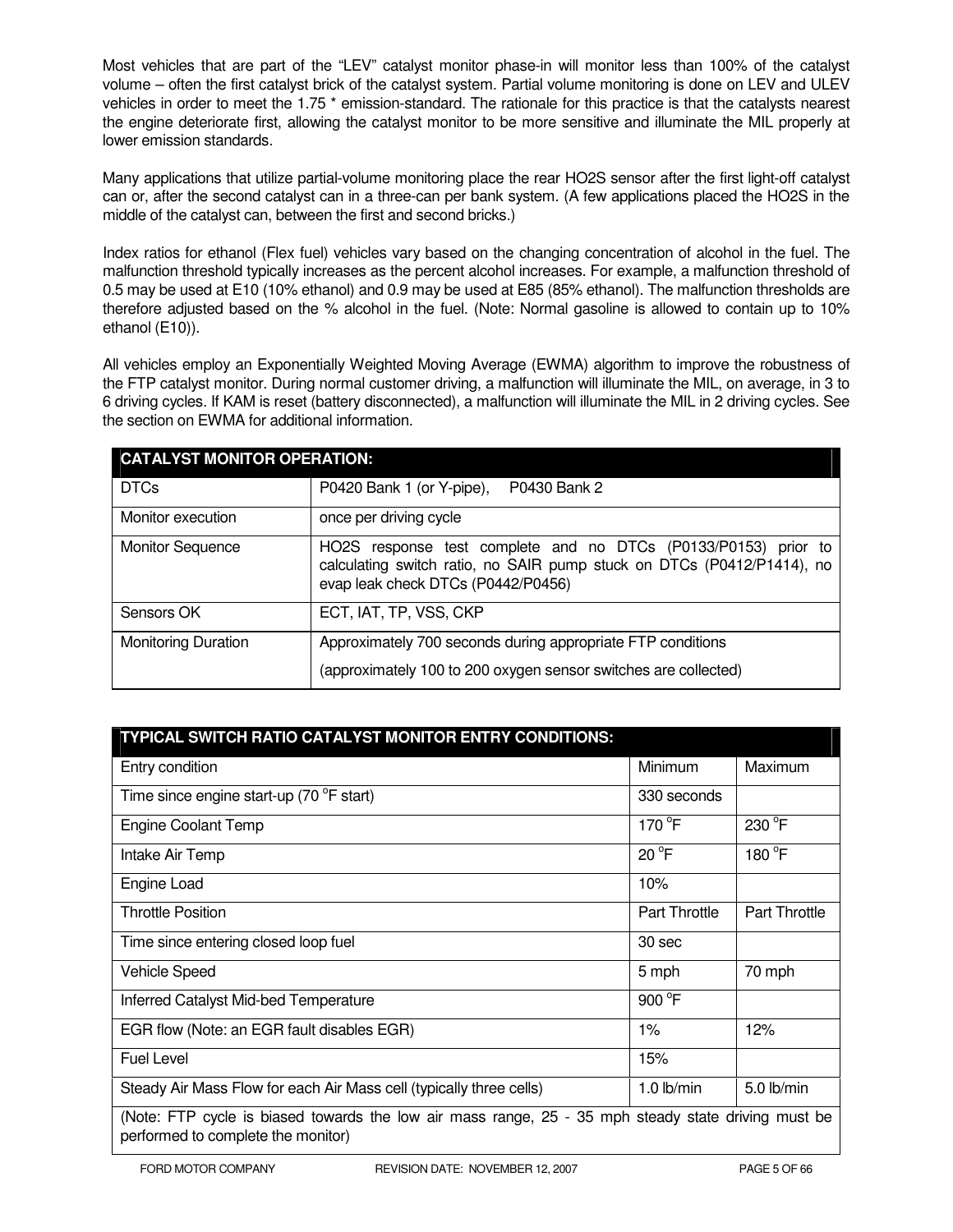| TYPICAL INDEX RATIO CATALYST MONITOR ENTRY CONDITIONS:                                                                                                                       |                |                            |
|------------------------------------------------------------------------------------------------------------------------------------------------------------------------------|----------------|----------------------------|
| Entry condition                                                                                                                                                              | Minimum        | Maximum                    |
| Time since engine start-up (70 °F start)                                                                                                                                     | 330 seconds    |                            |
| <b>Engine Coolant Temp</b>                                                                                                                                                   | 170 °F         | 230 °F                     |
| Intake Air Temp                                                                                                                                                              | $20^{\circ}$ F | 180 °F                     |
| Time since entering closed loop fuel                                                                                                                                         | 30 sec         |                            |
| Inferred Rear HO2S sensor Temperature                                                                                                                                        | 900 °F         |                            |
| EGR flow (Note: an EGR fault disables EGR)                                                                                                                                   | $1\%$          | 12%                        |
| <b>Throttle Position</b>                                                                                                                                                     | Part Throttle  | Part Throttle              |
| Rate of Change of Throttle Position                                                                                                                                          |                | $0.2$ volts /<br>0.050 sec |
| Vehicle Speed                                                                                                                                                                | 5 mph          | 70 mph                     |
| <b>Fuel Level</b>                                                                                                                                                            | 15%            |                            |
| First Air Mass Cell                                                                                                                                                          | $1.0$ lb/min   | 2.0 lb/min                 |
| Engine RPM for first air mass cell                                                                                                                                           | 1,000 rpm      | 1,300 rpm                  |
| Engine Load for first air mass cell                                                                                                                                          | 15%            | 35%                        |
| Monitored catalyst mid-bed temp. (inferred) for first air mass cell                                                                                                          | 850 °F         | 1,200 °F                   |
| Number of front O2 switches required for first air mass cell                                                                                                                 | 50             |                            |
| Second Air Mass Cell                                                                                                                                                         | $2.0$ lb/min   | 3.0 lb/min                 |
| Engine RPM for second air mass cell                                                                                                                                          | 1,200 rpm      | 1,500 rpm                  |
| Engine Load for second air mass cell                                                                                                                                         | 20%            | 35%                        |
| Monitored catalyst mid-bed temp. (inferred) for second air mass cell                                                                                                         | 900 °F         | 1,250 °F                   |
| Number of front O2 switches required for second air mass cell                                                                                                                | 70             |                            |
| Third Air Mass Cell                                                                                                                                                          | $3.0$ lb/min   | 4.0 lb/min                 |
| Engine RPM for third air mass cell                                                                                                                                           | 1,300 rpm      | $\overline{1,}600$ rpm     |
| Engine Load for third air mass cell                                                                                                                                          | 20%            | 40%                        |
| Monitored catalyst mid-bed temp. (inferred) for third air mass cell                                                                                                          | 950 °F         | 1,300 °F                   |
| Number of front O2 switches required for third air mass cell                                                                                                                 | 30             |                            |
| (Note: Engine rpm and load values for each air mass cell can vary as a function of the power-to-weight ratio<br>of the engine, transmission and axle gearing and tire size.) |                |                            |

# **TYPICAL MALFUNCTION THRESHOLDS:**

Rear-to-front O2 sensor switch/index-ratio > 0.75 (bank monitor)

Rear-to-front O2 sensor switch/index-ratio > 0.60 (Y-pipe monitor)

Rear-to-front O2 sensor switch/index ratio > 0.50 for E10 to > 0.90 for E85 (flex fuel vehicles)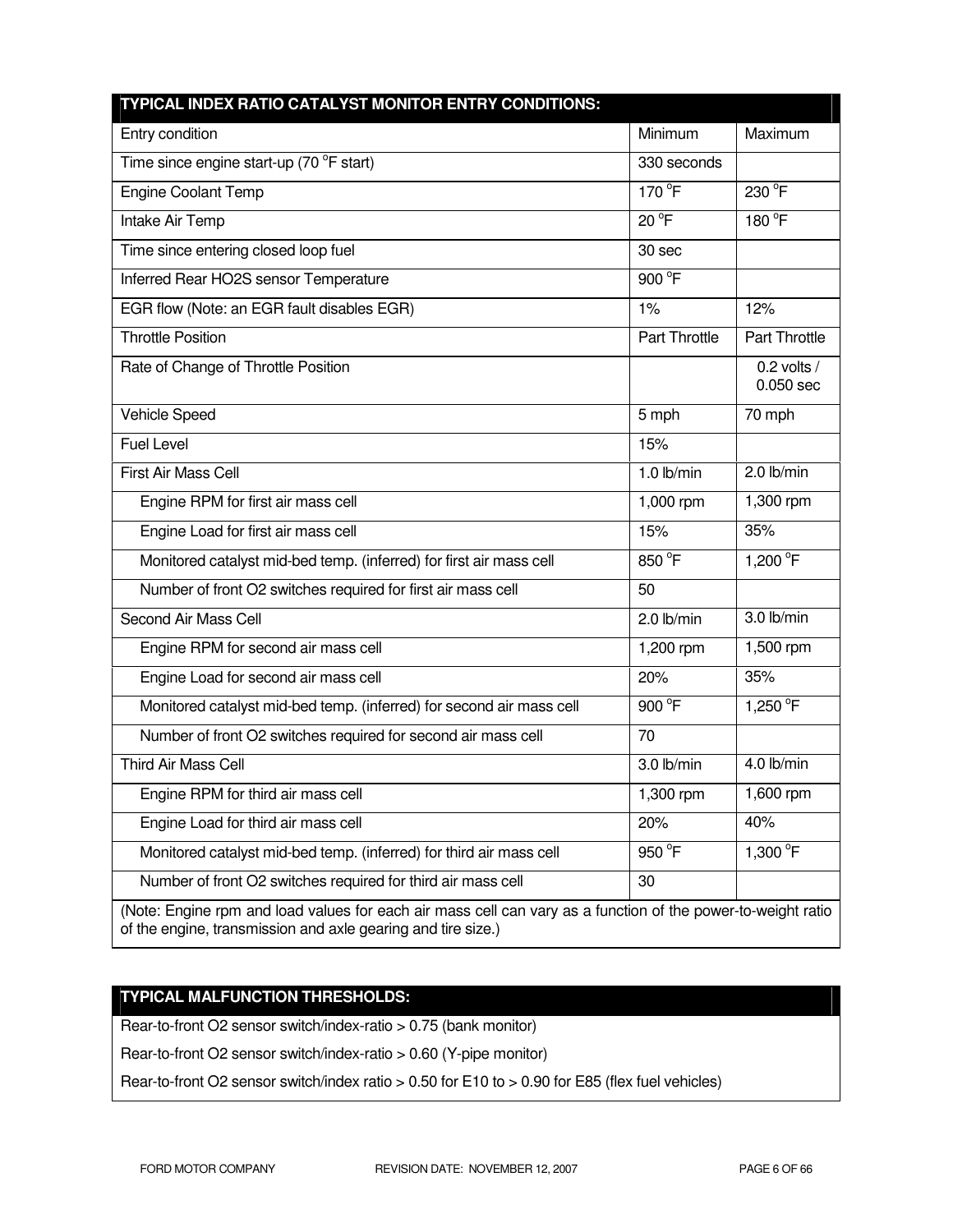| <b>J1979 MODE \$06 DATA</b>                                                  |         |                                    |          |
|------------------------------------------------------------------------------|---------|------------------------------------|----------|
| Test ID                                                                      | Comp ID | Description                        | Units    |
| \$10                                                                         | \$11    | Bank 1 switch-ratio and max. limit | unitless |
| \$10                                                                         | \$21    | Bank 2 switch-ratio and max. limit | unitless |
| \$10                                                                         | \$10    | Bank 1 index-ratio and max. limit  | unitless |
| \$10                                                                         | \$20    | Bank 2 index-ratio and max. limit  | unitless |
| Conversion for Test ID \$10: multiply by 0.0156 to get a value from 0 to 1.0 |         |                                    |          |

\*\* NOTE: In this document, a monitor or sensor is considered OK if there are no DTCs stored for that component or system at the time the monitor is running.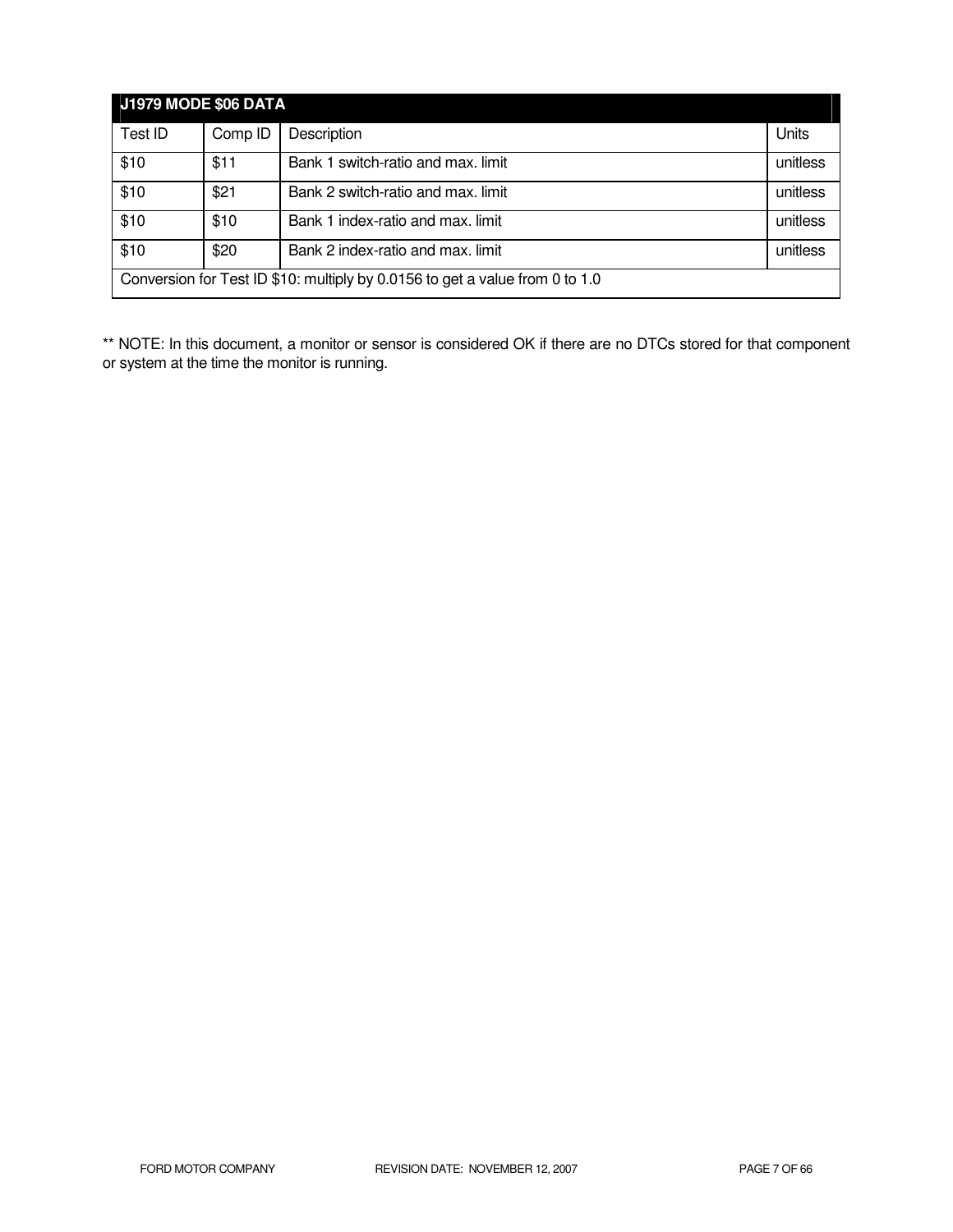# Misfire Monitor

There are two different misfire monitoring technologies used in the 2002 MY. They are Low Data Rate (LDR) and High Data Rate (HDR). The LDR system is capable of meeting the FTP monitoring requirements on most engines and is capable of meeting "full-range" misfire monitoring requirements on 4-cylinder engines. The HDR system is capable of meeting "full-range" misfire monitoring requirements on 6 and 8 cylinder engines. HDR is being phased in on these engines to meet the" full-range" misfire phase-in requirements specified in the OBD-II regulations. By the 2002 MY all engines except the 5.4L S/C and the 6.8L V-10 will be "full-range" capable. New 2002 MY software has been modified to allow for detection of any misfires that occur 6 engine revolutions after initially cranking the engine. This meets the new OBD-II requirement to identify misfires within 2 engine revolutions after exceeding the warm drive, idle rpm.

# Low Data Rate System

The LDR Misfire Monitor uses a low-data-rate crankshaft position signal, (i.e. one position reference signal at 10 deg BTDC for each cylinder event). The PCM calculates crankshaft rotational velocity for each cylinder from this crankshaft position signal. The acceleration for each cylinder can then be calculated using successive velocity values. The changes in overall engine rpm are removed by subtracting the median engine acceleration over a complete engine cycle. The resulting deviant cylinder acceleration values are used in evaluating misfire in the "General Misfire Algorithm Processing" section below.

"Profile correction" software is used to "learn" and correct for mechanical inaccuracies in crankshaft tooth spacing under de-fueled engine conditions (requires three 60 to 40 mph no-braking decels after Keep Alive Memory has been reset). These learned corrections improve the high-rpm capability of the monitor for most engines. The misfire monitor is not active until a profile has been learned.

# High Data Rate System

The HDR Misfire Monitor uses a high data rate crankshaft position signal, (i.e. 18 position references per crankshaft revolution [20 on a V-10]). This high-resolution signal is processed using two different algorithms. The first algorithm, called pattern cancellation, is optimized to detect low rates of misfire. The algorithm learns the normal pattern of cylinder accelerations from the mostly good firing events and is then able to accurately detect deviations from that pattern. The second algorithm is optimized to detect "hard" misfires, i.e. one or more continuously misfiring cylinders. This algorithm filters the high-resolution crankshaft velocity signal to remove some of the crankshaft torsional vibrations that degrade signal to noise. This significantly improves detection capability for continuous misfires. Both algorithms produce a deviant cylinder acceleration value, which is used in evaluating misfire in the "General Misfire Algorithm Processing" section below.

Due to the high data processing requirements, the HDR algorithms could not be implemented in the PCM microprocessor. They are implemented in a separate chip in the PCM called an "AICE" chip. The PCM microprocessor communicates with the AICE chip using a dedicated serial communication link. The output of the AICE chip (the cylinder acceleration values) is sent to the PCM microprocessor for additional processing as described below. Lack of serial communication between the AICE chip and the PCM microprocessor, or an inability to synchronize the crank or cam sensors inputs sets a P1309 DTC. For new 2002 MY software, the P1309 DTC is being split into two separate DTCs. A P0606 will be set if there is a lack of serial communication between the AICE chip and the PCM microprocessor. A P1336 will be set if there is an inability to synchronize the crank or cam sensors inputs. This change was made to improve serviceability. A P0606 generally results in PCM replacement while a P1336 points to a cam sensor that is out of synchronization with the crank.

"Profile correction" software is used to "learn" and correct for mechanical inaccuracies in crankshaft tooth spacing under de-fueled engine conditions (requires three 60 to 40 mph no-braking decels after Keep Alive Memory has been reset). If KAM has been reset, the PCM microprocessor initiates a special routine which computes correction factors for each of the 18 (or 20) position references and sends these correction factors back to the AICE chip to be used for subsequent misfire signal processing. These learned corrections improve the high rpm capability of the monitor. The misfire monitor is not active until a profile has been learned.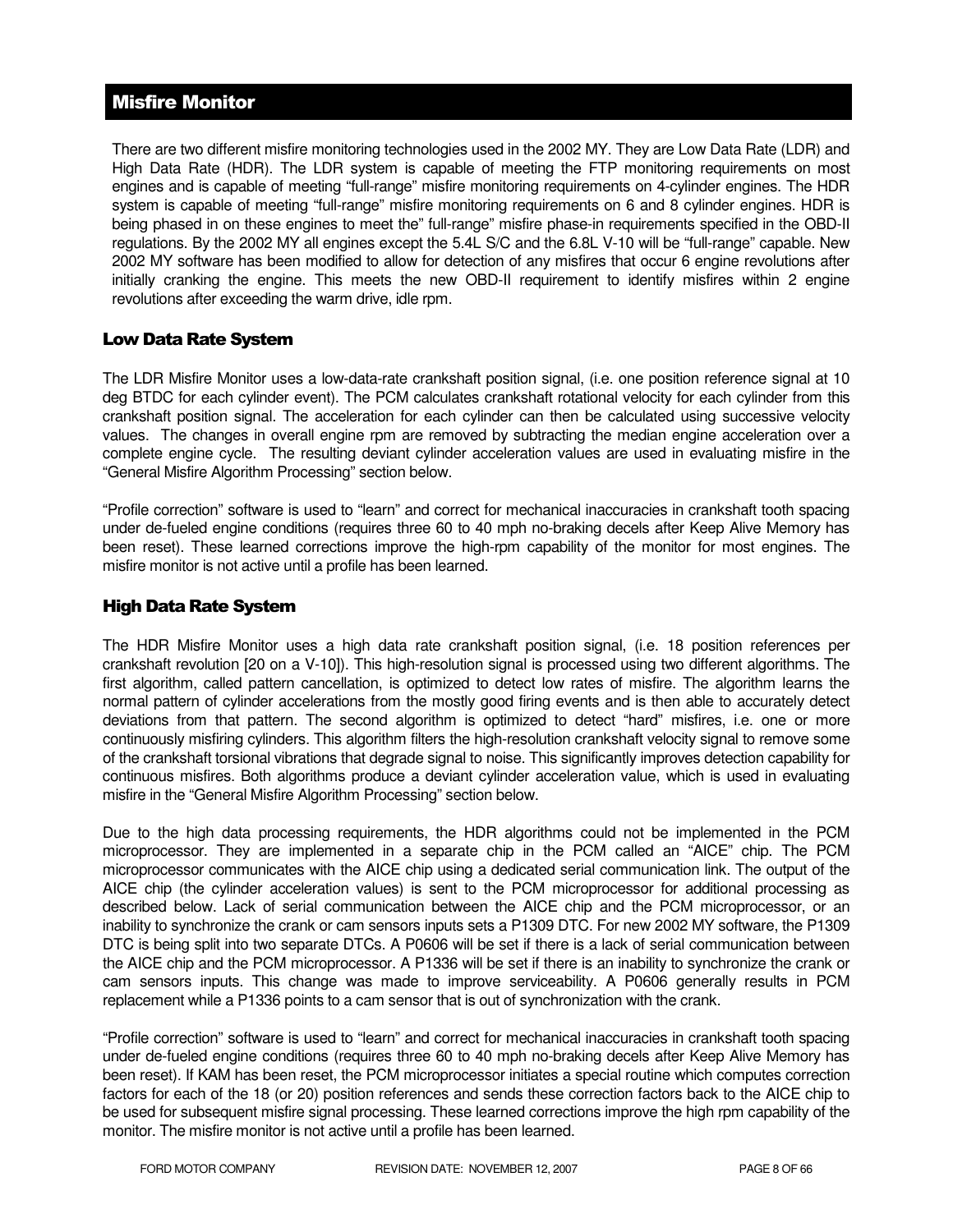# Generic Misfire Algorithm Processing

The acceleration that a piston undergoes during a normal firing event is directly related to the amount of torque that cylinder produces. The calculated piston/cylinder acceleration value(s) are compared to a misfire threshold that is continuously adjusted based on inferred engine torque. Deviant accelerations exceeding the threshold are conditionally labeled as misfires.

The calculated deviant acceleration value(s) are also evaluated for noise. Normally, misfire results in a nonsymmetrical loss of cylinder acceleration. Mechanical noise, such as rough roads or high rpm/light load conditions, will produce symmetrical acceleration variations. Cylinder events that indicate excessive deviant accelerations of this type are considered noise. Noise-free deviant acceleration exceeding a given threshold is labeled a misfire.

The number of misfires are counted over a continuous 200 revolution and 1000 revolution period. (The revolution counters are not reset if the misfire monitor is temporarily disabled such as for negative torque mode, etc.) At the end of the evaluation period, the total misfire rate and the misfire rate for each individual cylinder is computed. The misfire rate evaluated every 200 revolution period (Type A) and compared to a threshold value obtained from an engine speed/load table. This misfire threshold is designed to prevent damage to the catalyst due to sustained excessive temperature (1600°F for Pt/Pd/Rh conventional washcoat, 1650°F for Pt/Pd/Rh advanced washcoat and 1800°F for Pd-only high tech washcoat). If the misfire threshold is exceeded and the catalyst temperature model calculates a catalyst mid-bed temperature that exceeds the catalyst damage threshold, the MIL blinks at a 1 Hz rate while the misfire is present. If the threshold is again exceeded on a subsequent driving cycle, the MIL is illuminated.

If a single cylinder is determined to be consistently misfiring in excess of the catalyst damage criteria, the fuel injector to that cylinder may be shut off for 30 seconds to prevent catalyst damage. Up to two cylinders may be disabled at the same time. This fuel shut-off feature is used on many 8-cylinder engine and some 6-cylinder engines. It is never used on a 4-cylinder engine. After 30 seconds, the injector is re-enabled. If misfire on that cylinder is again detected after 200 revs (about 5 to 10 seconds), the fuel injector will be shut off again and the process will repeat until the misfire is no longer present. Note that ignition coil primary circuit failures (see CCM section) will trigger the same type of fuel injector disablement.

Next, the misfire rate is evaluated every 1000 rev period and compared to a single (Type B) threshold value to indicate an emission-threshold malfunction, which can be either a single 1000 rev exceedence from startup or four subsequent 1000 rev exceedences on a drive cycle after start-up. Some 2002 MY vehicles will set a P0316 DTC if the Type B malfunction threshold is exceeded during the first 1,000 revs after engine startup. This DTC is stored in addition to the normal P03xx DTC that indicates the misfiring cylinder(s).

# Profile Correction

"Profile correction" software is used to "learn" and correct for mechanical inaccuracies in the crankshaft position wheel tooth spacing. Since the sum of all the angles between crankshaft teeth must equal 360 $^{\circ}$ , a correction factor can be calculated for each misfire sample interval that makes all the angles between individual teeth equal. To prevent any fueling or combustion differences from affecting the correction factors, learning is done during decelfuel cutout.

The correction factors are learned during closed-throttle, non-braking, de-fueled decelerations in the 60 to 40 mph range after exceeding 60 mph (likely to correspond to a freeway exit condition). In order to minimize the learning time for the correction factors, a more aggressive decel-fuel cutout strategy may be employed when the conditions for learning are present. The corrections are typically learned in a single deceleration, but can be learned during up to 3 such decelerations. The "mature" correction factors are the average of a selected number of samples. A low data rate misfire system will typically learn 4 such corrections in this interval, while a high data rate system will learn 36 or 40 in the same interval (data is actually processed in the AICE chip). In order to assure the accuracy of these corrections, a tolerance is placed on the incoming values such that an individual correction factor must be repeatable within the tolerance during learning This is to reduce the possibility of learning corrections on rough road conditions which could limit misfire detection capability.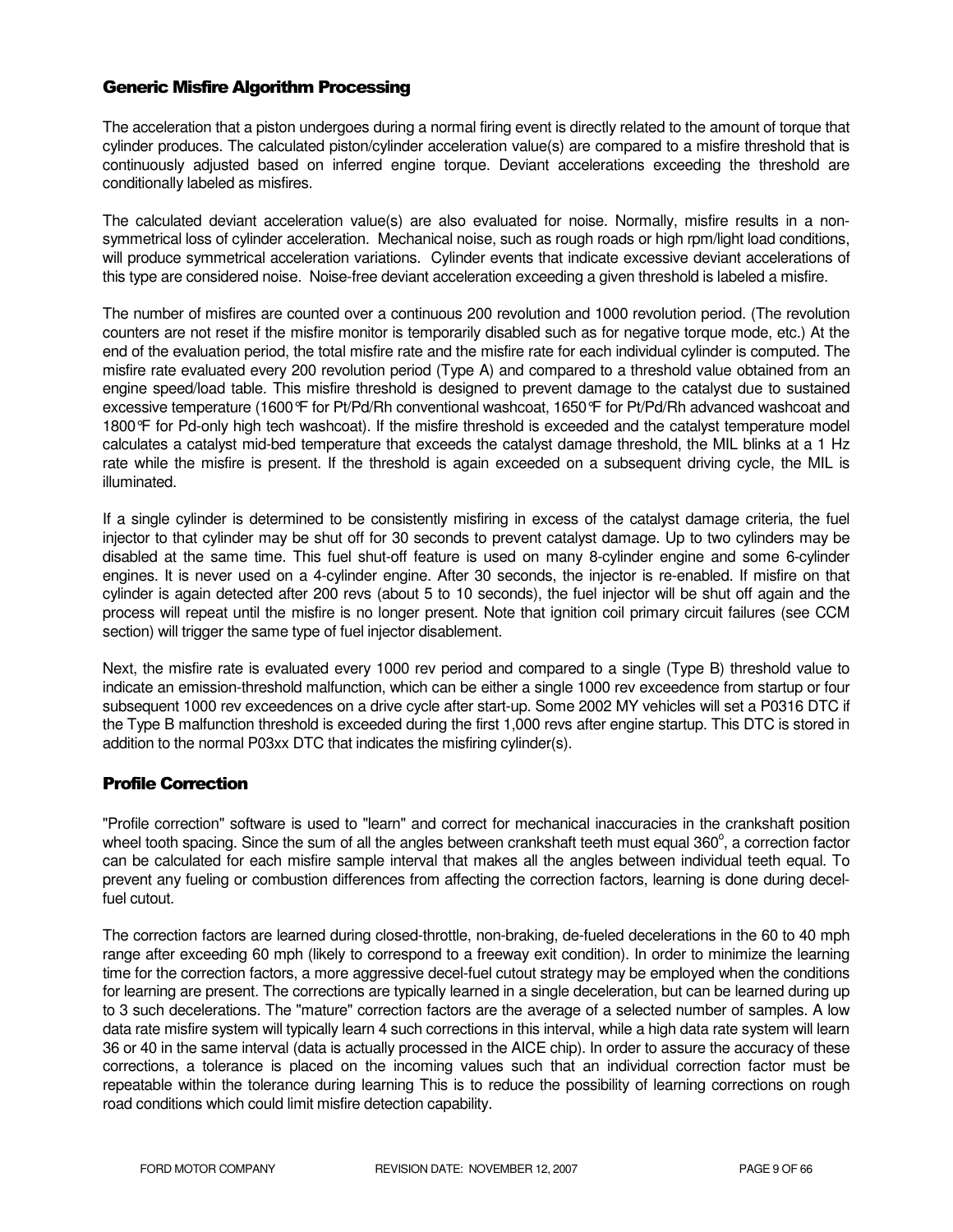Since inaccuracies in the wheel tooth spacing can produce a false indication of misfire, the misfire monitor is not active until the corrections are learned. In the event of battery disconnection or loss of Keep Alive Memory the correction factors are lost and must be relearned. If the software is unable to learn a profile after 254 attempts, a P0315 DTC is set.

| <b>Misfire Monitor Operation:</b> |                                                             |
|-----------------------------------|-------------------------------------------------------------|
| <b>DTCs</b>                       | P0300 to P0310 (general and specific cylinder misfire)      |
|                                   | P1309 (no cam/crank synchronization, AICE chip malfunction) |
|                                   | P1336 (no cam/crank synchronization)                        |
|                                   | P0606 (AICE chip malfunction)                               |
|                                   | P0315 (unable to learn profile)                             |
|                                   | P0316 (misfire during first 1,000 revs after start-up)      |
| Monitor execution                 | Continuous, misfire rate calculated every 200 or 1000 revs  |
| <b>Monitor Sequence</b>           | None                                                        |
| Sensors OK                        | CKP, CMP                                                    |
| <b>Monitoring Duration</b>        | Entire driving cycle (see disablement conditions below)     |

| <b>Typical misfire monitor entry conditions:</b>                              |                                                             |                                   |  |  |
|-------------------------------------------------------------------------------|-------------------------------------------------------------|-----------------------------------|--|--|
| Entry condition                                                               | Minimum                                                     | Maximum                           |  |  |
| Time since engine start-up (5 sec or 240 sec on<br>1996/97/98/99/00 vehicles) | 0 seconds                                                   | 0 seconds                         |  |  |
| <b>Engine Coolant Temperature</b>                                             | $20^{\circ}$ F                                              | $250^{\circ}$ F                   |  |  |
| RPM Range (FTP Misfire certified)                                             | 500 rpm                                                     | $\sim$ 2500 rpm                   |  |  |
| RPM Range (Full-Range Misfire certified, with 2 rev<br>delay)                 | 2 revs after exceeding<br>150 rpm below "drive"<br>idle rpm | redline on tach or fuel<br>cutoff |  |  |
| Profile correction factors learned in KAM                                     | Yes                                                         |                                   |  |  |
| Fuel tank level                                                               | 15%                                                         |                                   |  |  |

# **Typical misfire temporary disablement conditions:**

Temporary disablement conditions:

Closed throttle decel (negative torque, engine being driven)

Fuel shut-off due to vehicle-speed limiting or engine-rpm limiting mode

Accessory load-state change (A/C, power steering)

High rate of change of torque (heavy throttle tip-in or tip out)

## **Typical misfire monitor malfunction thresholds:**

Type A (catalyst damaging misfire rate): misfire rate is an rpm/load table ranging from 40% at idle to 4% at high rpm and loads

Type B (emission threshold rate): 1% to 3%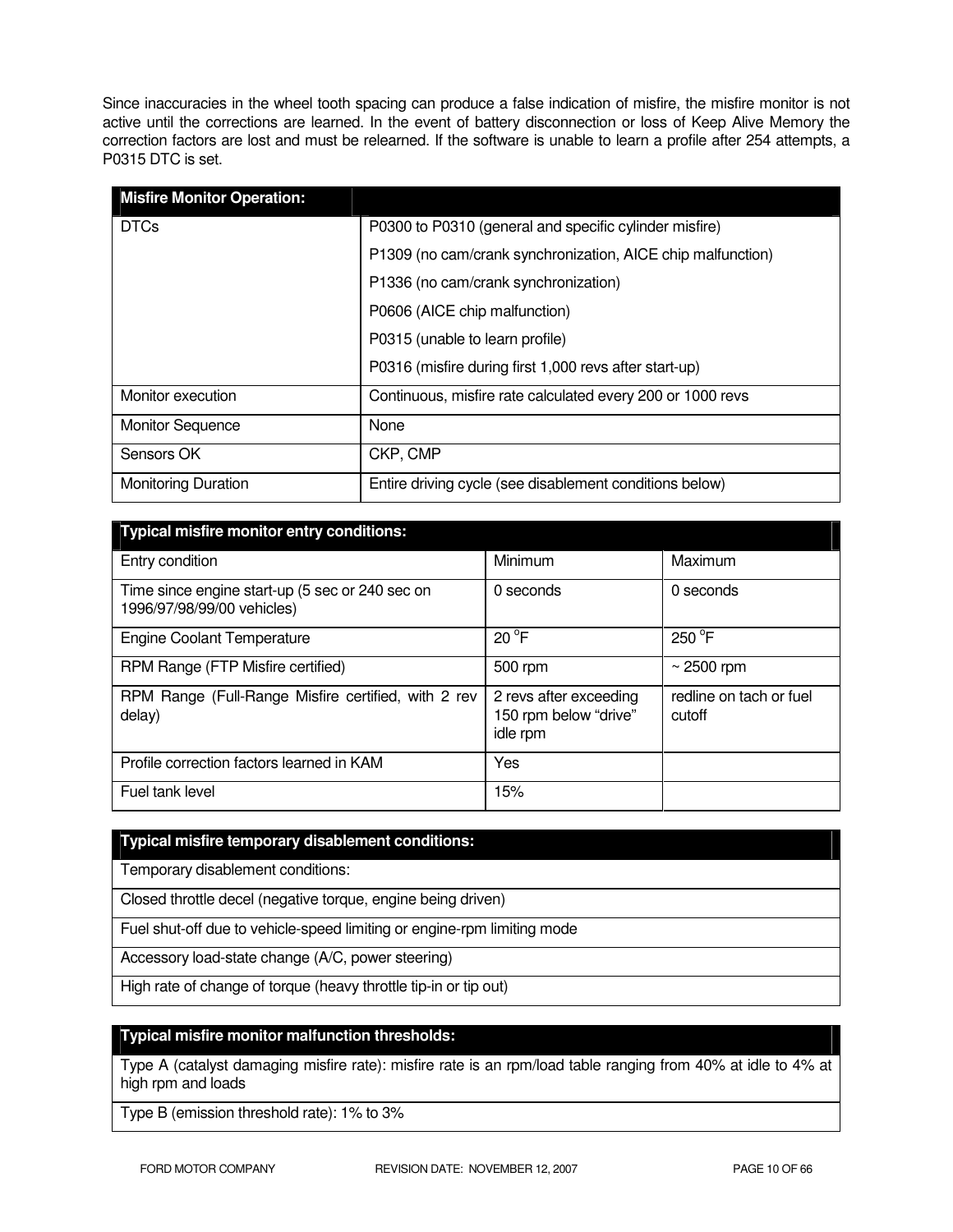| <b>J1979 Mode \$06 Data</b>                                                    |             |                                                                                                                                                       |         |
|--------------------------------------------------------------------------------|-------------|-------------------------------------------------------------------------------------------------------------------------------------------------------|---------|
| Test ID                                                                        | Comp ID     | Description                                                                                                                                           | Units   |
| \$50                                                                           | \$00        | Total engine misfire and emission threshold misfire rate (updated<br>every 1,000 revolutions)                                                         | percent |
| \$53                                                                           | $$00 - $0A$ | Cylinder-specific misfire and catalyst damage threshold misfire rate<br>(either cat damage or emission threshold) (updated when DTC set or<br>clears) | percent |
| \$54                                                                           | \$00        | Highest catalyst-damage misfire and catalyst damage threshold misfire<br>rate (updated when DTC set or clears)                                        | percent |
| \$55                                                                           | \$00        | Highest emission-threshold misfire and emission threshold misfire rate<br>(updated when DTC set or clears)                                            | percent |
| \$56                                                                           | \$00        | Cylinder events tested and number of events required for a 1000 rev<br>test                                                                           | events  |
| Conversion for Test IDs \$50 through \$55: multiply by 0.000015 to get percent |             |                                                                                                                                                       |         |
| Conversion for Test ID \$56: multiply by 1 to get ignition events              |             |                                                                                                                                                       |         |

| <b>Profile Correction Operation</b> |                                                           |
|-------------------------------------|-----------------------------------------------------------|
| <b>DTCs</b>                         | P0315 - unable to learn profile in 255 attempts           |
|                                     | P1309 - AICE chip communication failure                   |
| <b>Monitor Execution</b>            | once per KAM reset.                                       |
| Monitor Sequence:                   | Profile must be learned before misfire monitor is active. |
| Sensors OK:                         | CKP, CMP, no AICE communication errors, CKP/CMP in synch  |
| Monitoring Duration;                | 10 cumulative seconds in conditions                       |
|                                     | (a maximum of three 60-40 mph defueled decels)            |

| <b>Typical profile learning entry conditions:</b>    |          |                            |  |  |
|------------------------------------------------------|----------|----------------------------|--|--|
| Entry condition                                      | Minimum  | Maximum                    |  |  |
| Engine in decel-fuel cutout mode for 4 engine cycles |          |                            |  |  |
| <b>Brakes applied</b>                                | No.      | No                         |  |  |
| Engine RPM                                           | 1300 rpm | 3700 rpm                   |  |  |
| Change in RPM                                        |          | 600 rpm/background<br>loop |  |  |
| <b>Vehicle Speed</b>                                 | 30 mph   | 75 mph                     |  |  |
| Learning tolerance                                   |          | $1\%$                      |  |  |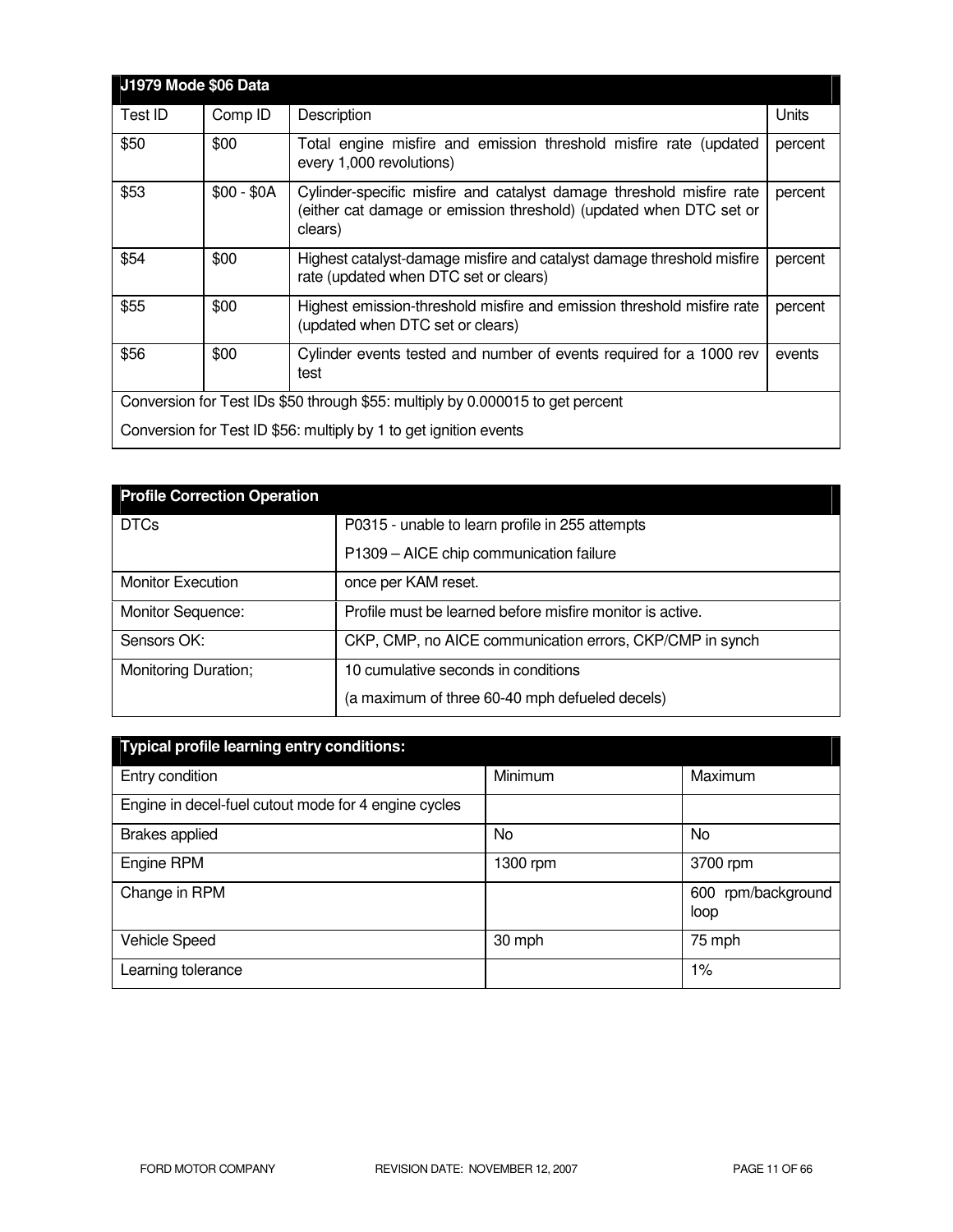# AIR System Monitor

The secondary air system utilizes an electric air pump as well as one or two electrically controlled check valves to deliver air into the exhaust manifold. The AIR pump flow check monitors the HO2S signal at idle to determine if secondary air is being delivered into the exhaust system. The air/fuel ratio is commanded open-loop rich, the AIR pump is turned on and the time required for the HO2S signal to go lean is monitored. If the HO2S signal does not go lean within the allowable time limit, a low/no flow malfunction is indicated. (P0411)

The electric air pump draws high current and must be energized through a separate relay. Both the primary and secondary circuits are checked for opens and shorts. First, the output driver within the PCM (primary circuit) is checked for circuit continuity (P0412). This circuit energizes the relay and the control valve(s). Next, a feedback circuit from the secondary side of the relay to the PCM is used to check secondary circuit continuity (P1413, P1414).

| <b>AIR Monitor Operation:</b> |                                                                  |
|-------------------------------|------------------------------------------------------------------|
| <b>DTCs</b>                   | P0411 functional check, P0412, P1413, P1414 circuit checks       |
| Monitor execution             | Functional - once per driving cycle, circuit checks - continuous |
| <b>Monitor Sequence</b>       | Oxygen sensor monitor complete and OK                            |
| Sensors OK                    | <b>ECT</b>                                                       |
| <b>Monitoring Duration</b>    | 20 seconds at idle                                               |

| <b>Typical AIR functional check entry conditions:</b>                                                                                                                                 |                |              |  |  |
|---------------------------------------------------------------------------------------------------------------------------------------------------------------------------------------|----------------|--------------|--|--|
| Entry condition                                                                                                                                                                       | Minimum        | Maximum      |  |  |
| Time since engine start-up                                                                                                                                                            | 600 seconds    |              |  |  |
| <b>Engine Coolant Temp</b>                                                                                                                                                            | $50^{\circ}$ F |              |  |  |
| Short Term Fuel Trim                                                                                                                                                                  |                | 12.5%        |  |  |
| <b>Fuel Tank Pressure</b>                                                                                                                                                             |                | 4.5 in $H2O$ |  |  |
| <b>Closed Throttle</b>                                                                                                                                                                | at idle rpm    | at idle rpm  |  |  |
| Purge Fuel Flow                                                                                                                                                                       | 0 lb/min       | $0.2$ lb/min |  |  |
| Note: No P0411 DTC is stored if IAT < 20 $^{\circ}$ F at the start of the functional test although the test runs.<br>(Precludes against identifying a temporary, frozen check valve.) |                |              |  |  |

# **Typical AIR functional check malfunction thresholds:**

Minimum time allowed for HO2S sensor to indicate lean: < 4 seconds

| <b>J1979 Mode \$06 Data</b>                                   |         |                                                      |         |  |
|---------------------------------------------------------------|---------|------------------------------------------------------|---------|--|
| Test ID                                                       | Comp ID | Description                                          | Units   |  |
| \$30                                                          | \$11    | HO2S11 voltage for upstream flow test and rich limit | volts   |  |
| \$30                                                          | \$21    | HO2S21 voltage for upstream flow test and rich limit | volts   |  |
| \$31                                                          | \$00    | HO2S lean time for upstream flow test and time limit | seconds |  |
| Conversion for Test ID \$30: multiply by 0.00098 to get volts |         |                                                      |         |  |
| Conversion for Test ID \$31: multiply by 0.125 to get seconds |         |                                                      |         |  |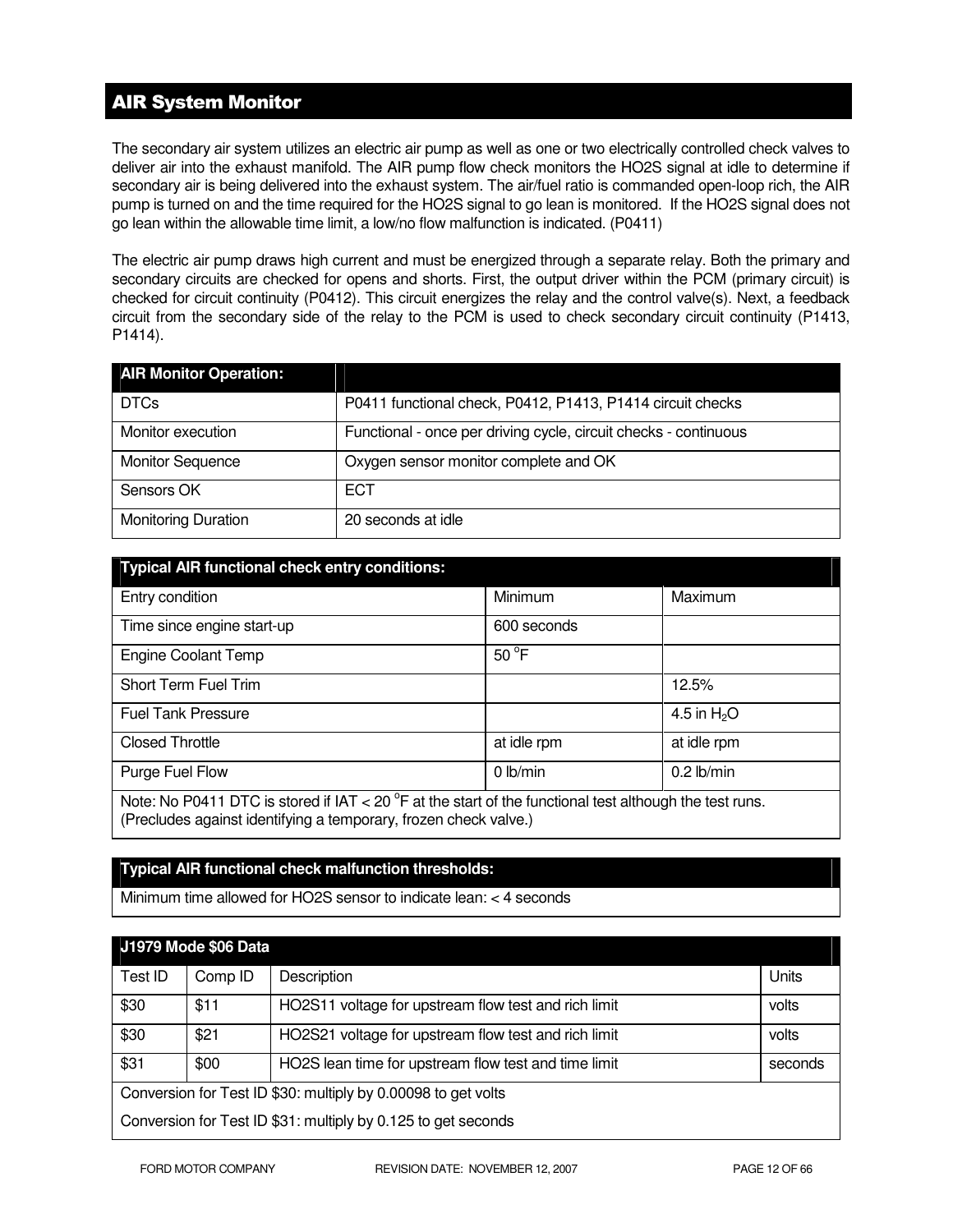# EVAP System Monitor - 0.040" dia. leak check

Vehicles that meet enhanced evaporative requirements utilize a vacuum-based evaporative system integrity check. The evap system integrity check uses a Fuel Tank Pressure Transducer (FTPT), a Canister Vent Solenoid (CVS) and Fuel Level Input (FLI) along with the Vapor Management Valve (VMV) to find 0.040" diameter or larger evap system leaks.

The evap system integrity test is done under conditions that minimize vapor generation and fuel tank pressure changes due to fuel slosh since these could result in false MIL illumination. The check is run after a 6 hour cold engine soak (engine-off timer), during steady highway speeds at ambient air temperatures (inferred by IAT) between 40 and  $100^{\circ}$ F.

A check for refueling events is done at engine start. A refuel flag is set in KAM if the fuel level at start-up is at least 20% greater than fuel fill at engine-off. It stays set until the evap monitor completes Phase 0 of the test as described below.

The evap system integrity test is done in four phases.

## (Phase 0 - initial vacuum pulldown):

First, the Canister Vent Solenoid is closed to seal the entire evap system, then the VMV is opened to pull a 7" H2O vacuum. If the initial vacuum could not be achieved, a large system leak is indicated (P0455). This could be caused by a fuel cap that was not installed properly, a large hole, an overfilled fuel tank, disconnected/kinked vapor lines, a Canister Vent Solenoid that is stuck open or a VMV that is stuck closed.

If the initial vacuum could not be achieved after a refueling event, a gross leak, fuel cap off (P0457) is indicated and the recorded minimum fuel tank pressure during pulldown is stored in KAM. A "Check Fuel Cap" light may also be illuminated.

If the initial vacuum could not be achieved and the purge vapor flow is small, a gross leak, no purge flow condition is indicated (P1443). This could be caused by a VMV that is stuck closed, or a disconnected/blocked vapor line between the VMV and the FTPT.

If the initial vacuum is excessive, a vacuum malfunction is indicated (P1450). This could be caused by kinked vapor lines or a stuck open VMV. If a P0455, P0457, P1443, or P1450 code is generated, the evap test does not continue with subsequent phases of the small leak check, phases 1-4.

Note: Not all vehicles will have the P0457 and P1443 tests or the Check Fuel Cap light implemented. These vehicles will continue to generate only a P0455. After the customer properly secures the fuel cap, the P0457, Check Fuel Cap and/or MIL will be cleared as soon as normal purging vacuum exceeds the P0457 vacuum level stored in KAM.

## Phase 1 - Vacuum stabilization

If the target vacuum is achieved, the VMV is closed and vacuum is allowed to stabilize.

## Phase 2 - Vacuum hold and decay

Next, the vacuum is held for a calibrated time and the vacuum level is again recorded at the end of this time period. The starting and ending vacuum levels are checked to determine if the change in vacuum exceeds the vacuum bleed up criteria. Fuel Level Input is used to adjust the vacuum bleed-up criteria for the appropriate fuel tank vapor volume. Steady state conditions must be maintained throughout this bleed up portion of the test. The monitor will abort if there is an excessive change in load, fuel tank pressure or fuel level input since these are all indicators of impending or actual fuel slosh. If the monitor aborts, it will attempt to run again (up to 20 or more times). If the vacuum bleed-up criteria is not exceeded, the small leak test is considered a pass. If the vacuum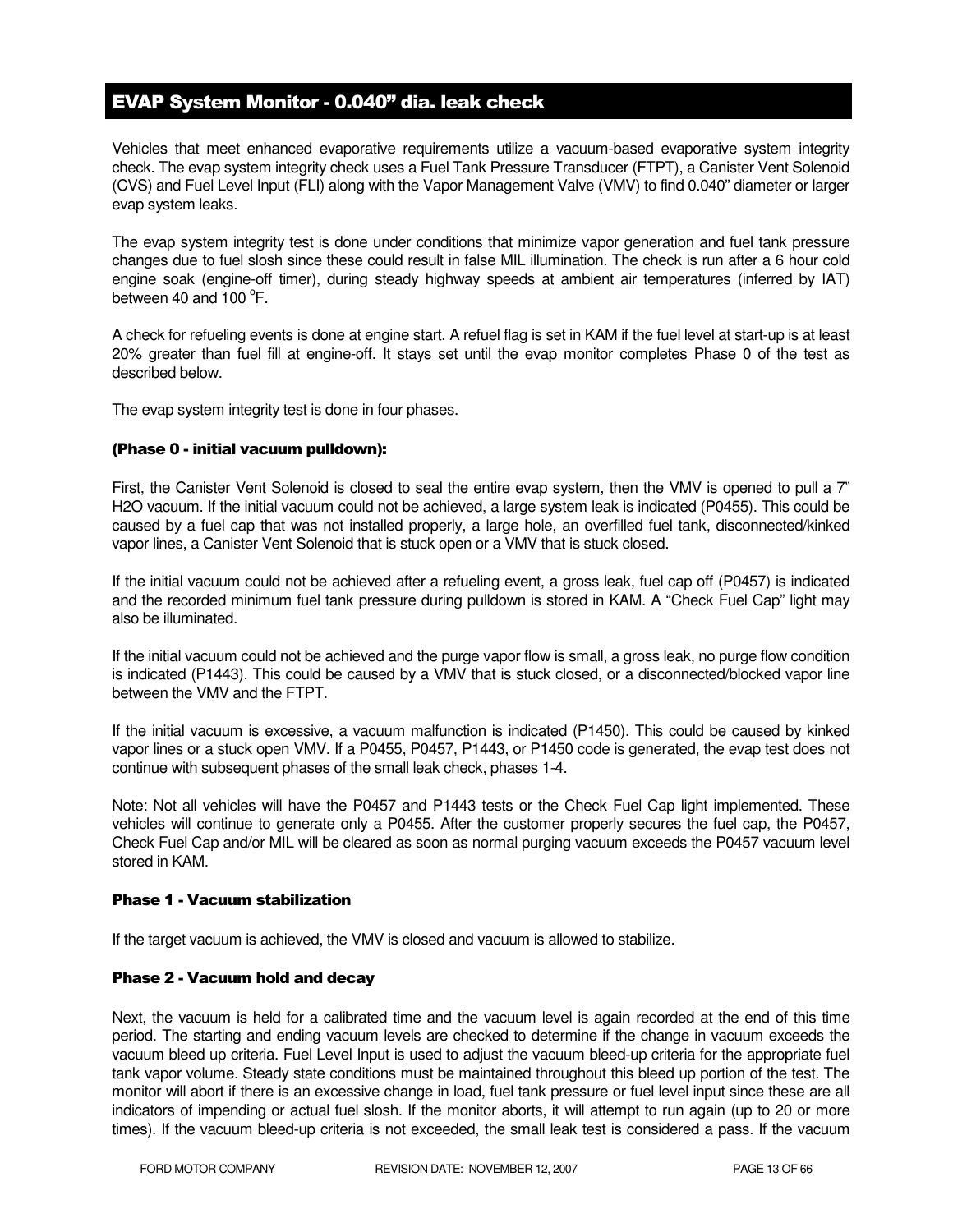bleed-up criteria is exceeded on three successive monitoring events, a 0.040 " dia. leak is likely and a final vapor generation check is done to verify the leak, phases 3-4. Excessive vapor generation can cause a false MIL.

## Phase 3 - Vacuum release

The vapor generation check is done by releasing any vacuum, then closing the VMV, waiting for a period of time, and determining if tank pressure remains low or if it is rising due to excessive vapor generation

#### Phase 4 - Vapor generation

If the pressure rise due to vapor generation is below the threshold limit for absolute pressure and change in pressure, a P0442 DTC is stored.

| $0.040"$ EVAP<br><b>Monitor</b><br><b>Operation:</b> |                                                |
|------------------------------------------------------|------------------------------------------------|
| <b>DTCs</b>                                          | P0455 (gross leak),                            |
|                                                      | P1450 (excessive vacuum),                      |
|                                                      | P0457 (gross leak, cap off),                   |
|                                                      | P1443 (gross leak, no flow),                   |
|                                                      | P0442 (0.040" leak)                            |
| Monitor execution                                    | once per driving cycle                         |
| <b>Monitor Sequence</b>                              | HO2S monitor completed and OK                  |
| Sensors/Components OK                                | MAF, IAT, VSS, ECT, CKP, TP, FTP, VMV, CVS     |
| <b>Monitoring Duration</b>                           | 360 seconds (see disablement conditions below) |

| Typical 0.040" EVAP monitor entry conditions, Phases 0 through 4: |                 |                       |
|-------------------------------------------------------------------|-----------------|-----------------------|
| Entry condition                                                   | Minimum         | Maximum               |
| Engine off (soak) time                                            | 6 hours         |                       |
| Time since engine start-up                                        | 330 seconds     | 1800 seconds          |
| Intake Air Temp                                                   | 40 $^{\circ}$ F | 90 - 100 $^{\circ}$ F |
| BARO (<8,000 ft altitude)                                         | 22.0 "Hg        |                       |
| Engine Load                                                       | 20%             | 70%                   |
| <b>Vehicle Speed</b>                                              | 40 mph          | 80 mph                |
| Purge Dutycycle                                                   | 75%             | 100%                  |
| Fuel Fill Level                                                   | 15%             | 85%                   |
| <b>Fuel Tank Pressure Range</b>                                   | $-17H2O$        | 1.5 H <sub>2</sub> O  |

# **Typical 0.040" EVAP abort (fuel slosh) conditions for Phase 2:**  Change in load: > 20% Change in tank pressure:  $> 1$  " H<sub>2</sub>O Change in fuel fill level: > 15% Number of aborts: > 20 (may be up to 255)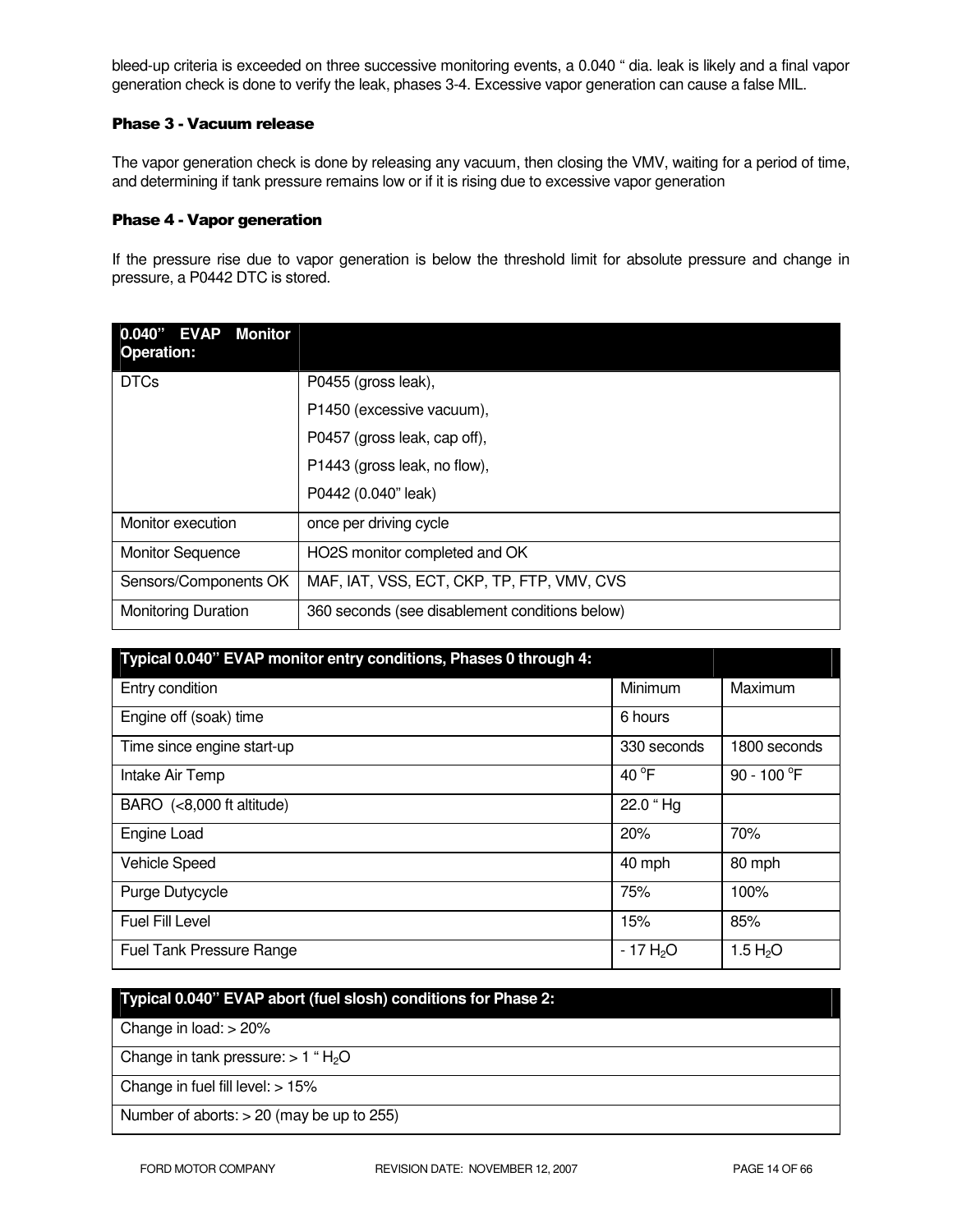## **Typical 0.040 EVAP monitor malfunction thresholds:**

P1450 (Excessive vacuum):  $<$  -8.0 in H<sub>2</sub>O over a 30 second evaluation time.

P0455 (Gross leak):  $> -8.0$  in H<sub>2</sub>O over a 30 second evaluation time.

P0457 (Gross leak, cap off):  $>$  -8.0 in H<sub>2</sub>O over a 30 second evaluation time after a refueling event.

P1443 (Gross leak, no flow):  $> -8.0$  in H<sub>2</sub>O over a 30 second evaluation time with  $< 0.02$  lb/min vapor flow.

P0442 (0.040" leak): > 2.5 in H<sub>2</sub>O bleed-up over a 15 second evaluation time at 75% fuel fill. (Note: bleed-up and evaluation times vary as a function of fuel fill level)

P0442 vapor generation limit:  $<$  2.5 in H<sub>2</sub>O over a 120 second evaluation time

|                                                                                                                                                                                  | <b>J1979 Mode \$06 Data</b> |                                                                              |          |
|----------------------------------------------------------------------------------------------------------------------------------------------------------------------------------|-----------------------------|------------------------------------------------------------------------------|----------|
| Test ID                                                                                                                                                                          | Comp ID                     | Description                                                                  | Units    |
| \$26                                                                                                                                                                             | \$00                        | Phase 0 Initial tank vacuum and minimum limit                                | in $H20$ |
| \$26                                                                                                                                                                             | \$00                        | Phase 0 Initial tank vacuum and maximum limit                                | in $H20$ |
| \$27                                                                                                                                                                             | \$00                        | Phase 2 0.040" cruise leak check vacuum bleed-up and max<br>threshold        | in $H20$ |
| \$2A                                                                                                                                                                             | \$00                        | Phase 4 Vapor generation maximum change in pressure and max<br>threshold     | in $H20$ |
| \$2B                                                                                                                                                                             | \$00                        | Phase 4 Vapor generation maximum absolute pressure rise and max<br>threshold | in $H20$ |
| Conversion for Test IDs \$26 through \$2B: Take value, subtract 32,768, and then multiply result by 0.00195 to<br>get inches of $H_2O$ . The result can be positive or negative. |                             |                                                                              |          |

Note: Default values (-64 in  $H_2$ 0) will be display for all the above TIDs if the evap monitor has never completed. If all or some phases of the monitor have completed on the current or last driving cycle, default values will be displayed for any phases that had not completed.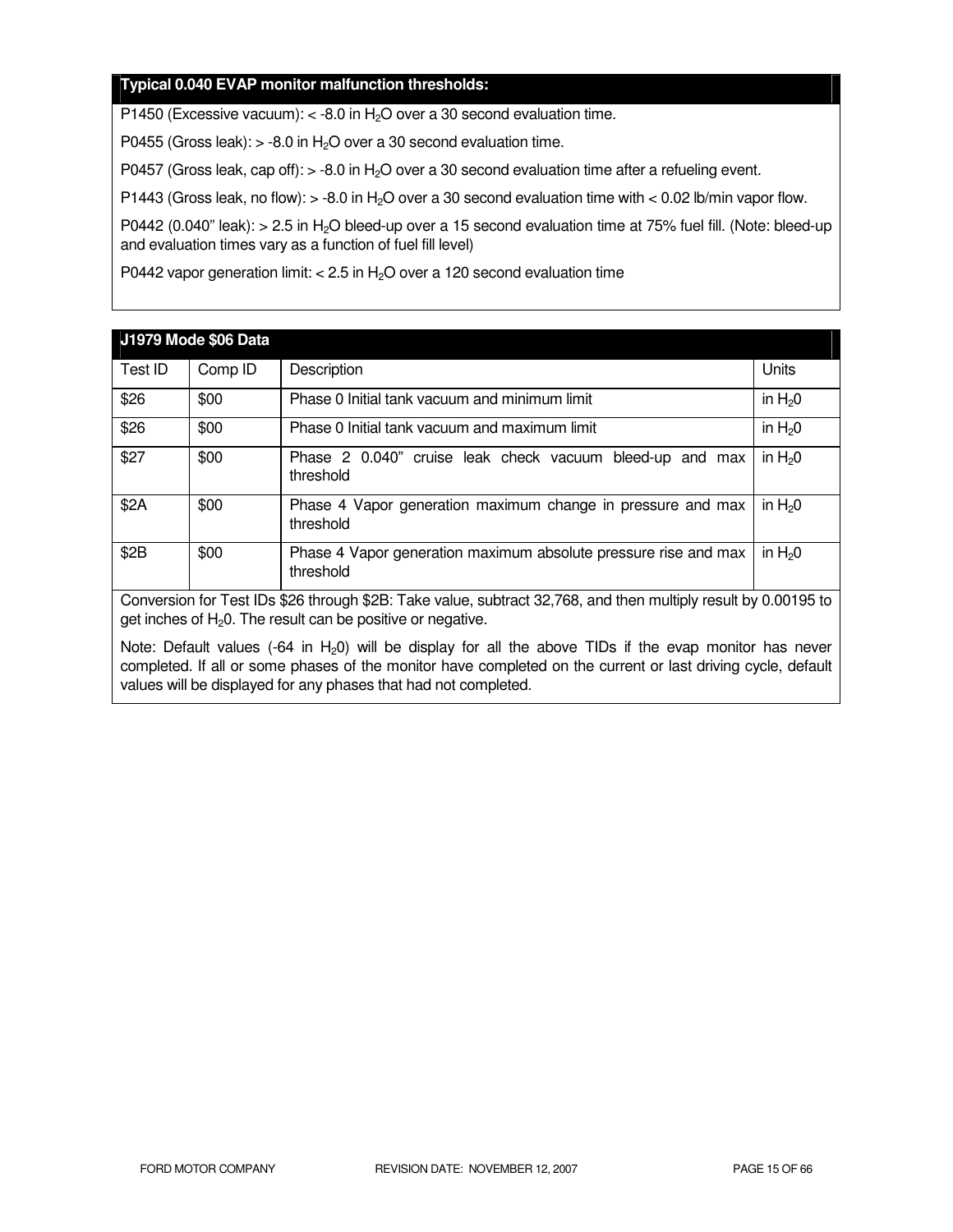# EVAP System Monitor - 0.020" dia. leak check

Some vehicles that meet enhanced evaporative requirements utilize a vacuum-based evaporative system integrity check that checks for 0.020" dia leaks. The evap system integrity check uses a Fuel Tank Pressure Transducer (FTPT), a Canister Vent Solenoid (CVS) and Fuel Level Input (FLI) along with the Vapor Management Valve (VMV) to find 0.020" diameter, 0.040" diameter, or larger evap system leaks.

The evap system integrity test is done under two different sets of conditions - first a cruise test is performed to detect 0.040" dia leaks and screen for 0.020" leaks. If a 0.020" dia leak is suspected during the cruise test, an idle test is performed to verify the leak under more restrictive, but reliable, cold-start-idle conditions.

The cruise test is done under conditions that minimize vapor generation and fuel tank pressure changes due to fuel slosh since these could result in false MIL illumination. The check is run after a 6 hour cold engine soak (engine-off timer), during steady highway speeds at ambient air temperatures (inferred by IAT) between 40 and  $100^{\circ}$ F.

A check for refueling events is done at engine start. A refuel flag is set in KAM if the fuel level at start-up is at least 20% greater than fuel fill at engine-off. It stays set until the evap monitor completes Phase 0 of the test as described below. The refueling flag is used to prohibit the 0.020" idle test until the gross leak check is done during cruise conditions. This is done to prevent potential idle concerns resulting from the high fuel vapor concentrations present with a fuel cap off/gross leak condition.

The cruise test is done in four phases.

#### Phase 0 - initial vacuum pulldown

First, the Canister Vent Solenoid is closed to seal the entire evap system, then the VMV is opened to pull a 7" H2O vacuum.

If the initial vacuum could not be achieved, a large system leak is indicated (P0455). This could be caused by a fuel cap that was not installed properly, a large hole, an overfilled fuel tank, disconnected/kinked vapor lines, a Canister Vent Solenoid that is stuck open or a VMV that is stuck closed.

If the initial vacuum could not be achieved after a refueling event, a gross leak, fuel cap off (P0457) is indicated and the recorded minimum fuel tank pressure during pulldown is stored in KAM. A "Check Fuel Cap" light may also be illuminated.

If the initial vacuum could not be achieved and the purge vapor flow is too small, a gross leak, no purge flow condition is indicated (P1443). This could be caused by a VMV that is stuck closed, or a disconnected/blocked vapor line between the VMV and the FTPT.

If the initial vacuum is excessive, a vacuum malfunction is indicated (P1450). This could be caused by blocked vapor lines between the FTPT and the Canister Vent Solenoid, or a stuck open VMV. If a P0455, P0457, P1443, or P1450 code is generated, the evap test does not continue with subsequent phases of the small leak check, phases 1-4. These codes also prevent the idle portion of the 0.020" dia leak check from executing.

Note: Not all vehicles will have the P0457 and P1443 tests or the Check Fuel Cap light implemented. These vehicles will continue to generate only a P0455. After the customer properly secures the fuel cap, the P0457, Check Fuel Cap and/or MIL will be cleared as soon as normal purging vacuum exceeds the P0457 vacuum level stored in KAM.

# Phase 1 - Vacuum stabilization

If the target vacuum is achieved, the VMV is closed and vacuum is allowed to stabilize for a fixed time. If the pressure in the tank immediately rises, the stabilization time is bypassed and Phase2 of the test is entered.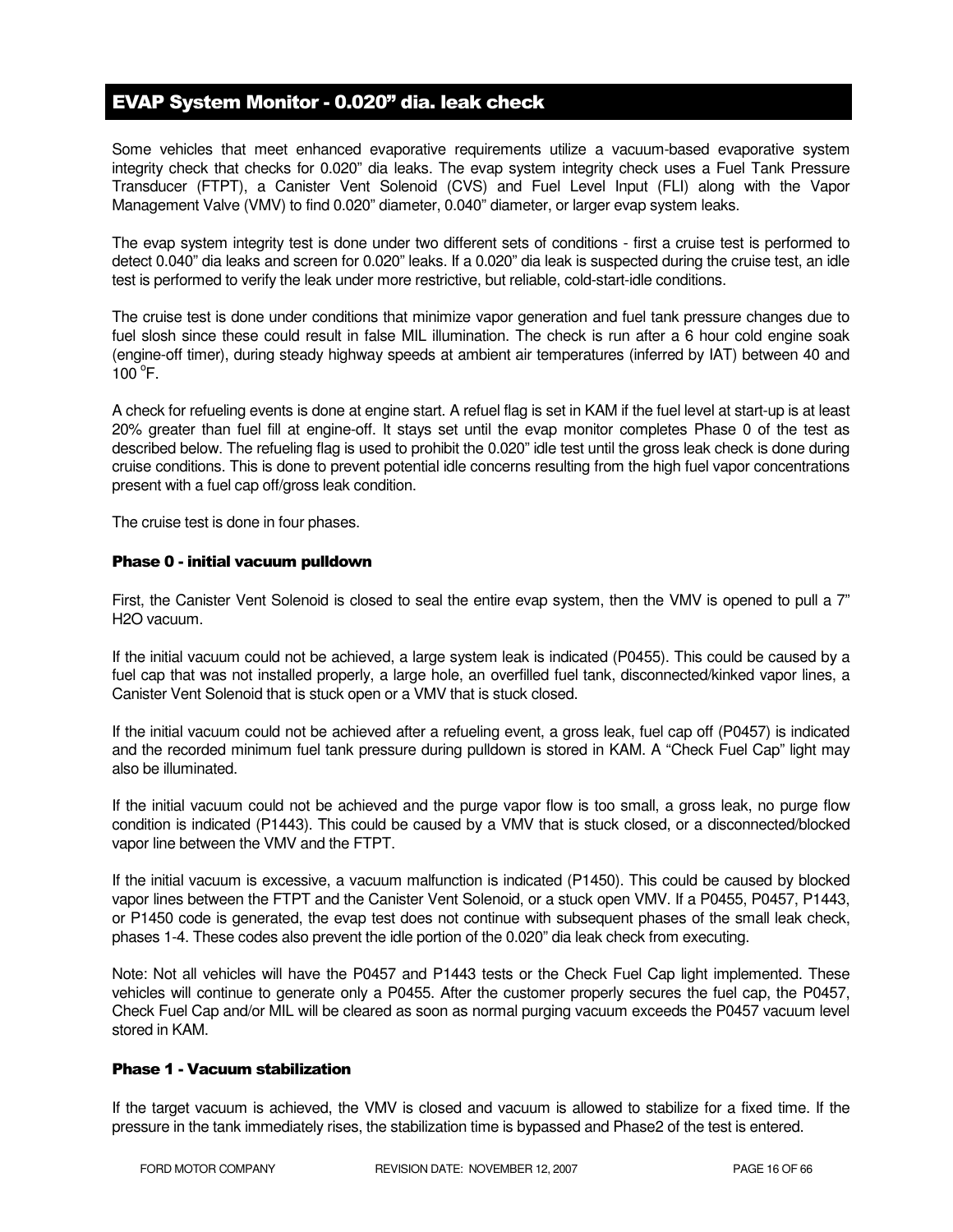## Phase 2 - Vacuum hold and decay

Next, the vacuum is held for a calibrated time. Two test times are calculated based on the Fuel Level Input. The first (shorter) time is used to detect 0.040" dia leaks, the second (longer) time is used to detect 0.020" dia leaks. The initial vacuum is recorded upon entering Phase 2. At the end of the 0.040" dia test time, the vacuum level is recorded. The starting and ending vacuum levels are checked to determine if the change in vacuum exceeds the 0.040" dia vacuum bleed up criteria. If the 0.040" dia vacuum bleed-up criteria is exceeded on three successive monitoring attempts, a 0.040" dia leak is likely and a final vapor generation check is done to verify the leak (phases 3 and 4).

If the 0.040" dia bleed-up criteria is not exceeded, the test is allowed to continue until the 0.020" dia leak test time expires. The starting and ending vacuum levels are checked to determine if the change in vacuum exceed the 0.020" dia vacuum bleed-up criteria. If the 0.020" dia vacuum bleed-up is exceed on a single monitoring attempt, a 0.020" dia leak is likely and a final vapor generation check is done to verify the leak (phases 3 and 4).

If the vacuum bleed-up criteria is not exceeded, the leak test (either 0.040" or 0.020" dia is considered a pass. For both the 0.040" and 0.020" dia leak check, Fuel Level Input and Intake Air Temperature is used to adjust the vacuum bleed-up criteria for the appropriate fuel tank vapor volume and temperature. Steady state conditions must be maintained throughout this bleed up portion of the test. The monitor will abort if there is an excessive change in load, fuel tank pressure or fuel level input since these are all indicators of impending or actual fuel slosh. If the monitor aborts, it will attempt to run again (up to 20 or more times) until the maximum time-after-start is reached.

## Phase 3 - Vacuum release

The vapor generation check is initiated by opening the Canister Vent Solenoid for a fixed period of time and releasing any vacuum. The VMV remains closed.

## Phase 4 - Vapor generation

In this phase, the sealed system is monitored to determine if tank pressure remains low or if it is rising due to excessive vapor generation The initial tank pressure is recorded. The pressure is monitored for a change from the initial pressure, and for absolute pressure. If the pressure rise due to vapor generation is below the threshold limit for absolute pressure and for the change in pressure, and a 0.040" dia leak was indicated in phase 2, a P0442 DTC is stored. If the pressure rise due to vapor generation is below the threshold limit for absolute pressure and for the change in pressure, and a 0.020" dia leak was indicated in phase 2, a 0.020" idle check flag is set to run the 0.020" leak check during idle conditions.

## Idle Check

The long test times required to detect a 0.020" dia leak in combination with typical road grades can lead to false 0.020" leak indications while the vehicle is in motion. The Idle Check repeats Phases 0 through 4 with the vehicle stationary to screen out leak indications caused by changes in altitude. The 0.020" idle check is done under coldstart conditions to ensure that the fuel is cool and cannot pick up much heat from the engine, fuel rail, or fuel pump. This minimizes vapor generation. The 0.020" idle check is, therefore, conducted only during the first 10 minutes after engine start.

The 0.020" dia leak test entry conditions, test times and thresholds are used. Unique criteria for excessive changes in load, fuel tank pressure and fuel level are used to indicate fuel slosh. The test is aborted if vehicle speed exceeds a calibrated threshold, approx. 10 mph. (There are no other abort limits.) The initial vacuum pulldown (phase 0) can start with the vehicle in motion in order to minimize the required time at idle to complete the test. If the vacuum bleed-up is greater than the 0.020" dia max. criteria during a single monitoring event, a P0456 DTC is stored. If the vacuum bleed-up is less than the 0.020" dia min. criteria, the pending P0456 DTC may be cleared. If the vacuum bleed-up is in between, no leak assessment is made. A flowchart of the entire 0.020" test sequence is provided below, on a subsequent page.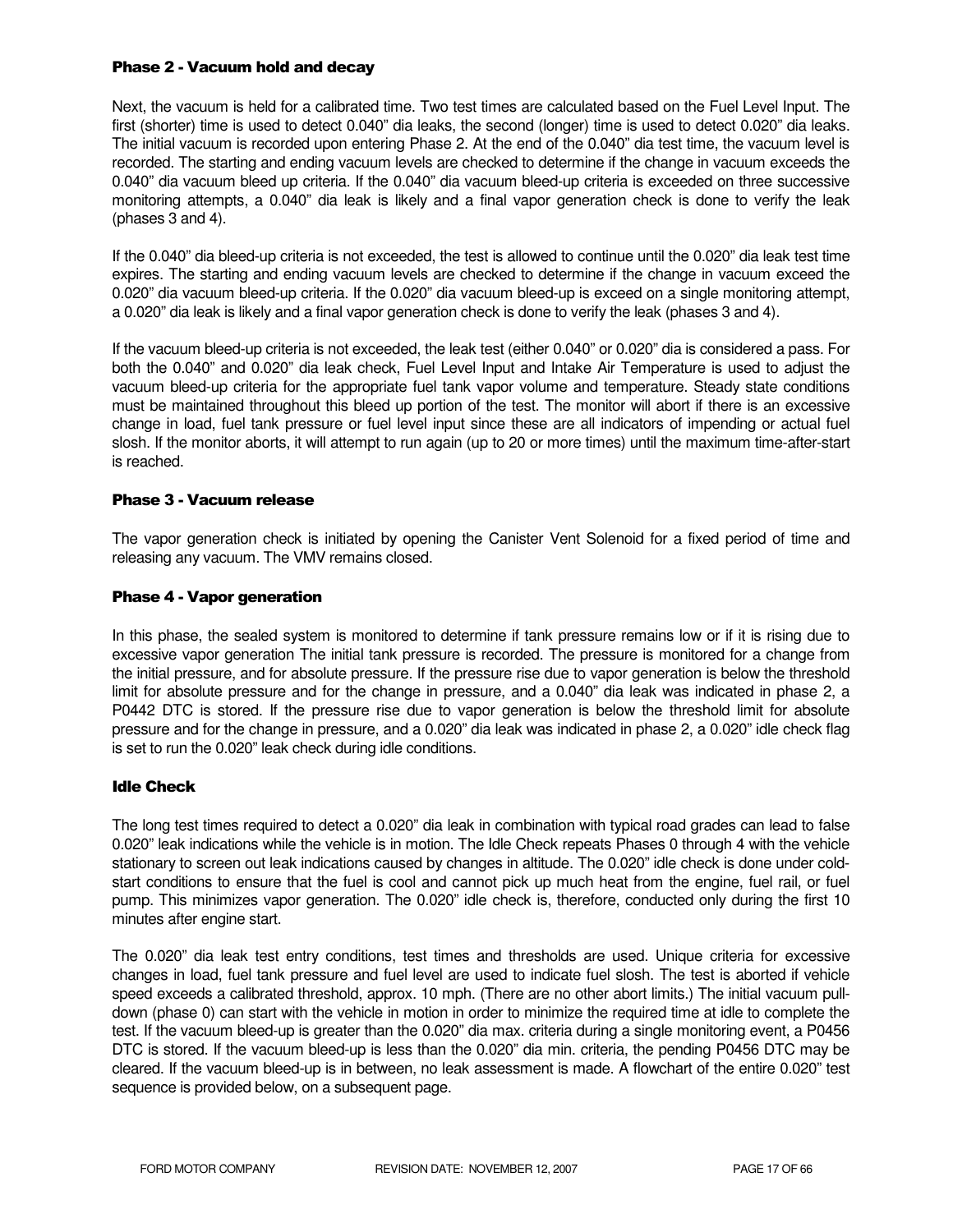Ford's 0.020" evaporative system monitor is designed to run during extended, cold-start idle conditions where the fuel is cool and not likely to generate excessive vapors. These conditions will typically occur at traffic lights or immediately after start-up, (e.g. idle in the driveway).

As indicated previously, the 0.020" idle test uses two sets of malfunction thresholds to screen out test results in the area where "leak" and "no-leak" distributions overlap. Loss of vacuum greater than the 0.020" malfunction criteria is designated as a failure. No/low vacuum loss below the pass criteria is designated a pass. Vacuum loss that is greater than the pass criteria but less that the failure criteria is indeterminate and does not count as a pass or a fail.

Test results in this overlap area can stem from high volatility fuel at high ambient temperatures. These situations are not expected to be encountered routinely by customers. Therefore, this strategy will only temporarily hamper monitor performance, while effectively preventing false MIL illumination.

A more detailed description of the functional characteristics of the Evaporative Monitor is provided in the representative calibration submissions to the agency. Additional calibration information is contained on file by Ford Motor Company and may be obtained via agency request.

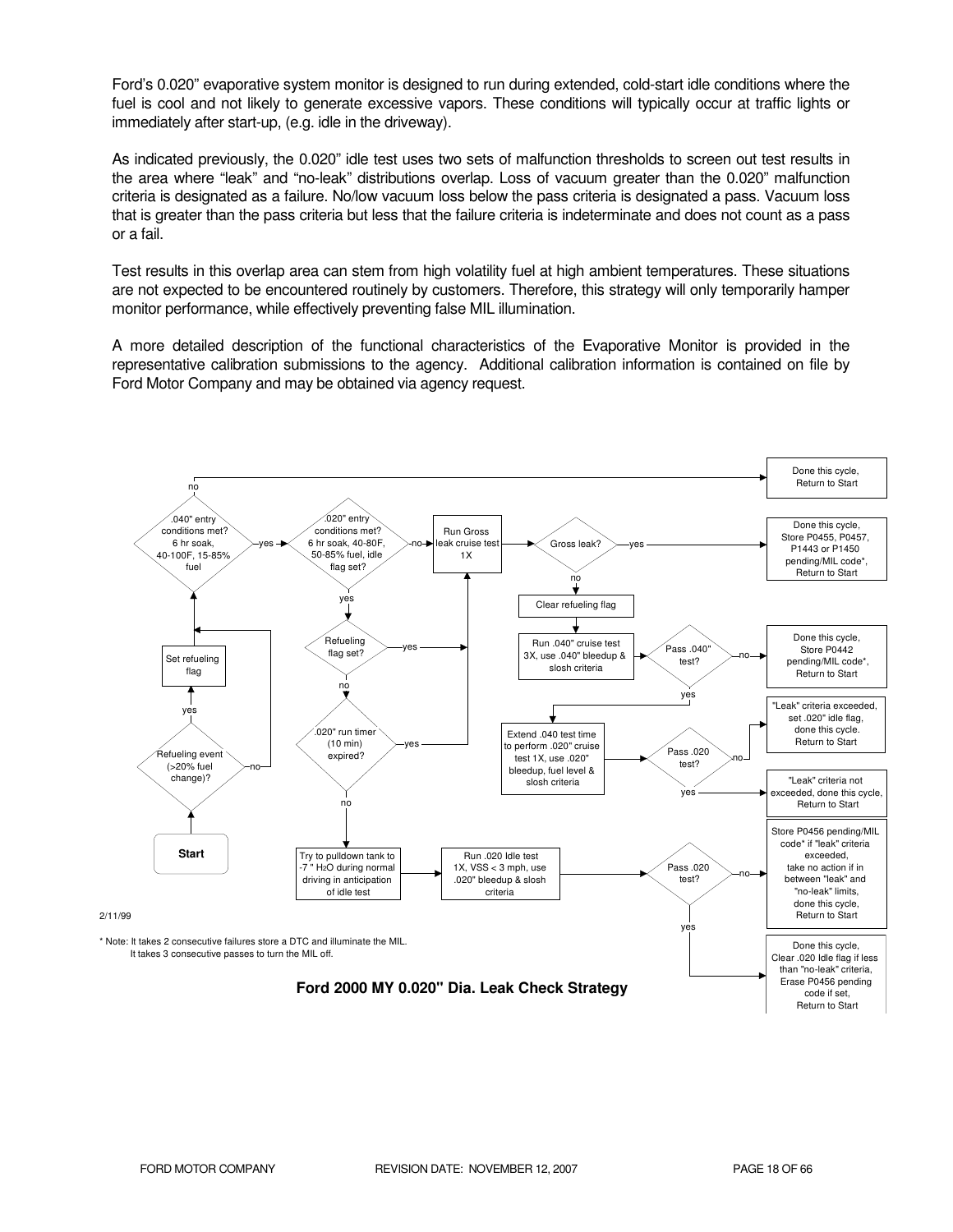| 0.020" EVAP Monitor Operation: |                                                                |
|--------------------------------|----------------------------------------------------------------|
| <b>DTCs</b>                    | P0455 (gross leak),                                            |
|                                | P1450, (excessive vacuum),                                     |
|                                | P0457 (gross leak, cap off),                                   |
|                                | P1443 (gross leak, no flow),                                   |
|                                | P0442 (0.040" leak),                                           |
|                                | P0456 (0.020" leak)                                            |
| Monitor execution              | once per driving cycle for 0.040" dia leak                     |
|                                | once per driving cycle, no refueling event for 0.020" dia leak |
| <b>Monitor Sequence</b>        | HO2S monitor for front sensors completed and OK                |
| Sensors/Components OK          | MAF, IAT, VSS, ECT, CKP, TP, FTP, VMV, CVS                     |
| <b>Monitoring Duration</b>     | 360 seconds for 0.040" (see disablement conditions below)      |
|                                | 60 seconds for 0.020" (see disablement conditions below)       |

| Typical 0.020" EVAP monitor entry conditions, Phases 0 through 4: |                |                       |
|-------------------------------------------------------------------|----------------|-----------------------|
| Entry condition                                                   | Minimum        | Maximum               |
| Engine off (soak) time                                            | 6 hours        |                       |
| Time since engine start-up for 0.040"                             | 330 seconds    | 1800 seconds          |
| Time since engine start-up for 0.020" idle test                   | 30 seconds     | 600 seconds           |
| Refueling event (for 0.020" idle test only)                       | none           |                       |
| Intake Air Temp for 0.040"                                        | $40^{\circ}$ F | 90 - 100 $^{\circ}$ F |
| Intake Air Temp for 0.020"                                        | $40^{\circ}F$  | $85^{\circ}$ F        |
| Vehicle Speed for cruise test, 0.040 and 0.020"                   | 40 mph         | 80 mph                |
| Vehicle Speed for idle test, 0.020"                               |                | 3 mph                 |
| Fuel Fill Level for 0.040"                                        | 15%            | 85%                   |
| Fuel Fill Level for 0.020"                                        | 40%            | 85%                   |
| BARO (<8,000 ft altitude)                                         | 22.0 "Hg       |                       |
| Engine Load                                                       | 20%            | 70%                   |
| Purge Dutycycle                                                   | 75%            | 100%                  |
| <b>Fuel Tank Pressure Range</b>                                   | $-17H2O$       | 1.5 $H_2O$            |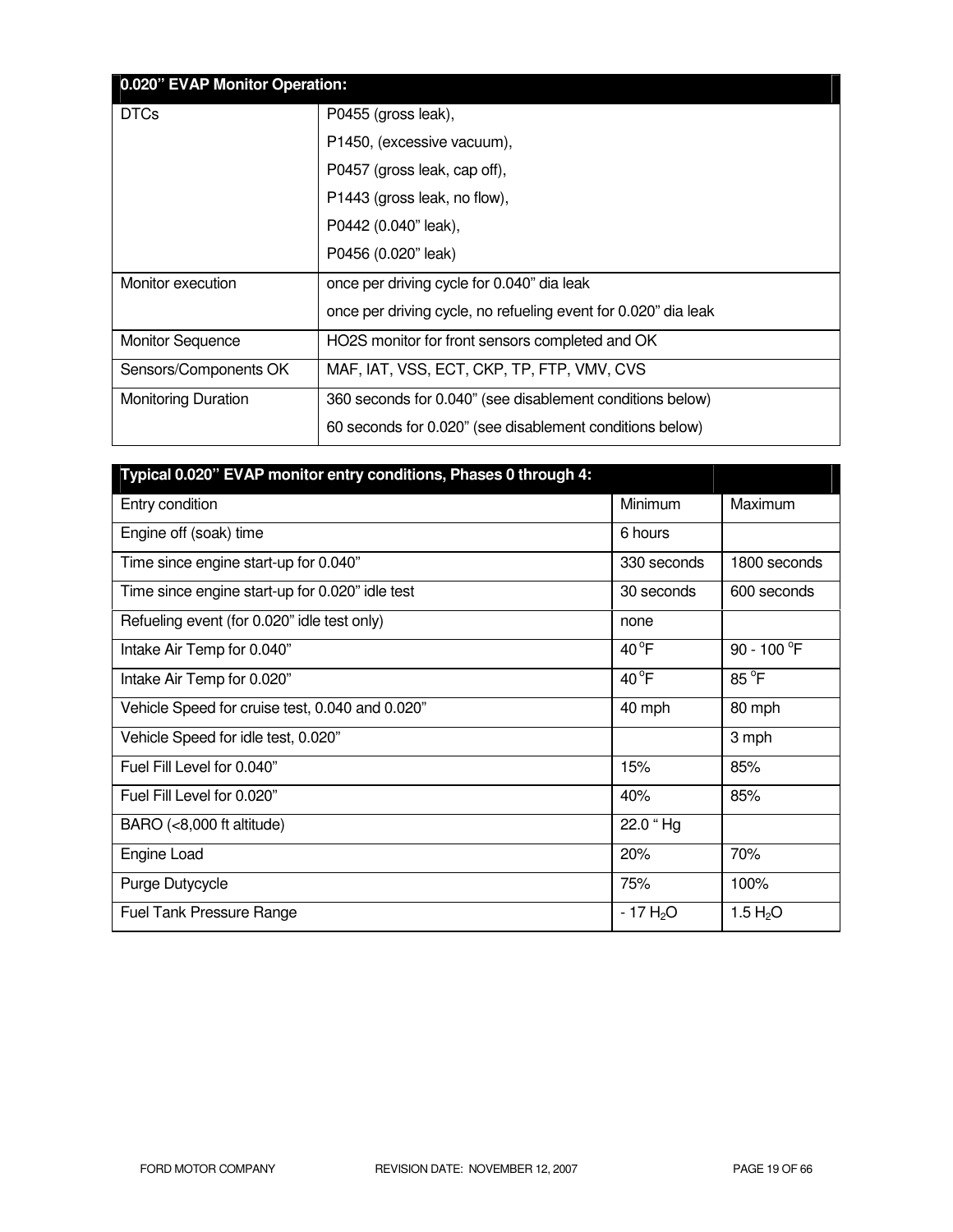# **Typical 0.020" EVAP abort (fuel slosh) conditions for Phase 2:**

#### Change in load: > 20% for 0.040"

Change in load: > 10% for 0.020"

Change in tank pressure:  $> 1$  " H<sub>2</sub>O for 0.040"

Change in tank pressure:  $> 1$  " H<sub>2</sub>O for 0.020"

Change in fuel fill level: > 15% for 0.040"

Change in fuel fill level: > 8% for 0.020"

Number of aborts: > 20 (may be up to 255)

# **Typical 0.020 EVAP monitor malfunction thresholds:**

P1450 (Excessive vacuum):  $<$  -8.0 in H<sub>2</sub>O over a 30 second evaluation time.

P0455 (Gross leak):  $> -8.0$  in H<sub>2</sub>O over a 30 second evaluation time.

P0457 (Gross leak, cap off):  $>$  -8.0 in H<sub>2</sub>O over a 30 second evaluation time after a refueling event.

P1443 (Gross leak, no flow):  $>$  -8.0 in H<sub>2</sub>O over a 30 second evaluation time with  $<$  0.02 lb/min vapor flow.

P0442 (0.040" leak):  $> 2.5$  in H<sub>2</sub>O bleed-up over a 15 sec. evaluation time at 75% fuel fill.

(Note: bleed-up and evaluation times vary as a function of fuel fill level).

P0456 (0.020" leak):  $> 2.5$  in H<sub>2</sub>O bleed-up over a 30 sec. evaluation time at 75% fuel fill.

(Note: bleed-up and evaluation times vary as a function of fuel fill level)

P0442 vapor generation limit:  $< 2.5$  in H<sub>2</sub>O over a 100 second evaluation time.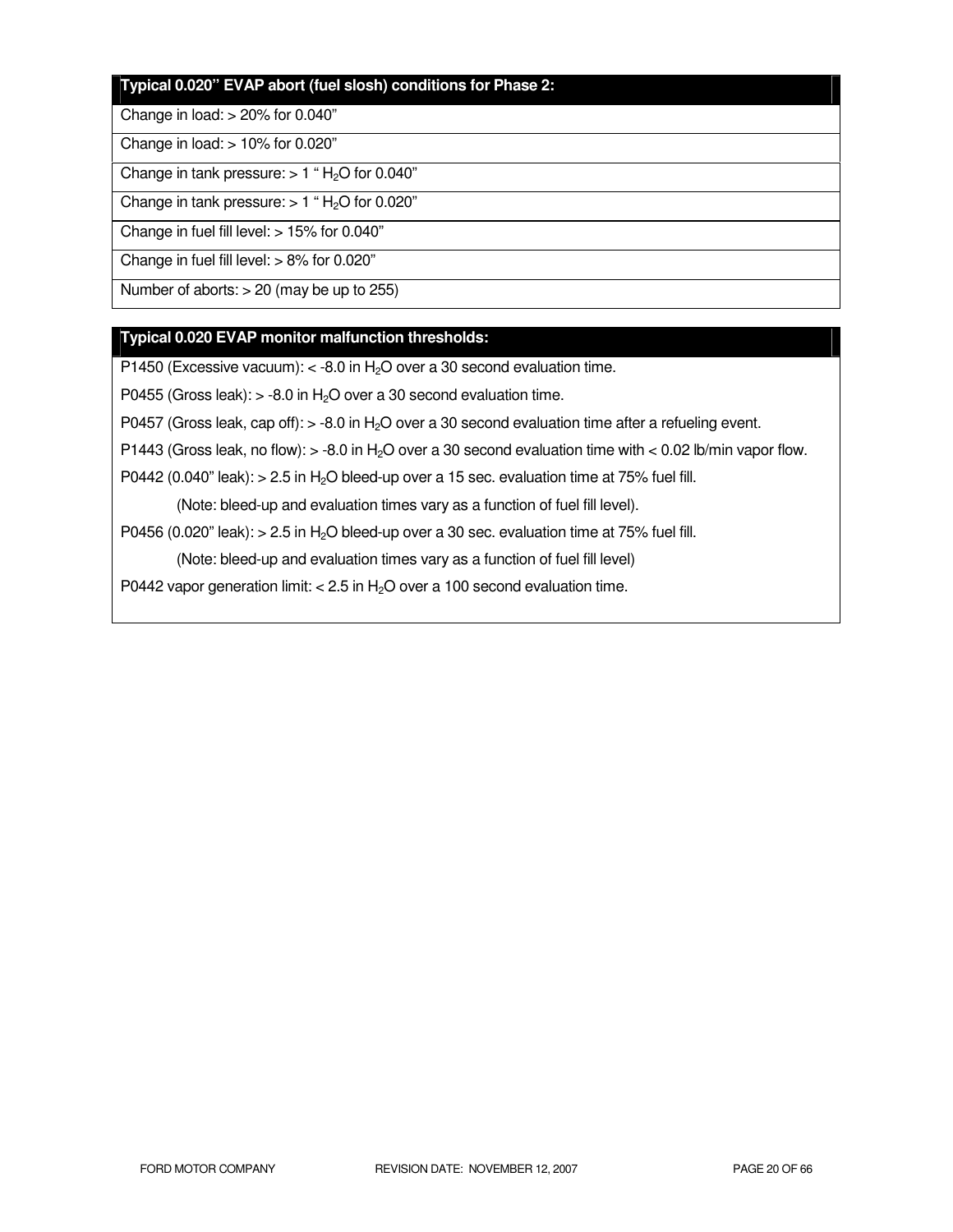|                                                                                                                                                                              | J1979 Mode \$06 Data |                                                                                       |            |
|------------------------------------------------------------------------------------------------------------------------------------------------------------------------------|----------------------|---------------------------------------------------------------------------------------|------------|
| Test ID                                                                                                                                                                      | Comp ID              | Description                                                                           | Units      |
| \$26                                                                                                                                                                         | \$00                 | Phase 0 Initial tank vacuum and minimum limit                                         | in $H_2$ 0 |
| \$26                                                                                                                                                                         | \$00                 | Phase 0 Initial tank vacuum and maximum limit                                         | in $H20$   |
| \$27                                                                                                                                                                         | \$00                 | Phase 2 0.040" cruise leak check vacuum bleed-up and<br>maximum 0.040" leak threshold | in $H_2$ 0 |
| \$28                                                                                                                                                                         | \$00                 | Phase 2 0.020" cruise leak check vacuum bleed-up and max leak<br>threshold            | in $H20$   |
| \$2A                                                                                                                                                                         | \$00                 | Phase 4 Vapor generation maximum change in pressure and max<br>threshold              | in $H20$   |
| \$2B                                                                                                                                                                         | \$00                 | Phase 4 Vapor generation maximum absolute pressure rise and<br>max threshold          | in $H20$   |
| \$2C                                                                                                                                                                         | \$00                 | Phase 2 0.020" idle leak check vacuum bleed-up and maximum<br>"leak" threshold        | in $H20$   |
| \$2D                                                                                                                                                                         | \$00                 | Phase 2 0.020" idle leak check vacuum bleed-up and max "no-<br>leak" threshold        | in $H20$   |
| Conversion for Test IDs \$26 through \$2D: Take value, subtract 32,768, and then multiply result by 0.00195 to<br>get inches of H20. The result can be positive or negative. |                      |                                                                                       |            |

Note: Default values (-64 in H<sub>2</sub>0) will be display for all the above TIDs if the evap monitor has never completed. If all or some phases of the monitor have completed on the current or last driving cycle, default values will be displayed for any phases that had not completed.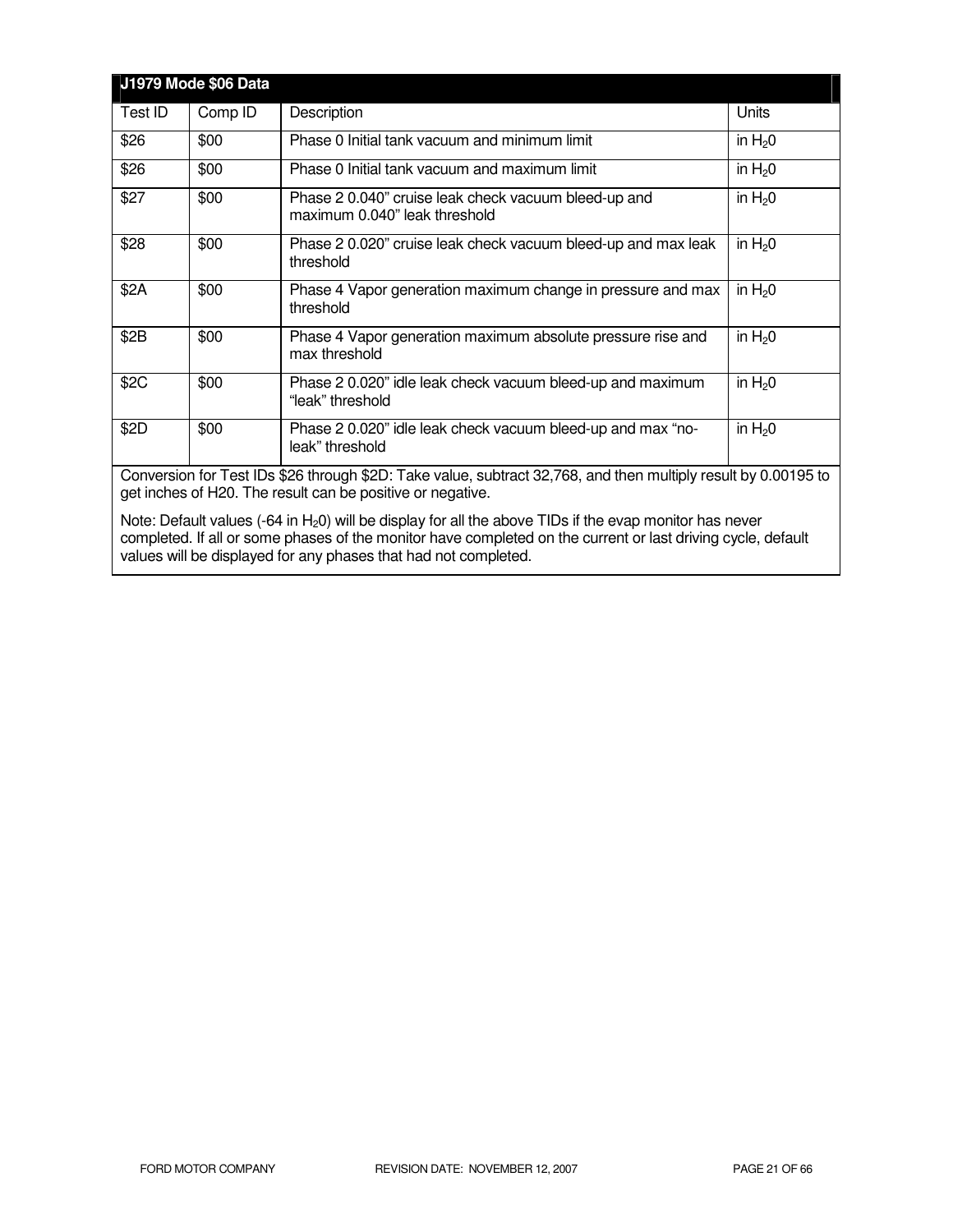Additional malfunctions that are be identified during the evaporative system integrity check are as follows:

- The Vapor Management Valve (purge solenoid) output circuit is checked for opens and shorts (P0443), a stuck closed VMV generates a P0455, a leaking or stuck open VMV generates a P1450.
- The Fuel Tank Pressure Transducer input circuit is checked for out of range values (P0452 short, P0453 open) as well as noisy readings (P0451 noisy). An open power input circuit or stuck check valve generates a P1450.
- The Canister Vent Solenoid output circuit is checked for opens and shorts (P1451), a stuck closed CVS generates a P1450, a leaking or stuck open CVS generates a P0455.
- The Fuel Level Input is checked for out of range values as well as rational readings to determine if it is stuck. (P0460) The Fuel Level Input is checked for noisy readings (P0461)

The requirement to clear the I/M readiness bit for the evap system monitor after 2 driving cycles will be phased in starting in the 1999 MY. (See Readiness Code section below.)

| <b>EVAP Component Monitor Operation:</b> |                                                                              |  |
|------------------------------------------|------------------------------------------------------------------------------|--|
| <b>DTCs</b>                              | P0443, P1451, P0452, P0453, P0460, P0461                                     |  |
| Monitor execution                        | continuous (5 seconds to identify malfunction or obtain smart driver status) |  |
| <b>Monitor Sequence</b>                  | None                                                                         |  |
| Sensors OK                               | not applicable                                                               |  |
| <b>Monitoring Duration</b>               | 5 seconds for electrical malfunctions                                        |  |

# **Typical evap component malfunction thresholds:**

P0443 (Vapor Management Valve Circuit): open/shorted at 0 and 100% duty cycle

P1451 (Canister Vent Solenoid Circuit): open/shorted

P0452 (Fuel Tank Pressure Sensor Circuit Low): < -17.82 in H<sub>2</sub>O

P0453 (Fuel Tank Pressure Sensor Circuit High): > 16.06 in H<sub>2</sub>O

P0451 (Fuel Tank Pressure Sensor Circuit Noisy): > 14 in H2O change between samples, sampled every 10 seconds, more than 100 fault occurrences

P0460 (Fuel Level Input Circuit Low): < 5 ohms

P0460 (Fuel Level Input Circuit High): > 200 ohms

P0460 (Fuel Level Input Stuck): > 10% difference in calculated fuel tank capacity consumed versus change in fuel level input reading)

P0461 (Fuel Level Input Noisy): > 100 circuit low or circuit high exceedences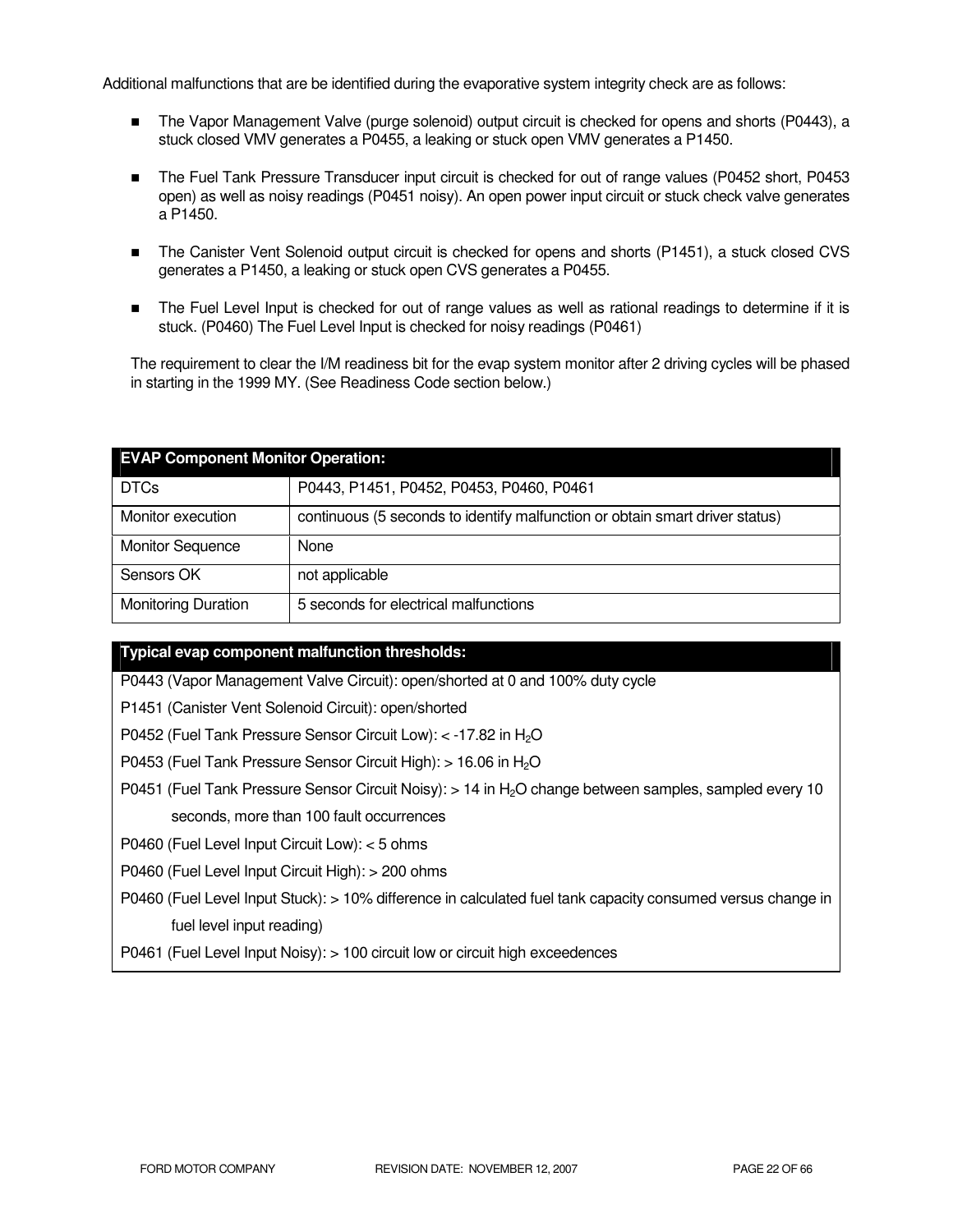# Fuel System Monitor

As fuel system components age or otherwise change over the life of the vehicle, the adaptive fuel strategy learns deviations from stoichiometry while running in closed loop fuel. These learned corrections are stored in Keep Alive Memory as long term fuel trim corrections. They may be stored into an 8x10 rpm/load table or they may be stored as a function of air mass. As components continue to change beyond normal limits or if a malfunction occurs, the long term fuel trim values will reach a calibratable rich or lean limit where the adaptive fuel strategy is no longer allowed to compensate for additional fuel system changes. Long term fuel trim corrections at their limits, in conjunction with a calibratable deviation in short term fuel trim, indicate a rich or lean fuel system malfunction.

| <b>Fuel Monitor Operation:</b> |                                      |  |  |
|--------------------------------|--------------------------------------|--|--|
| <b>DTCs</b>                    | P0171 Bank 1 Lean, P0174 Bank 2 Lean |  |  |
|                                | P0172 Bank 1 Rich, P0175 Bank 2 Rich |  |  |
| Monitor execution              | continuous while in closed loop fuel |  |  |
| <b>Monitor Sequence</b>        | none                                 |  |  |
| Sensors OK                     | Fuel Rail Pressure (if available)    |  |  |
| <b>Monitoring Duration</b>     | 2 seconds to register malfunction    |  |  |

| <b>Typical fuel monitor entry conditions:</b> |               |           |  |
|-----------------------------------------------|---------------|-----------|--|
| Entry condition                               | Minimum       | Maximum   |  |
| <b>RPM Range</b>                              | idle          | 4,000 rpm |  |
| Air Mass Range                                | $0.75$ lb/min |           |  |
| Purge Dutycycle                               | 0%            | 0%        |  |

# **Typical fuel monitor malfunction thresholds:**

Long Term Fuel Trim correction cell currently being utilized in conjunction with Short Term Fuel Trim:

Lean malfunction: LTFT > 25%, STFT > 5%

Rich malfunction: LTFT < 25%, STFT < 10%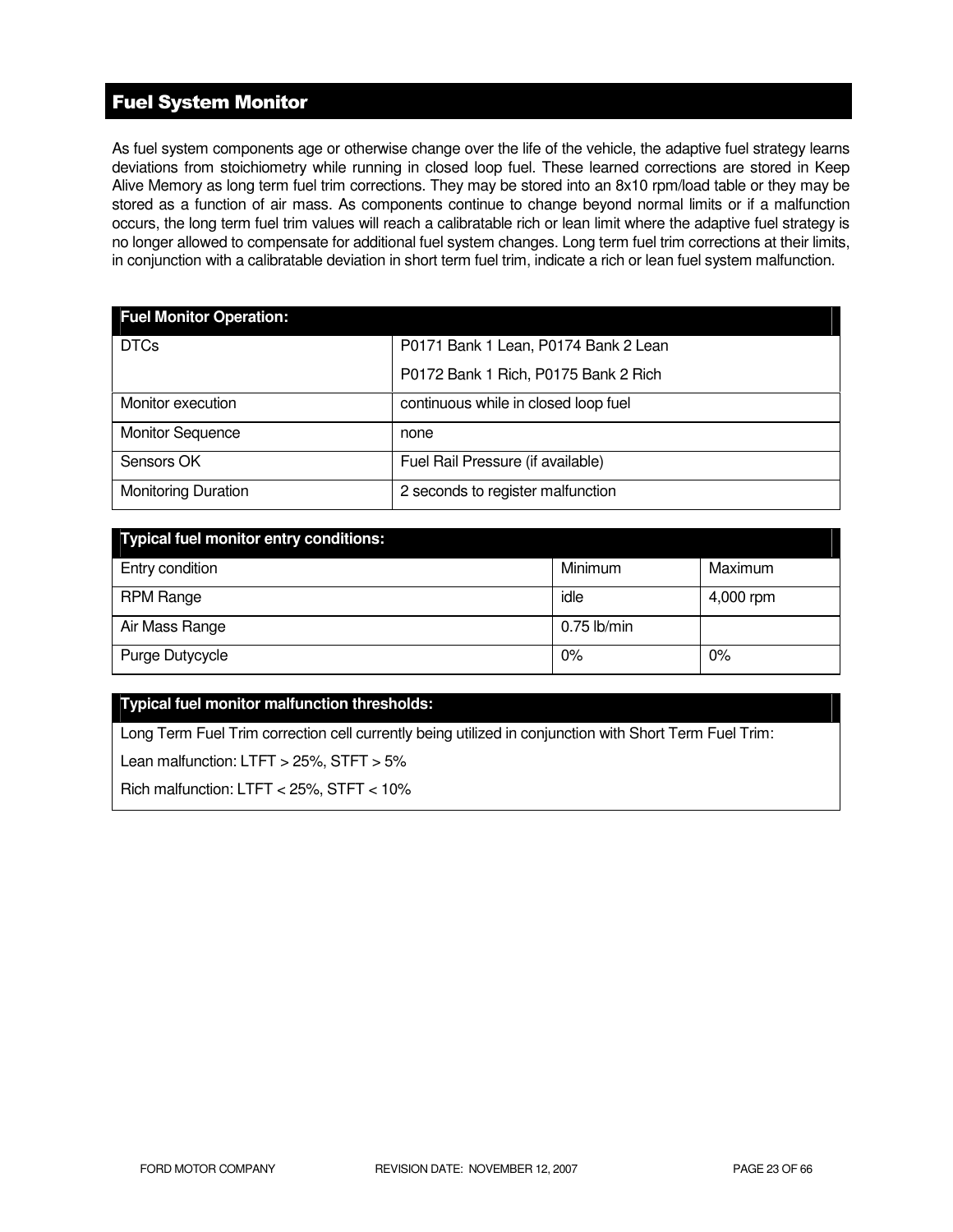# HO2S Monitor

# Front HO2S Signal

The time between HO2S switches is monitored after vehicle startup and during closed loop fuel conditions. Excessive time between switches or no switches since startup indicate a malfunction. Since "lack of switching" malfunctions can be caused by HO2S sensor malfunctions or by shifts in the fuel system, DTCs are stored that provide additional information for the "lack of switching" malfunction. Different DTCs indicate whether the sensor was always indicates lean/disconnected (P1131 P1151), always indicates rich (P1132 P1152), or stopped switching due to excessive long term fuel trim corrections (P1130 P1150, Note: these DTCs are being phased out of production). Most 2002 MY vehicles will no longer require part throttle operation to run the lack of switching test – lack of switching codes may be set at idle.

Most 2002 MY vehicles will monitor the HO2S signal for high voltage, in excess of 1.5 volts and store a unique DTC. (P0132 P0152). An over voltage condition is caused by a HO2S heater or battery power short to the HO2S signal line.

| <b>HO2S "Lack of Switching" Operation:</b> |                                                        |
|--------------------------------------------|--------------------------------------------------------|
| <b>DTCs</b>                                | P1130 Lack of switching, fuel trim at clip, Bank 1     |
|                                            | P1131 Lack of switching, sensor indicates lean, Bank 1 |
|                                            | P1132 Lack of switching, sensor indicates rich, Bank 1 |
|                                            | P0132 Over voltage, Bank 1                             |
|                                            | P1150 Lack of switching, fuel trim at clip, Bank 2     |
|                                            | P1151 Lack of switching, sensor indicates lean, Bank 2 |
|                                            | P1152 Lack of switching, sensor indicates rich, Bank 2 |
|                                            | P0152 Over voltage, Bank 2                             |
| Monitor execution                          | continuous, from startup and while in closed loop fuel |
| <b>Monitor Sequence</b>                    | None                                                   |
| Sensors OK                                 | TP, MAF, ECT, IAT, FTP                                 |
| <b>Monitoring Duration</b>                 | 30 to 60 seconds to register a malfunction             |

| Typical HO2S "Lack of Switching" entry conditions: |                                |              |
|----------------------------------------------------|--------------------------------|--------------|
| Entry condition                                    | Minimum                        | Maximum      |
| <b>Closed Loop Requested</b>                       |                                |              |
| Engine Load                                        | 20%                            | 60%          |
| Short Term Fuel Trim                               | At limits (up to $+/- 25 \%$ ) |              |
| Time since engine start-up                         | 180 seconds                    |              |
| <b>Fuel Tank Pressure</b>                          |                                | 10 in $H_2O$ |
| <b>Fuel Level</b>                                  | 15%                            |              |
| Inferred Exhaust Temperature                       | 800 °F                         |              |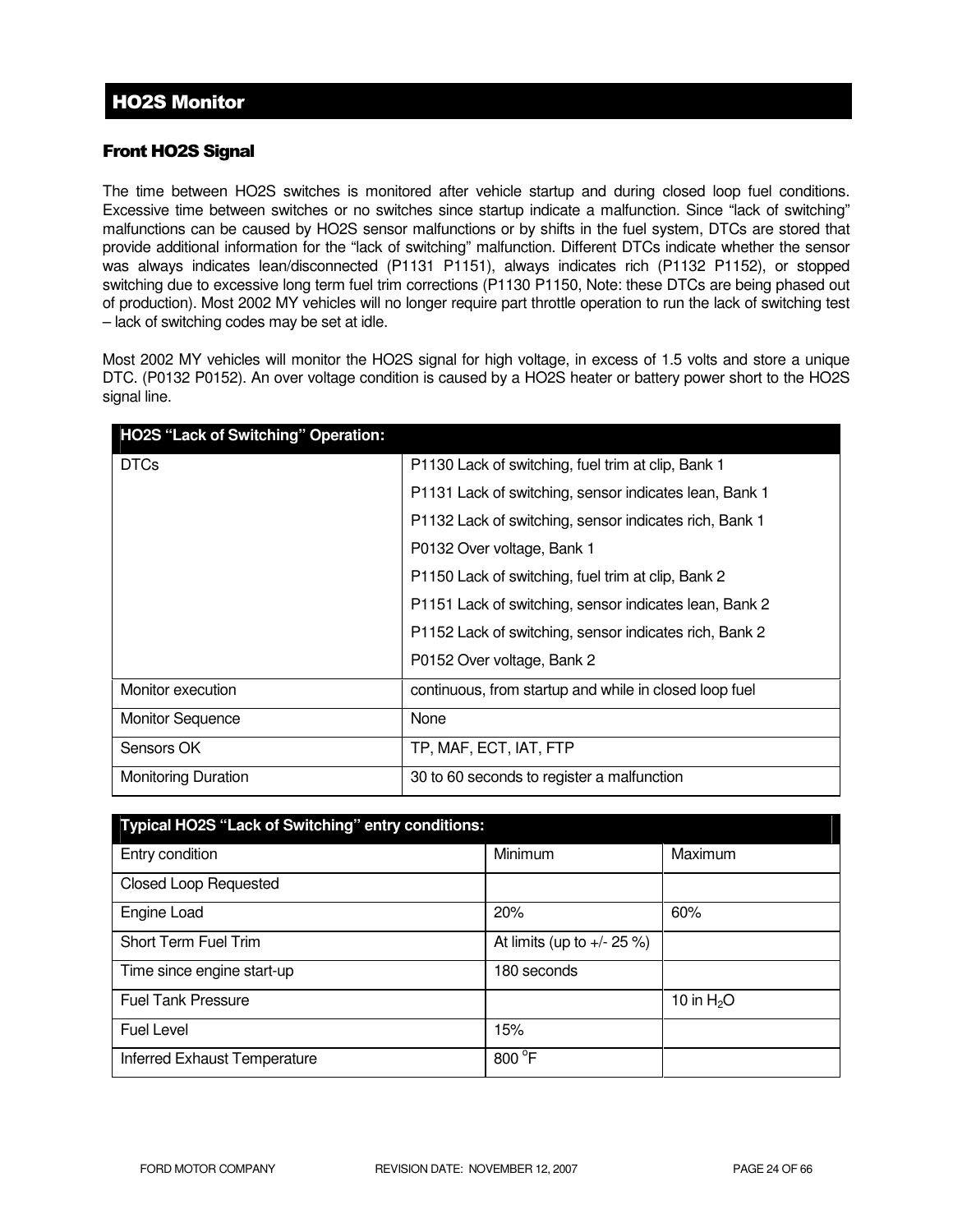# **Typical HO2S "Lack of Switching" malfunction thresholds:**

- < 5 switches since startup after 30 seconds in test conditions
- > 60 seconds since last switch while closed loop
- > 30 seconds since last switch while closed loop at Short Term Fuel Trim limit

The HO2S is also tested functionally. The response rate is evaluated by entering a special 1.5 Hz. square wave, fuel control routine. This routine drives the air/fuel ratio around stoichiometry at a calibratable frequency and magnitude, producing predictable oxygen sensor signal amplitude. A slow sensor will show reduced amplitude. Oxygen sensor signal amplitude below a minimum threshold indicates a slow sensor malfunction. (P0133 Bank 1, P0153 Bank 2). If the calibrated frequency was not obtained while running the test because of excessive purge vapors, etc., the test will be run again until the correct frequency is obtained.

| <b>HO2S Response Rate Operation:</b> |                                                        |
|--------------------------------------|--------------------------------------------------------|
| <b>DTCs</b>                          | P0133 (slow response Bank 1)                           |
|                                      | P0153 (slow response Bank 2)                           |
| Monitor execution                    | once per driving cycle                                 |
| <b>Monitor Sequence</b>              | None                                                   |
| Sensors OK                           | ECT, IAT, MAF, VSS, CKP, TP, CMP, no misfire DTCs, FRP |
| <b>Monitoring Duration</b>           | 4 seconds                                              |

| Typical HO2S response rate entry conditions: |            |          |
|----------------------------------------------|------------|----------|
| Entry condition                              | Minimum    | Maximum  |
| Short Term Fuel Trim Range                   | 70%        | 130%     |
| <b>Engine Coolant Temp</b>                   | 150 °F     | 240 °F   |
| Intake Air Temp                              |            | 140 °F   |
| Engine Load                                  | 20%        | 50%      |
| Vehicle Speed                                | 30 mph     | 60 mph   |
| Engine RPM                                   | 1000 rpm   | 2000 rpm |
| <b>Fuel Level</b>                            | 15%        |          |
| Time since entering closed loop fuel         | 10 seconds |          |

# **Typical HO2Sresponse rate malfunction thresholds:**

Voltage amplitude: < 0.5 volts

| J1979 Mode \$06 Data                                                        |         |                                                |       |
|-----------------------------------------------------------------------------|---------|------------------------------------------------|-------|
| Test ID                                                                     | Comp ID | Description                                    | Units |
| \$01                                                                        | \$11    | HO2S11 voltage amplitude and voltage threshold | volts |
| \$01                                                                        | \$21    | HO2S21 voltage amplitude and voltage threshold | volts |
| \$03                                                                        | \$01    | Upstream O2 sensor switch-point voltage        | volts |
| Conversion for Test IDs \$01 through \$03: multiply by 0.00098 to get volts |         |                                                |       |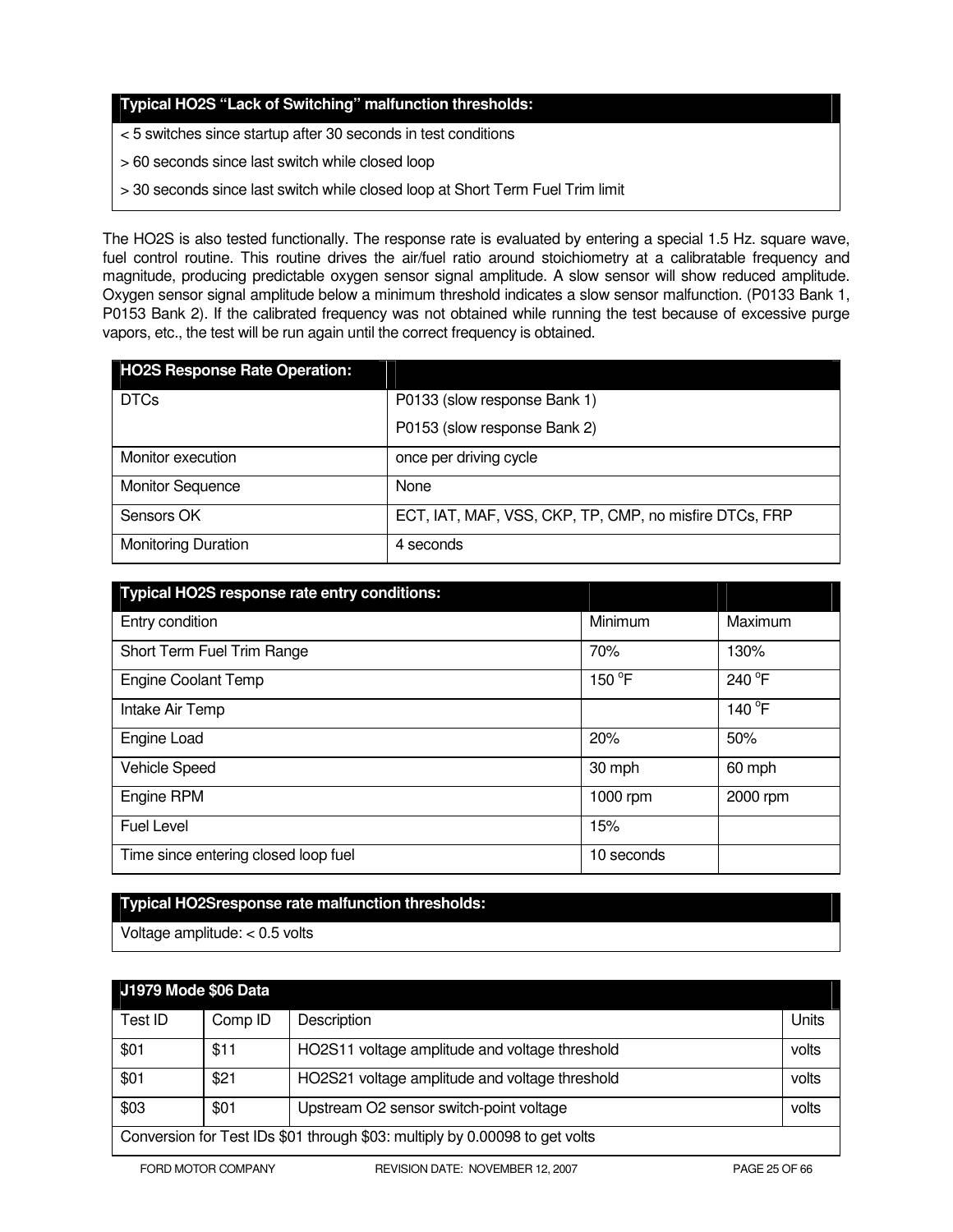# Rear HO2S Signal

A functional test of the rear HO2S sensors is done during normal vehicle operation. The peak rich and lean voltages are continuously monitored. Voltages that exceed the calibratable rich and lean thresholds indicate a functional sensor. If the voltages have not exceeded the thresholds after a long period of vehicle operation, the air/fuel ratio may be forced rich or lean in an attempt to get the rear sensor to switch. This situation normally occurs only with a green catalyst (< 500 miles). If the sensor does not exceed the rich and lean peak thresholds, a malfunction is indicated. Most 2002 MY vehicle will monitor the rear HO2S signal for high voltage, in excess of 1.5 volts and store a unique DTC. (P0138 P0158). An over voltage condition is caused by a HO2S heater or battery power short to the HO2S signal line.

| <b>Rear HO2S Check Operation:</b> |                                                                            |
|-----------------------------------|----------------------------------------------------------------------------|
| <b>DTCs</b>                       | P0136 No activity, Bank 1                                                  |
|                                   | P0138 Over voltage, Bank 1                                                 |
|                                   | P0156 No activity, Bank 2                                                  |
|                                   | P0158 Over voltage, Bank 2                                                 |
| Monitor execution                 | once per driving cycle for activity test, continuous for over voltage test |
| <b>Monitor Sequence</b>           | none                                                                       |
| Sensors OK                        |                                                                            |
| <b>Monitoring Duration</b>        | continuous until monitor completed                                         |

| <b>Typical Rear HO2S check entry conditions:</b> |                  |          |
|--------------------------------------------------|------------------|----------|
| Entry condition                                  | Minimum          | Maximum  |
| Inferred exhaust temperature range               | 400 $^{\circ}$ F | 1400 °F  |
| Rear HO2S heater-on time                         | 120 seconds      |          |
| Throttle position                                | part throttle    |          |
|                                                  |                  |          |
| Engine RPM (forced excursion only)               | 1000 rpm         | 2000 rpm |

## **Typical Rear HO2S check malfunction thresholds:**

Does not exceed rich and lean threshold envelope:

Rich < 0.25 to 0.50 volts

Lean  $> 0.40$  to 0.65 volts

|                                                               | J1979 Mode \$06 Data |                                           |       |
|---------------------------------------------------------------|----------------------|-------------------------------------------|-------|
| Test ID                                                       | Comp ID              | Description                               | Units |
| \$03                                                          | \$02                 | Downstream O2 sensor switch-point voltage | volts |
| Conversion for Test ID \$03: multiply by 0.00098 to get volts |                      |                                           |       |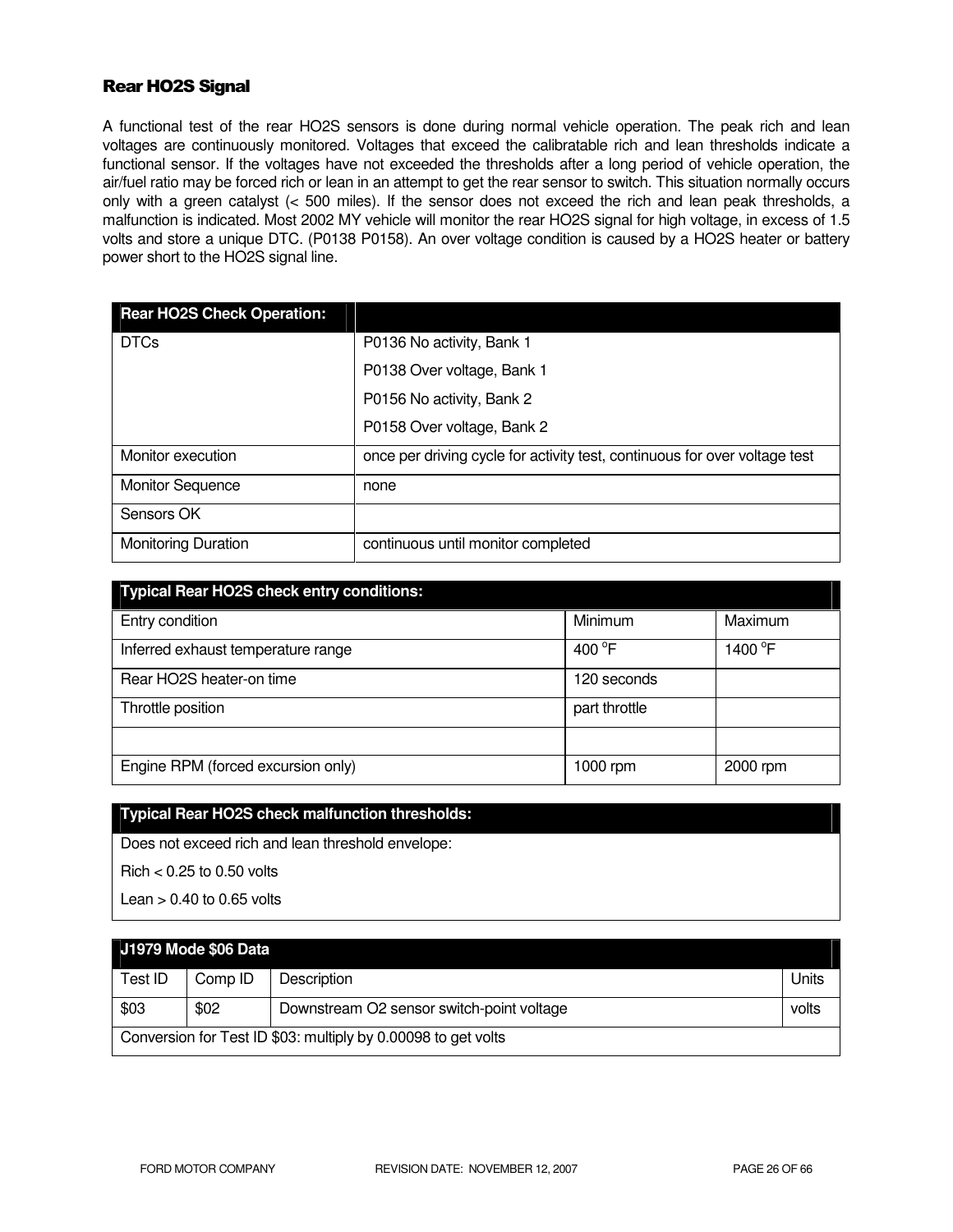# HO2S Heaters, front and rear

The HO2S heaters are monitored for proper voltage and current. A HO2S heater voltage fault is determined by turning the heater on and off and looking for corresponding voltage change in the heater output driver circuit in the PCM.

A separate current-monitoring circuit monitors heater current once per driving cycle. The heater current is actually sampled three times. If the current value for two of the three samples falls below a calibratable threshold, the heater is assumed to be degraded or malfunctioning. (Multiple samples are taken for protection against noise on the heater current circuit.)

| <b>HO2S Heater Monitor Operation:</b> |                                                                              |  |
|---------------------------------------|------------------------------------------------------------------------------|--|
| <b>DTCs</b>                           | Bank 1 - P0135 Front, P0141 Rear                                             |  |
|                                       | Bank 2 - P0155 Front, P0161 Rear                                             |  |
| Monitor execution                     | once per driving cycle for heater current, continuous for voltage monitoring |  |
| <b>Monitor Sequence</b>               | heater voltage check is done prior to heater current check                   |  |
| Sensors OK                            |                                                                              |  |
| <b>Monitoring Duration</b>            | $<$ 5 seconds                                                                |  |

| Typical HO2S heater monitor entry conditions: |                 |                     |
|-----------------------------------------------|-----------------|---------------------|
| Entry condition                               | Minimum         | Maximum             |
| Inferred exhaust temperature range            | 250 $\degree$ F | 1400 <sup>°</sup> F |
| HO2S heater-on time                           | 120 seconds     |                     |

| Typical HO2S heater check malfunction thresholds:    |  |  |
|------------------------------------------------------|--|--|
| Smart driver status indicated malfunction            |  |  |
| $<$ 0.220 amps or $>$ 3 amps, (NTK)                  |  |  |
| $< 0.400$ amps or $> 3$ amps, (Bosch)                |  |  |
| $< 0.465$ amps or $> 3$ amps, (NTK Fast Light Off)   |  |  |
| $<$ 0.230 amps or $>$ 3 amps, (Bosch Fast Light Off) |  |  |
|                                                      |  |  |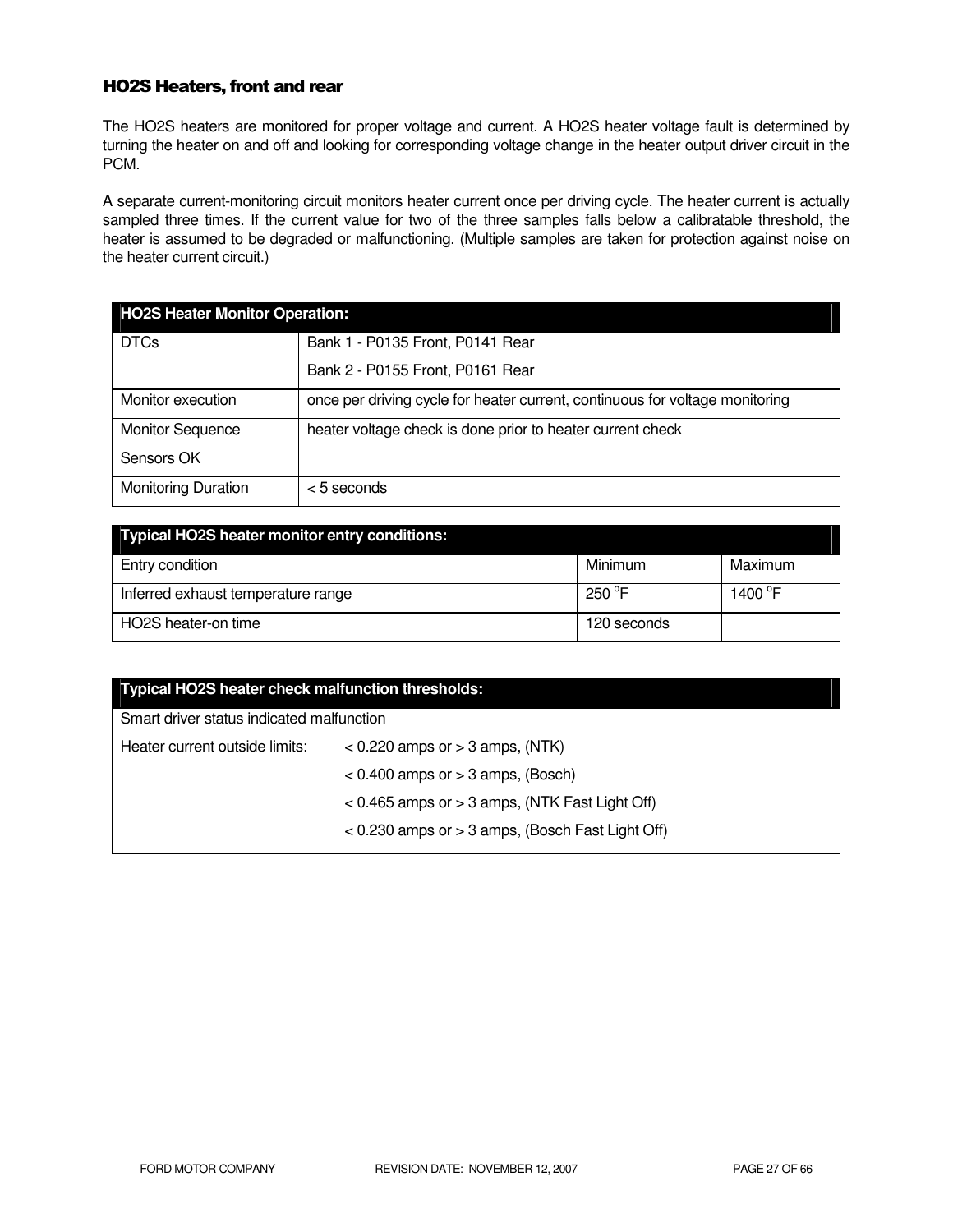# DPFE EGR System Monitor

The Delta Pressure Feedback EGR system is a closed loop EGR control system that uses Delta Pressure Feedback EGR sensor (DPFE) to measure EGR flow across an orifice in the EGR tube. When the EGR valve is open, a pressure differential is created across the orifice and measured by the DPFE sensor. This DPFE measurement is used to control the EGR vacuum regulator (EVR), which provides vacuum to open and modulate the EGR valve itself.

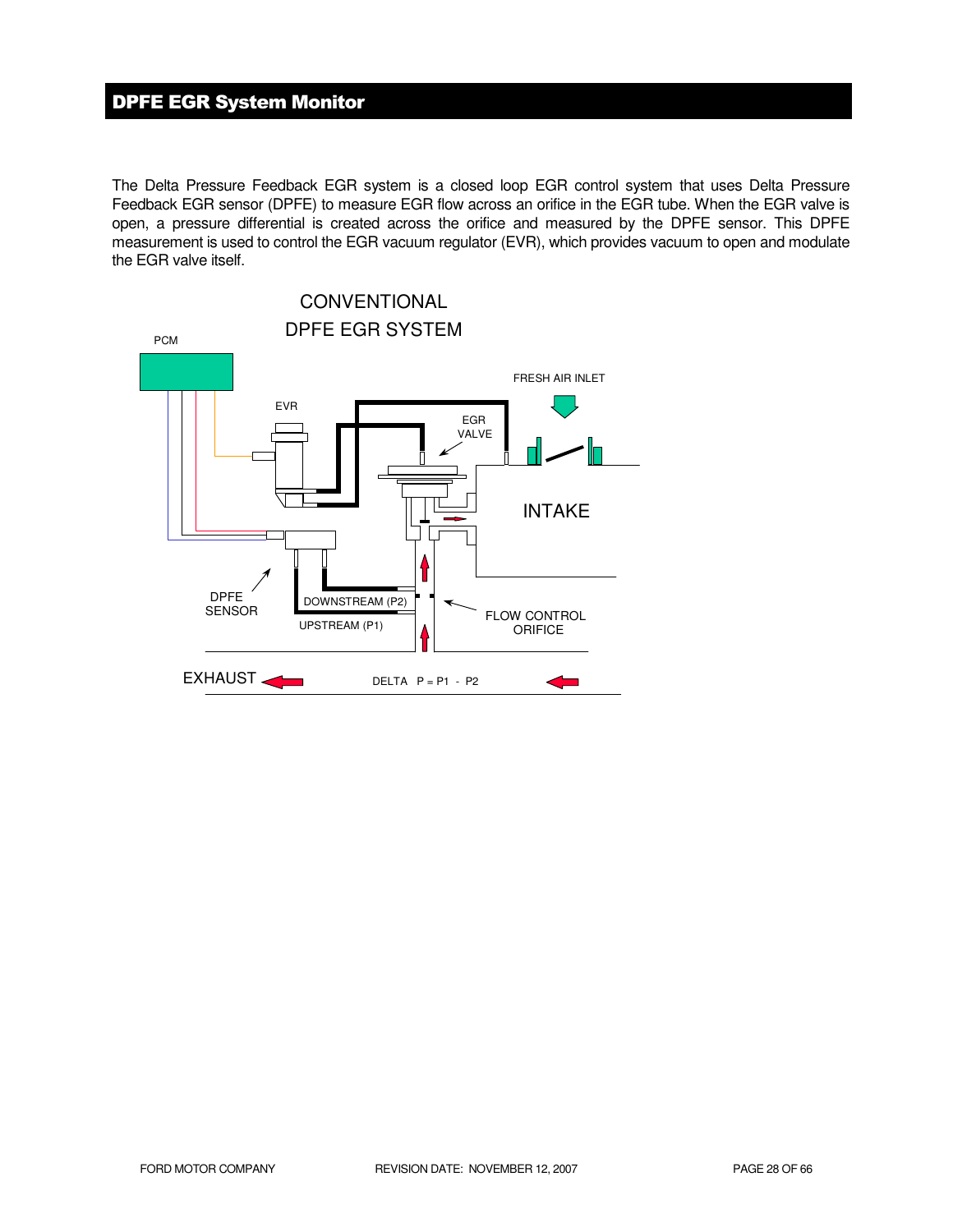In the 2002 MY, Ford will introduce a revised DPFE system. It functions in the same manner as the conventional DPFE system, however, the various system components have been combined into a single component called the EGR System Module (ESM). This arrangement increases system reliability while reducing cost. By relocating the EGR orifice from the exhaust to the intake, the downstream pressure signal measures Manifold Absolute Pressure (MAP). 2002 MY implementations will provide the PCM with a differential DPFE signal, identical to the conventional DPFE system. For 2003 MY and beyond, the differential signal will be split up and the PCM will receive both an upstream pressure signal as well as a downstream pressure/MAP signal. This allows the PCM to get access to a MAP signal without adding an additional MAP sensor.

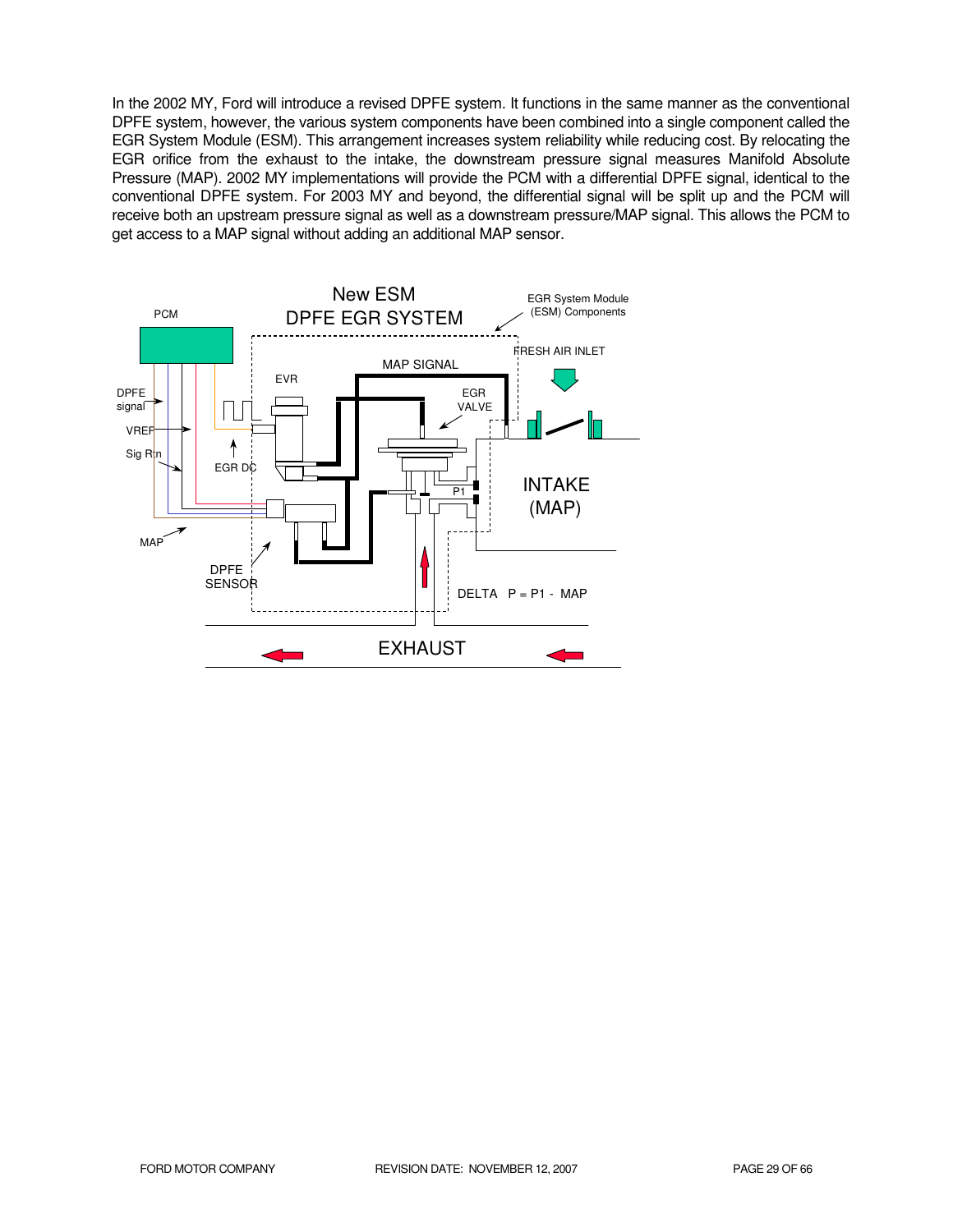The Delta Pressure Feedback EGR Monitor is a series of electrical tests and functional tests that monitor various aspects of EGR system operation.

First, the Delta Pressure Feedback EGR (DPFE) sensor input circuit is checked for out of range values (P1400 P1401). The Electronic Vacuum Regulator (EVR) output circuit is checked for opens and shorts (P1409).

| <b>EGR Electrical Check Operation:</b> |                                     |
|----------------------------------------|-------------------------------------|
| <b>DTCs</b>                            | P1400, P1401, P1409                 |
| Monitor execution                      | Continuous, during EGR monitor      |
| <b>Monitor Sequence</b>                | None                                |
| Sensors OK                             |                                     |
| <b>Monitoring Duration</b>             | 4 seconds to register a malfunction |

## **Typical EGR electrical check entry conditions:**

EGR system enabled

# **Typical EGR electrical check malfunction thresholds:**

DPFE sensor outside voltage: > 4.96 volts, < 0.195 volts

EVR solenoid smart driver status indicates open/short

Note: EGR normally has large amounts of water vapor that are the result of the engine combustion process. During cold ambient temperatures, under some circumstances, water vapor can freeze in the DPFE sensor, hoses, as well as other components in the EGR system. In order to prevent MIL illumination for temporary freezing, the following logic is used:

If an EGR system malfunction is detected above 32 °F, the EGR system and the EGR monitor is disabled for the current driving cycle. A DTC is stored and the MIL is illuminated if the malfunction has been detected on two consecutive driving cycles.

If an EGR system malfunction is detected below 32  $\degree$ F, only the EGR system is disabled for the current driving cycle. A DTC is not stored and the I/M readiness status for the EGR monitor will not change. The EGR monitor, however, will continue to operate. If the EGR monitor determined that the malfunction is no longer present (i.e., the ice melts), the EGR system will be enabled and normal system operation will be restored.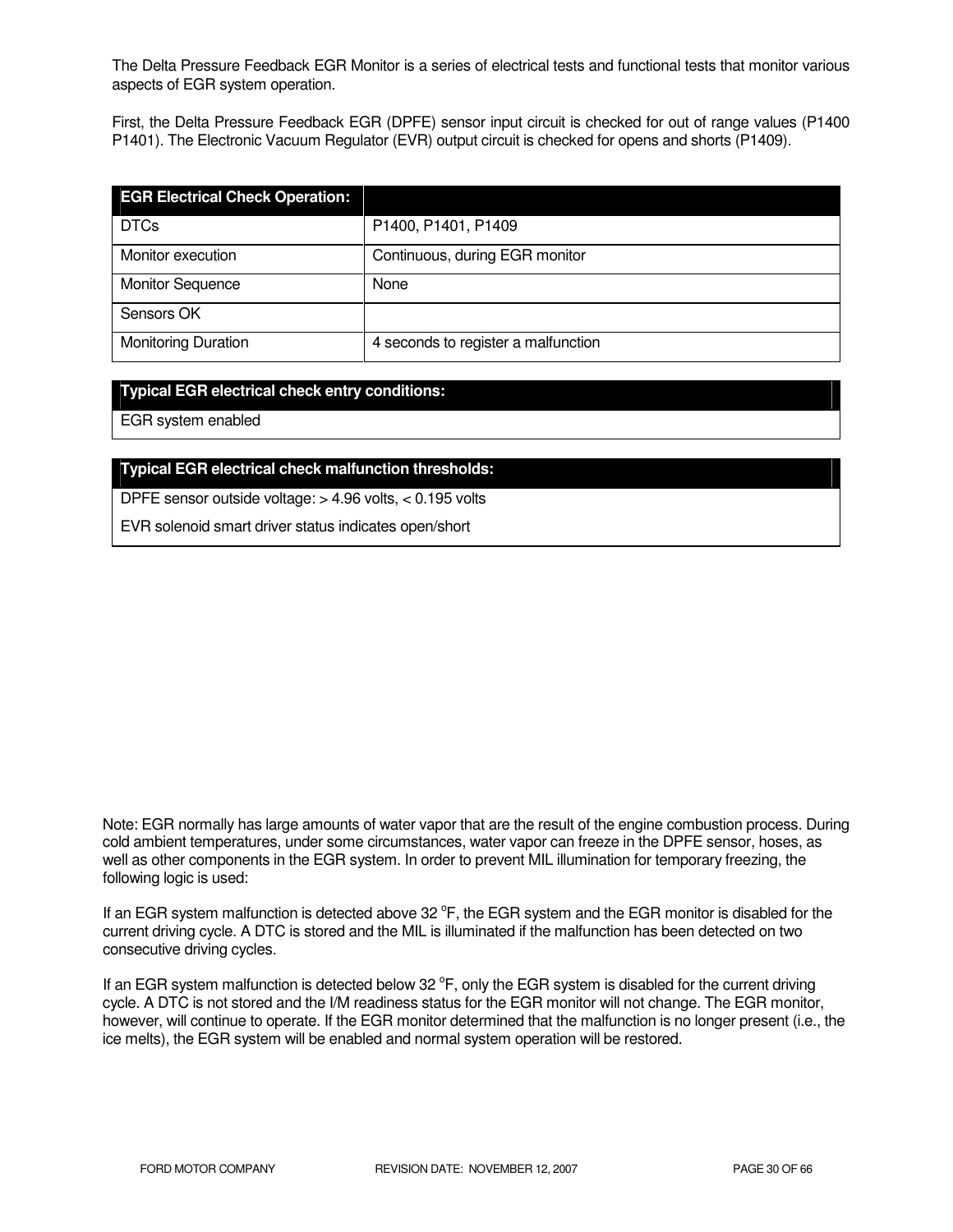After the vehicle is started, during vehicle acceleration, the differential pressure indicated by the DPFE sensor at zero EGR flow is checked to ensure that both hoses to the DPFE sensor are connected. Under this condition, the differential pressure should be zero. If the differential pressure indicated by the DPFE sensor exceeds a maximum threshold or falls below a minimum threshold, an upstream or downstream DPFE hose malfunction is indicated (P1405 P1406).

| <b>DPFE EGR Hose Check Operation:</b> |                                     |
|---------------------------------------|-------------------------------------|
| <b>DTCs</b>                           | P1405, P1406                        |
| Monitor execution                     | once per driving cycle              |
| <b>Monitor Sequence</b>               | Done after P0402 test               |
| Sensors OK                            | MAF                                 |
| <b>Monitoring Duration</b>            | 2 seconds to register a malfunction |

| <b>Typical DPFE EGR hose check entry conditions:</b> |              |          |
|------------------------------------------------------|--------------|----------|
| <b>Entry Condition</b>                               | Minimum      | Maximum  |
| EVR dutycycle (EGR commanded off)                    | 0%           | $0\%$    |
| Mass Air Flow                                        |              | 8 lb/min |
| Inferred exhaust backpressure                        | 13 in $H_2O$ |          |

# **Typical EGR hose check malfunction thresholds:**

DPFE sensor voltage:  $<$  7 in H<sub>2</sub>O,  $>$  7 in H<sub>2</sub>O

|         | J1979 Mode \$06 Data |                                                                                                      |           |
|---------|----------------------|------------------------------------------------------------------------------------------------------|-----------|
| Test ID | Comp<br>ID           | Description                                                                                          | Units     |
| \$41    | \$11                 | Delta pressure for upstream hose test and threshold<br>Replaced by TID \$42 in new 2000MY software   | in. $H20$ |
| \$42    | \$11                 | Delta pressure for upstream hose test and threshold                                                  | in. $H20$ |
| \$41    | \$12                 | Delta pressure for downstream hose test and threshold<br>Replaced by TID \$42 in new 2000MY software | in. $H20$ |
| \$42    | \$12                 | Delta pressure for downstream hose test and threshold                                                | in. $H20$ |

Conversion for Test ID \$41: If value is > 32,767, the value is negative. Take value, subtract 65,536, and then multiply result by 0.0078 to get inches of H<sub>2</sub>0. If value is <or= 32,767, the value is positive. Multiply by 0.0078 to get inches of  $H<sub>2</sub>O$ 

Conversion for Test ID \$42: Take value, subtract 32,768, and then multiply result by 0.0078 to get inches of  $H<sub>2</sub>0$ . The result can be positive or negative.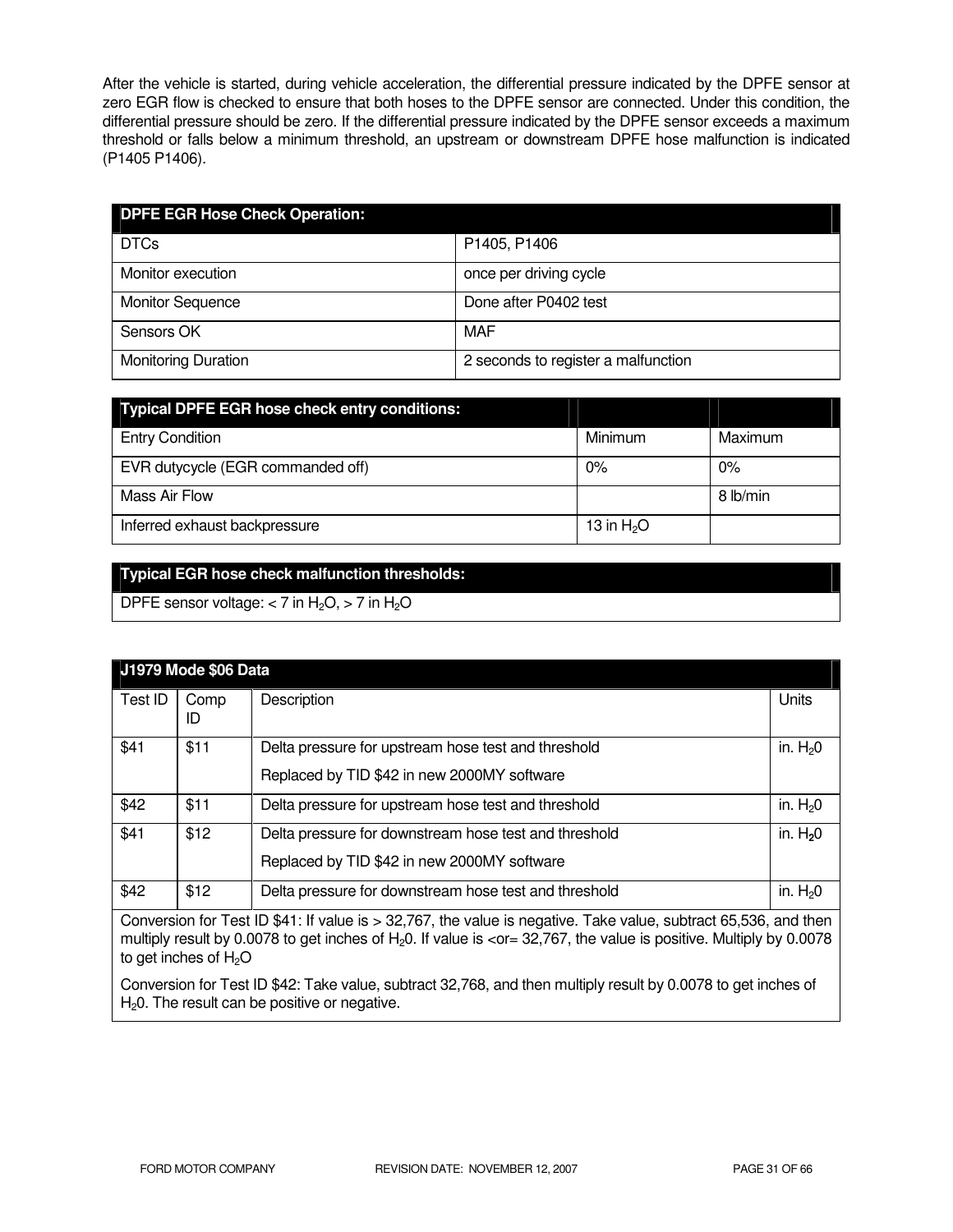After the vehicle has warmed up and normal EGR rates are being commanded by the PCM, the low flow check is performed. Since the EGR system is a closed loop system, the EGR system will deliver the requested EGR flow as long as it has the capacity to do so. If the EVR duty cycle is very high (greater than 80% duty cycle), the differential pressure indicated by the DPFE sensor is evaluated to determine the amount of EGR system restriction. If the differential pressure is below a calibratable threshold, a low flow malfunction in indicated (P0401).

| <b>EGR Flow Check Operation:</b> |                                      |
|----------------------------------|--------------------------------------|
| <b>DTCs</b>                      | P0401                                |
| Monitor execution                | once per driving cycle               |
| <b>Monitor Sequence</b>          | Done after P1405 and P1406 tests     |
| Sensors OK                       | CPS, ECT, IAT, MAF, TP               |
| <b>Monitoring Duration</b>       | 70 seconds to register a malfunction |

| <b>Typical EGR flow check entry conditions:</b> |         |                 |
|-------------------------------------------------|---------|-----------------|
| <b>Entry Condition</b>                          | Minimum | Maximum         |
| <b>EVR Dutycycle</b>                            | 80%     | 100%            |
| Engine RPM                                      |         | 2500 rpm        |
| Mass Air Flow Rate of Change                    |         | 6% program loop |
| Inferred manifold vacuum                        | 6 in Hg | 10 in Hg        |

# **Typical EGR flow check malfunction thresholds:**

DPFE sensor voltage:  $<$  6 in H<sub>2</sub>O

| J1979 Mode \$06 Data |         |                                               |           |
|----------------------|---------|-----------------------------------------------|-----------|
| Test ID              | Comp ID | Description                                   | Units     |
| \$4A                 | \$30    | Delta pressure for flow test and threshold    | in. $H20$ |
|                      |         | TID 4A replaced by 49 in new 2000 MY software |           |
| \$49                 | \$30    | Delta pressure for flow test and threshold    | in. $H20$ |
| \$4B                 | \$30    | EVR dutycycle for flow test and threshold     | percent   |

Conversion for Test ID \$4A: If value is > 32,767, the value is negative. Take value, subtract 65,536, and then multiply result by 0.0078 to get inches of  $H<sub>2</sub>0$ . If value is  $<$ or= 32,767, the value is positive. Multiply by 0.0078 to get inches of  $H_2O$ 

Conversion for Test ID \$4B: multiply by 0.0000305 to get percent dutycycle.

Conversion for Test ID \$49: Take value, subtract 32,768, then multiply result by 0.0078 to get inches of H<sub>2</sub>0. The result can be positive or negative.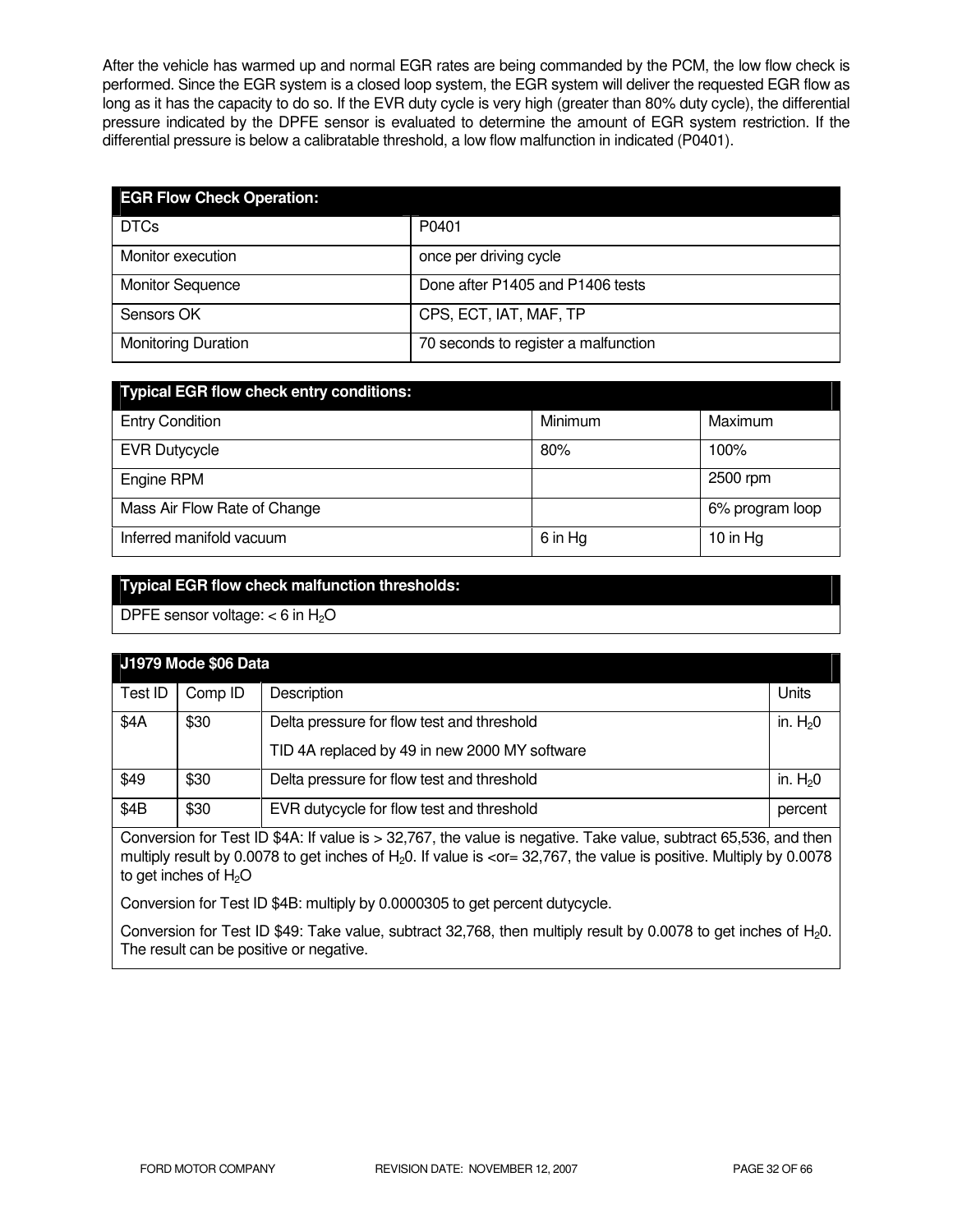Finally, the differential pressure indicated by the DPFE sensor is also checked at idle with zero requested EGR flow to perform the high flow check. If the differential pressure exceeds a calibratable limit, it indicates a stuck open EGR valve or debris temporarily lodged under the EGR valve seat (P0402).

| <b>EGR Stuck open Check Operation:</b> |                                      |  |
|----------------------------------------|--------------------------------------|--|
| <b>DTCs</b>                            | P0402                                |  |
| Monitor execution                      | once per driving cycle               |  |
| <b>Monitor Sequence</b>                | Done after P1400 and P1401 tests     |  |
| Sensors OK                             | CPS, ECT, IAT, MAF, TP               |  |
| <b>Monitoring Duration</b>             | 10 seconds to register a malfunction |  |

| <b>Typical EGR stuck open check entry conditions:</b> |         |         |
|-------------------------------------------------------|---------|---------|
| <b>Entry Condition</b>                                | Minimum | Maximum |
| EVR dutycycle (EGR commanded off)                     | 0%      | 0%      |
| Engine RPM (after EGR enabled)                        | at idle | idle    |

## **Typical EGR stuck open check malfunction thresholds:**

DPFE sensor voltage at idle versus engine-off signal: > 0.6 volts

|                                                                                                        | J1979 Mode \$06 Data |                                                  |       |
|--------------------------------------------------------------------------------------------------------|----------------------|--------------------------------------------------|-------|
| Test ID                                                                                                | Comp ID              | Description                                      | Units |
| \$45                                                                                                   | \$20                 | Delta pressure for stuck open test and threshold | volts |
| Conversion for Test ID \$45: Multiply by 0.0156 to get A/D counts (0-1024) or 0.0000763 to get voltage |                      |                                                  |       |

# **I/M Readiness Indication**

If the inferred ambient temperature is less than 32  $^{\circ}$ F, or greater than 140  $^{\circ}$ F, or the altitude is greater than 8,000 feet (BARO < 22.5 "Hg), the EGR monitor cannot be run reliably. In these conditions, a timer starts to accumulate the time in these conditions. If the vehicle leaves these extreme conditions, the timer starts decrementing, and, if conditions permit, will attempt to complete the EGR flow monitor. If the timer reaches 500 seconds, the EGR monitor is disabled for the remainder of the current driving cycle and the EGR Monitor I/M Readiness bit will be set to a "ready" condition after one such driving cycle. Starting in the 2002 MY, vehicles will require two such driving cycles for the EGR Monitor I/M Readiness bit to be set to a "ready" condition.

Note: A few 2001 and 2002 MY vehicles do have the above-described bypass logic. If an EGR malfunction is detected below 32 <sup>o</sup>F, and the EGR system/monitor has been disabled, the EGR Monitor I/M Readiness bit will retain its current status (possibly "not ready" if DTCs had been recently erased).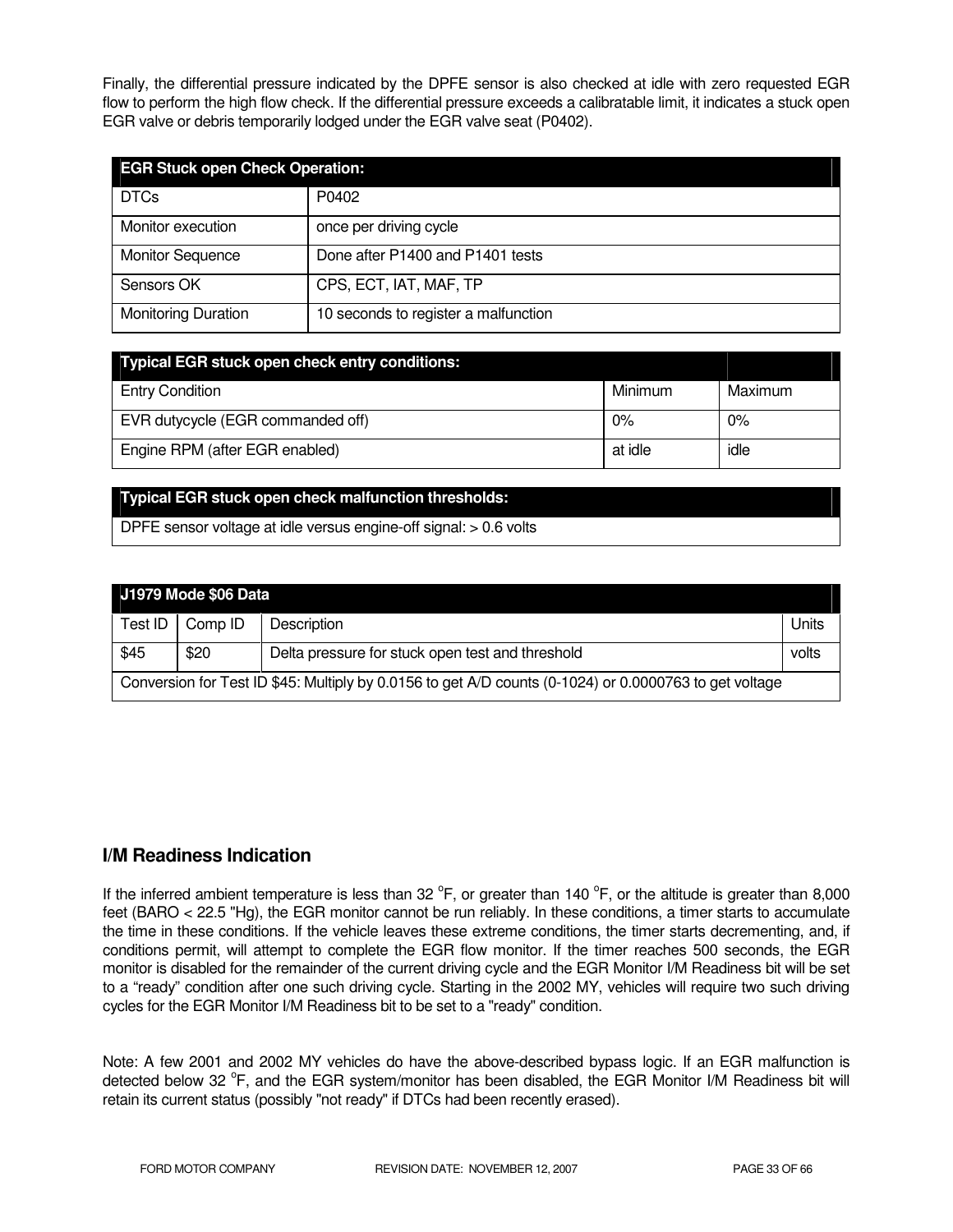# Stepper Motor EGR System Monitor

The Electric Stepper Motor EGR System uses an electric stepper motor to directly actuate an EGR valve rather than using engine vacuum and a diaphragm on the EGR valve. The EGR valve in controlled by commanding from 0 to 52 discreet increments or "steps" to get the EGR valve from a fully closed to fully open position. The position of the EGR valve determines the EGR flow. Because there is no EGR valve position feedback, monitoring for proper EGR flow requires the addition of a MAP sensor.

The Stepper Motor EGR Monitor consists of an electrical and functional test that checks the stepper motor and the EGR system for proper flow.

The stepper motor electrical test is a continuous check of the four electric stepper motor coils and circuits to the PCM. A malfunction is indicated if an open circuit, short to power, or short to ground has occurred in one or more of the stepper motor coils for a calibrated period of time. If a malfunction has been detected, the EGR system will be disabled, and additional monitoring will be suspended for the remainder of the driving cycle, until the next engine start-up.

| <b>EGR Stepper Monitor Electrical Check Operation:</b> |                                     |  |
|--------------------------------------------------------|-------------------------------------|--|
| <b>DTCs</b>                                            | P0403                               |  |
| Monitor execution                                      | continuous                          |  |
| <b>Monitor Sequence</b>                                | none                                |  |
| Sensors OK                                             |                                     |  |
| <b>Monitoring Duration</b>                             | 4 seconds to register a malfunction |  |

# **Stepper motor electrical check entry conditions:**

Battery voltage > 11.0 volts

## **Typical EGR electrical check malfunction thresholds:**

"Smart" Coil Output Driver status indicates open or short to ground, or short to power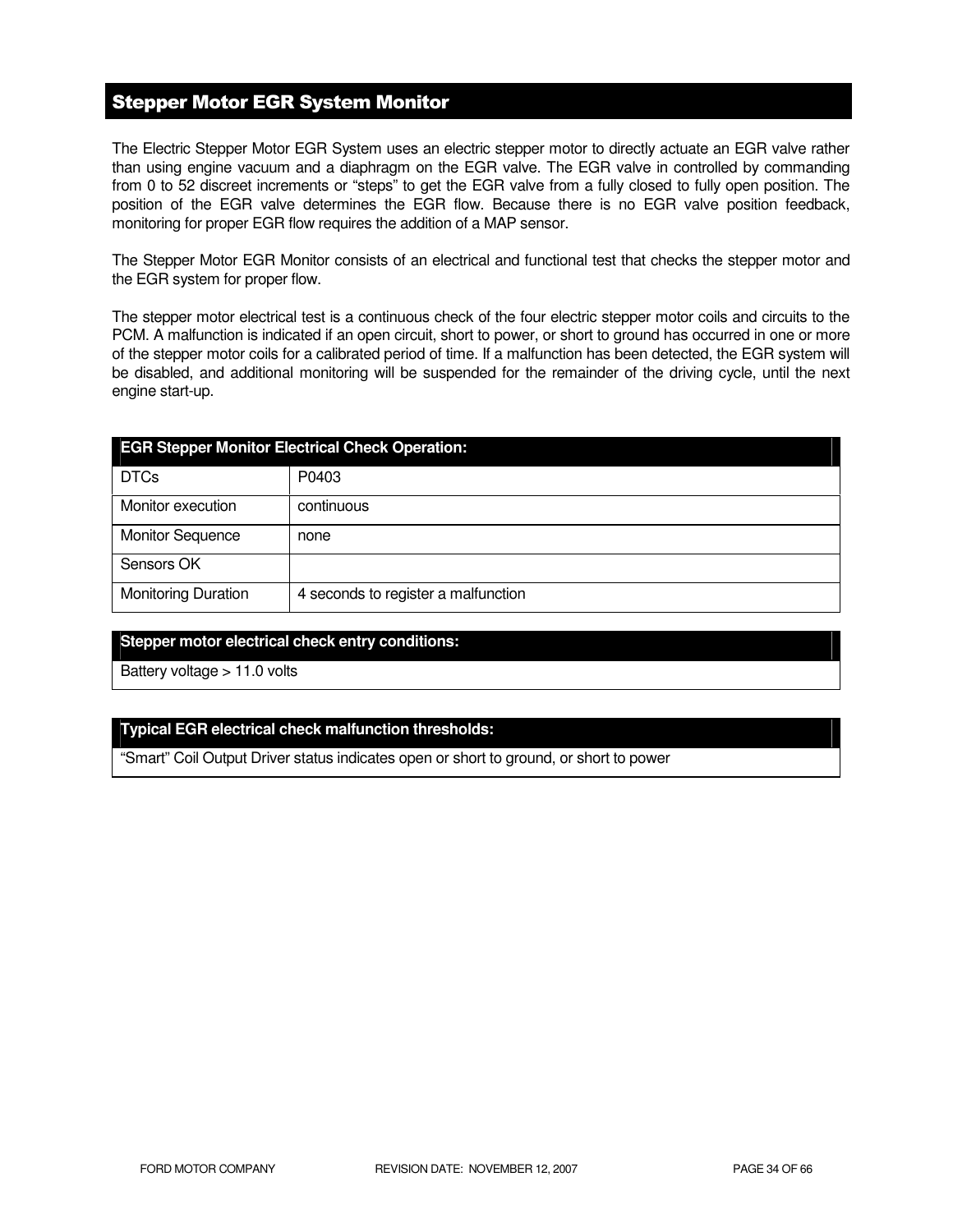EGR flow is monitored using an analog Manifold Absolute Pressure Sensor (MAP). If a malfunction has been detected in the MAP sensor, the EGR monitor will not perform the EGR flow test.

The MAP sensor is checked for opens, shorts, or out-of-range values by monitoring the analog-to-digital (A/D) input voltage.

| <b>MAP Sensor Check Operation</b> |                                           |
|-----------------------------------|-------------------------------------------|
| <b>DTCs</b>                       | P0107 (low voltage), P0108 (high voltage) |
| Monitor execution                 | continuous                                |
| <b>Monitor Sequence</b>           | none                                      |
| Sensors OK                        | not applicable                            |
| <b>Monitoring Duration</b>        | 5 seconds to register a malfunction       |

# **MAP electrical check entry conditions:**

Battery voltage > 11.0 volts

# **Typical MAP sensor check malfunction thresholds:**

Voltage < 0.024 volts or voltage > 4.96 volts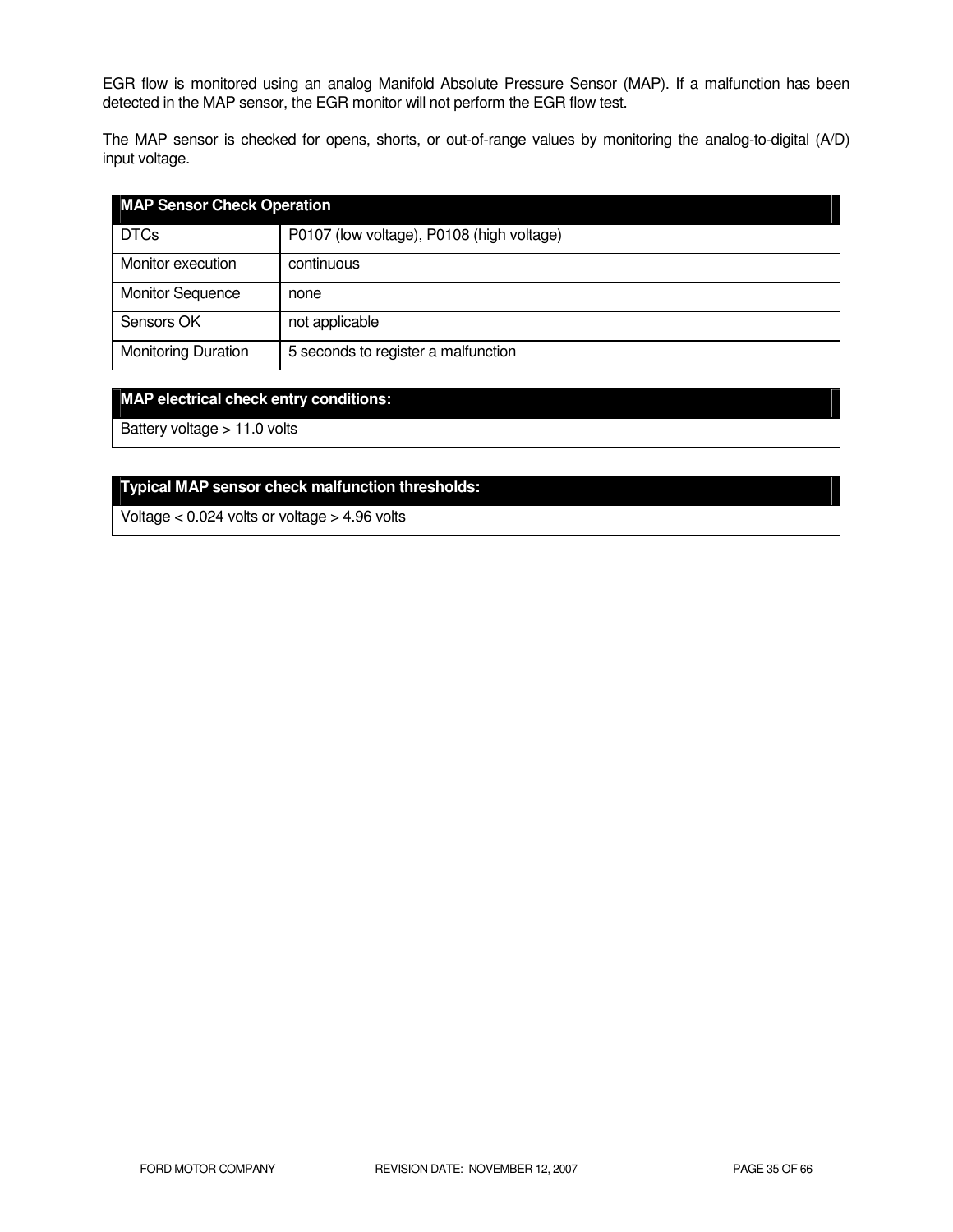After the vehicle has warmed up and normal EGR rates are being commanded by the PCM, the EGR flow check is performed. The flow test is performed once per drive-cycle when a minimum amount of EGR is requested and the remaining entry conditions required to initiate the test are satisfied. If a malfunction is detected, the EGR system as well as the EGR monitor is disabled until the next engine start-up.

The EGR flow test is done by observing the behavior of two different values of MAP - the analog MAP sensor reading, and inferred MAP, (MAP calculated from the Mass Air Flow Sensor, throttle position, rpm, BARO, etc.). During normal, steady-state operating conditions, EGR is intrusively commanded on to a specified percentage. Then, EGR is commanded off. If the EGR system is working properly, there is a significant difference in both the observed and the calculated values of MAP, between the EGR-on and the EGR-off states.

When the flow test entry condition have been satisfied, EGR is commanded to flow at a calibrated test rate (about 10%). At this time, the value of MAP is recorded (EGR-On MAP). The value of inferred MAP EGR-On IMAP is also recorded. Next the EGR is commanded off (0%). Again, the value of MAP is recorded (EGR-Off MAP). The value of EGR-Off IMAP is also recorded. Typically, 7 such On/Off samples are taken. After all the samples have been taken, the average EGR-On MAP, EGR-On IMAP, EGR-Off MAP and EGR-Off IMAP values are stored.

Next, the differences between the EGR-On and EGR-Off values are calculated:

| MAP-delta = EGR-On MAP - EGR-Off MAP_   | (analog MAP)   |  |
|-----------------------------------------|----------------|--|
| IMAP delta = EGR-On IMAP - EGR-Off IMAP | (inferred MAP) |  |

If the sum of MAP-delta and IMAP-delta exceeds a maximum threshold or falls below a minimum threshold, a P0400 high or low flow malfunction is registered.

As an additional check, if the EGR-On MAP exceeds a maximum threshold (BARO - a calibrated value), a P0400 low flow malfunction is registered. This test detects reduced EGR flow on systems where the MAP pickup point is not located in the intake manifold, but is located just upstream of the EGR valve, in the EGR delivery tube.

Note: BARO is inferred at engine startup using the KOEO MAP sensor reading. It is updated during high, partthrottle, high rpm engine operation.

# **I/M Readiness Indication**

If the inferred ambient temperature is less than 20  $^{\circ}$ F, greater than 130  $^{\circ}$ F, or the altitude is greater than 8,000 feet (BARO < 22.5 "Hg), the EGR flow test cannot be reliably done. In these conditions, the EGR flow test is suspended and a timer starts to accumulate the time in these conditions. If the vehicle leaves these extreme conditions, the timer starts decrementing, and, if conditions permit, will attempt to complete the EGR flow monitor. If the timer reaches 500 seconds, the EGR flow test is disabled for the remainder of the current driving cycle and the EGR Monitor I/M Readiness bit will be set to a "ready" condition after one such driving cycle. Starting in the 2002 MY, vehicles will require two such driving cycles for the EGR Monitor I/M Readiness bit to be set to a "ready" condition.

| <b>EGR Flow Check Operation:</b> |                                                          |
|----------------------------------|----------------------------------------------------------|
| <b>DTCs</b>                      | P0400                                                    |
| Monitor execution                | once per driving cycle                                   |
| <b>Monitor Sequence</b>          | None                                                     |
| Sensors OK                       | CPS, ECT, IAT, MAF, MAP, TP, BARO not available yet      |
| <b>Monitoring Duration</b>       | 15 seconds to register a malfunction (assumes 4 samples) |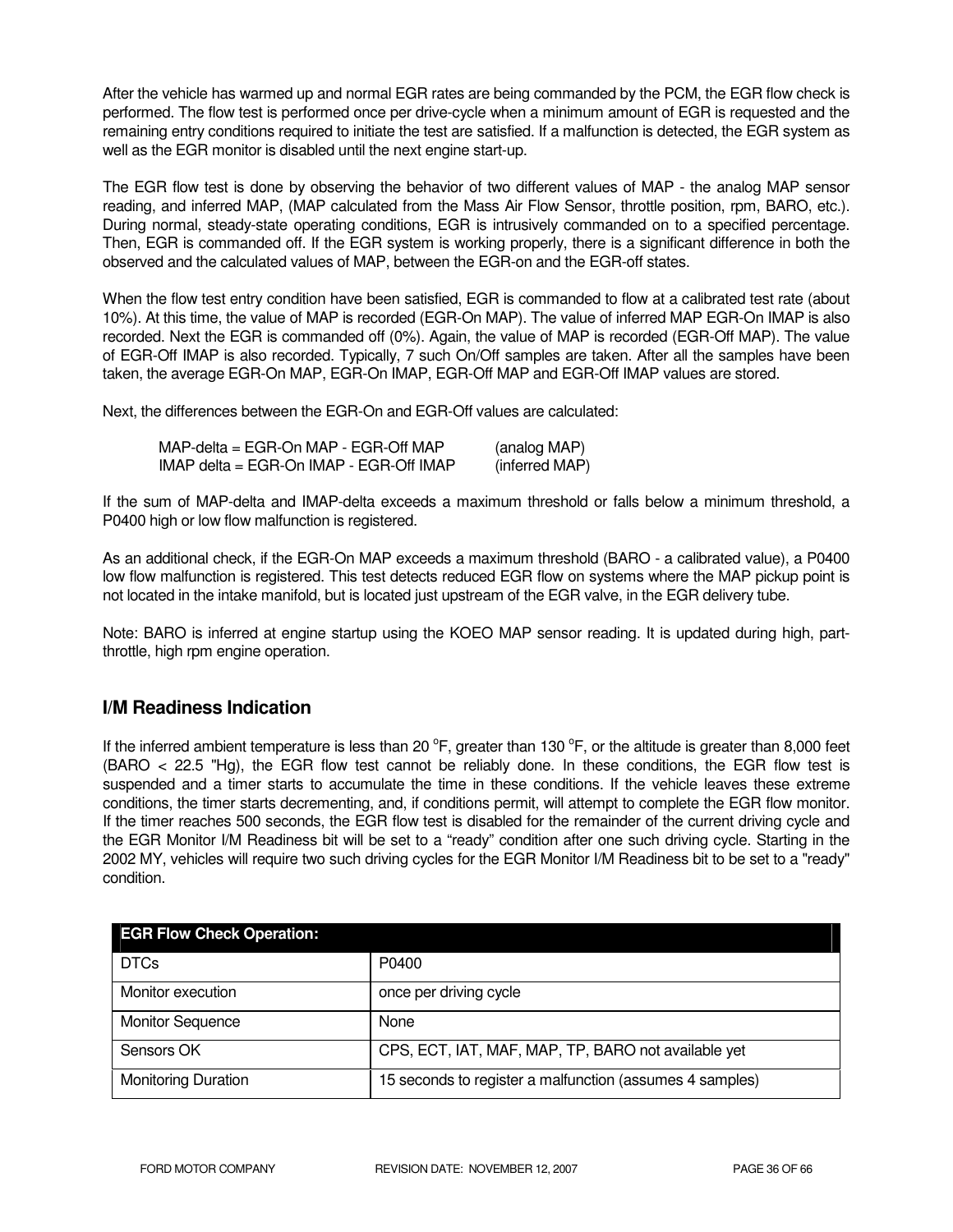| <b>Typical EGR flow check entry conditions:</b>                                             |                        |               |
|---------------------------------------------------------------------------------------------|------------------------|---------------|
| <b>Entry Condition</b>                                                                      | Minimum                | Maximum       |
| <b>Desired EGR Mass Flow</b>                                                                | $> 0$ lb/min           |               |
| Engine RPM                                                                                  | 1450 rpm               | 2700 rpm      |
| Inferred Ambient Air Temperature                                                            | $20^{\circ}$ F         | 140 °F        |
| <b>Engine Coolant Temperature</b>                                                           | 164 °F                 |               |
| <b>Relative Throttle Position</b>                                                           | 0.09 volts             | 0.6 volts     |
| Engine Load                                                                                 | 42%                    | 63 %          |
| Vehicle Speed                                                                               | 47 mph                 | 56 mph        |
| Engine RPM Steady (change/0.050 sec)                                                        |                        | 50 rpm        |
| Throttle Position Steady (change/0.050 sec)                                                 |                        | $0.024$ volts |
| Engine Load Steady (change/0.050 sec)                                                       |                        | 1.5%          |
| <b>BARO</b>                                                                                 | 22.5 "Hg               |               |
| O2 sensor tests not running: amplitude test, open-<br>loop downstream forced-excursion test |                        |               |
| No accessory state changes:                                                                 | Neutral/Drive,         |               |
|                                                                                             | A/C On/Off,            |               |
|                                                                                             | Low Speed Fan On/Off,  |               |
|                                                                                             | Power Steering On/Off, |               |
|                                                                                             | High Speed Fan On/Off  |               |

# **Typical EGR flow check malfunction thresholds:**  Sum of MAP-delta and IMAP delta < 0.62 " Hg or

Sum of MAP-delta and IMAP delta > 8.00 " Hg or

EGR-On MAP  $>$  BARO  $-0$ 

# **J1979 Mode \$06 Data**  Test ID | Comp ID | Description | Units 4E 31 Sum of MAP-delta and IMAP delta and max. threshold in Hg 4E 31 Sum of MAP-delta and IMAP delta and min. threshold in Hg 4F 00 EGR-On MAP and max threshold in Hg in Hg Conversion for Test ID 4E and 4F: Take value and multiply result by 0.0078125 to get inches of Hg. The result is always positive.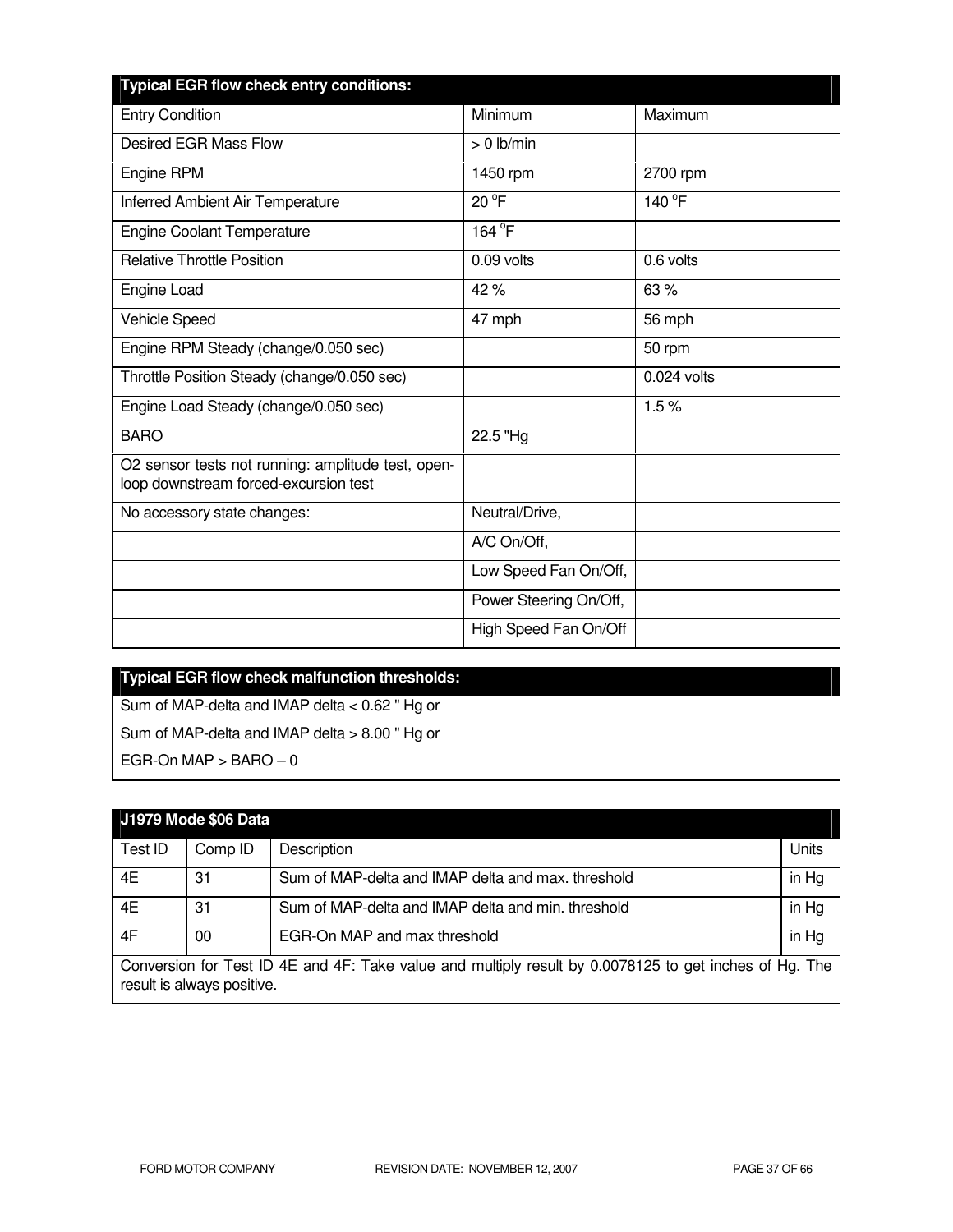# PCV System Monitor

Ford plans to comply with the PCV monitoring requirements by modifying the current PCV system design. The PCV valve will be installed into the rocker cover using a quarter-turn cam-lock design to prevent accidental disconnection. High retention force molded plastic lines will be used from the PCV valve to the intake manifold. The diameter of the lines and the intake manifold entry fitting will be increased so that inadvertent disconnection of the lines after a vehicle is serviced will cause either an immediate engine stall or will not allow the engine to be restarted. Some vehicles will incorporate such designs beginning in the 2001 MY

# Thermostat Monitor

Ford plans to comply with the thermostat monitoring requirement by using a slightly-modified version of the current "Insufficient temperature for closed-loop" test (P0125). (See CCM description below.)

If the engine is being operated in a manner that is generating sufficient heat, the engine coolant temperature (ECT) or cylinder head temperature (CHT) should warm up in a predictable manner. A timer is incremented while the engine is at moderate load and vehicle speed is above a calibrated limit. The target/minimum timer value is based on ambient air temperature at start-up. If the timer exceeds the target time and ECT/CHT has not warmed up to the target temperature, a malfunction is indicated. The test runs if the start-up IAT temperature is below the target temperature. A 2-hour engine-off soak time is required to erase a pending or confirmed DTC. This feature prevents false-passes where engine coolant temperature rises after the engine is turned off during a short engine-off soak.

The target temperature is calibrated to the thermostat regulating temperature minus 20  $\rm{^oF}$ . For a typical 195  $\rm{^oF}$ thermostat, the warm-up temperature would be calibrated to 175  $\degree$ F. This test is being phased in starting in the 2000 MY. A vehicle which is not part of the thermostat monitor phase-in utilizes a 140  $\rm{^oF}$  warm-up temperature.

| Insufficient Temperature for Closed Loop Check Operation: |                                                                               |  |
|-----------------------------------------------------------|-------------------------------------------------------------------------------|--|
| <b>DTCs</b>                                               | P0125                                                                         |  |
| Monitor execution                                         | once per driving cycle                                                        |  |
| <b>Monitor Sequence</b>                                   | none                                                                          |  |
| Sensors OK                                                |                                                                               |  |
| <b>Monitoring Duration</b>                                | 300 to 800 seconds within test entry conditions, based on ambient temperature |  |

| <b>Typical P0125 check entry conditions:</b>          |                |                  |
|-------------------------------------------------------|----------------|------------------|
| <b>Entry Condition</b>                                | Minimum        | Maximum          |
| Vehicle speed                                         | 15 mph         |                  |
| Intake Air Temp at Start-up                           | $20^{\circ}$ F | Target ECT temp. |
| Engine Load                                           | 30%            |                  |
| Engine off (soak) time to clear pending/confirmed DTC | 2 hours        |                  |

# **Typical P0125 check malfunction thresholds:**

Time period expired without reaching 175 °F target ECT temperature.

Time period is 300 to 800 seconds based on ambient temperature at start-up.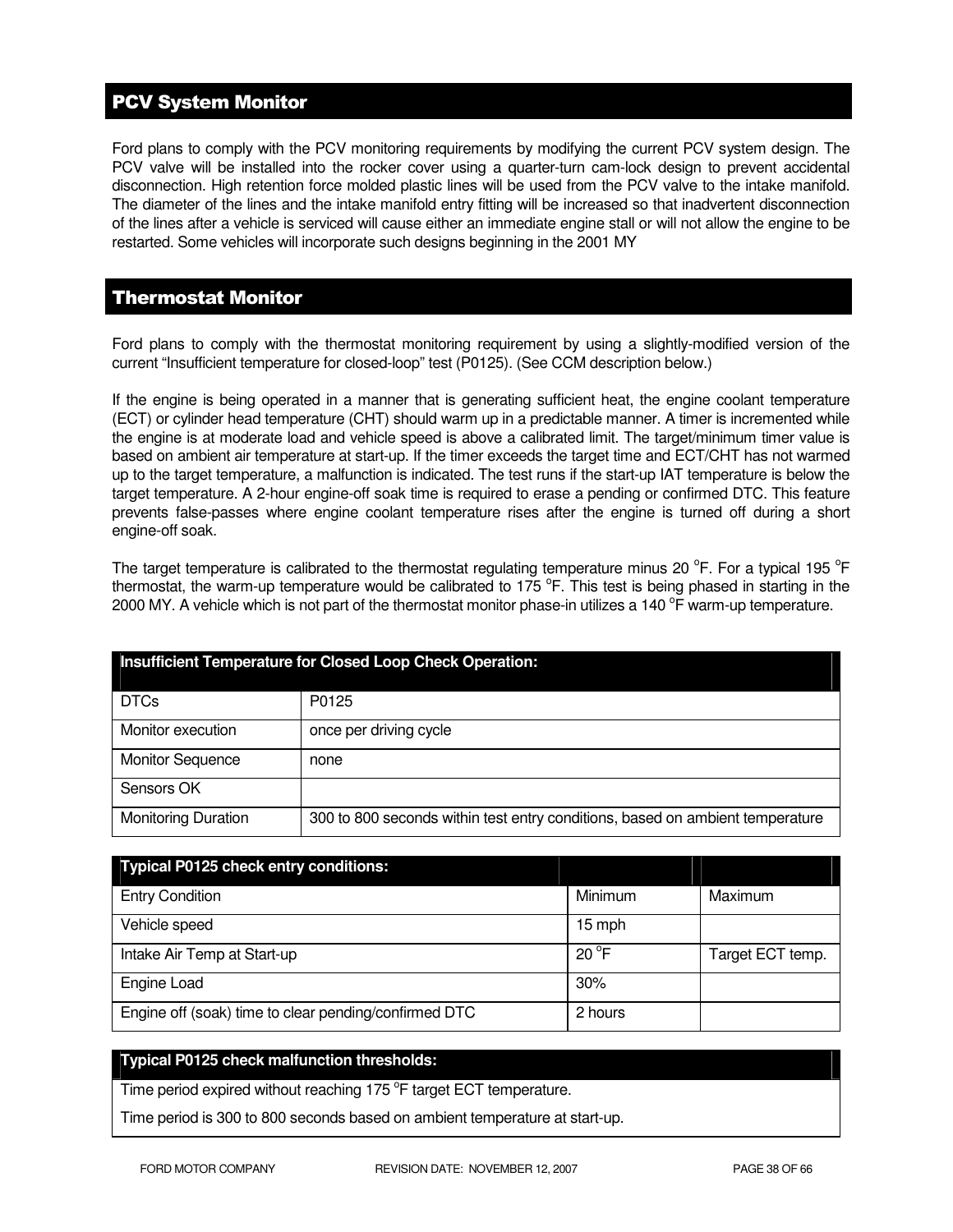# Comprehensive Component Monitor - Engine

# Engine Inputs

Analog inputs such as Intake Air Temperature (P0112, P0113), Engine Coolant Temperature (P0117, P0118), Cylinder Head Temperature (P1289. P1290), Mass Air Flow (P0102, P0103) and Throttle Position (P0122, P0123, P1120), Fuel Temperature (P0182, P0183) are checked for opens, shorts, or out-of-range values by monitoring the analog -to-digital (A/D) input voltage.

| <b>Analog Sensor Check Operation:</b> |                                                                      |  |
|---------------------------------------|----------------------------------------------------------------------|--|
| <b>DTCs</b>                           | P0112, P0113, P0117, P0118, P0102, P0103, P0122, P0123, P1289, P1290 |  |
| Monitor execution                     | continuous                                                           |  |
| <b>Monitor Sequence</b>               | none                                                                 |  |
| Sensors OK                            | not applicable                                                       |  |
| <b>Monitoring Duration</b>            | 5 seconds to register a malfunction                                  |  |

#### **Typical analog sensor check malfunction thresholds:**

Voltage < 0.20 volts or voltage > 4.80 volts

The MAF and TP sensors are cross-checked to determine whether the sensor readings are rational and appropriate for the current operating conditions. (P1121/P0068)

| <b>MAF/TP Rationality Check Operation:</b> |                                        |  |
|--------------------------------------------|----------------------------------------|--|
| <b>DTCs</b>                                | P1121 or P0068                         |  |
| Monitor execution                          | Continuous                             |  |
| <b>Monitor Sequence</b>                    | None                                   |  |
| Sensors OK                                 |                                        |  |
| <b>Monitoring Duration</b>                 | 3 seconds within test entry conditions |  |

| <b>Typical MAF/TP rationality check entry conditions:</b> |                 |                     |
|-----------------------------------------------------------|-----------------|---------------------|
| <b>Entry Condition</b>                                    | Minimum         | Maximum             |
| Engine RPM                                                | 1000 rpm        | minimum of 3800 rpm |
| <b>Engine Coolant Temp</b>                                | 100 $\degree$ F |                     |

## **Typical MAF/TP rationality check malfunction thresholds:**

Load  $> 60\%$  and TP  $< 2.4$  volts

Load  $<$  30% and TP  $>$  2.4 volts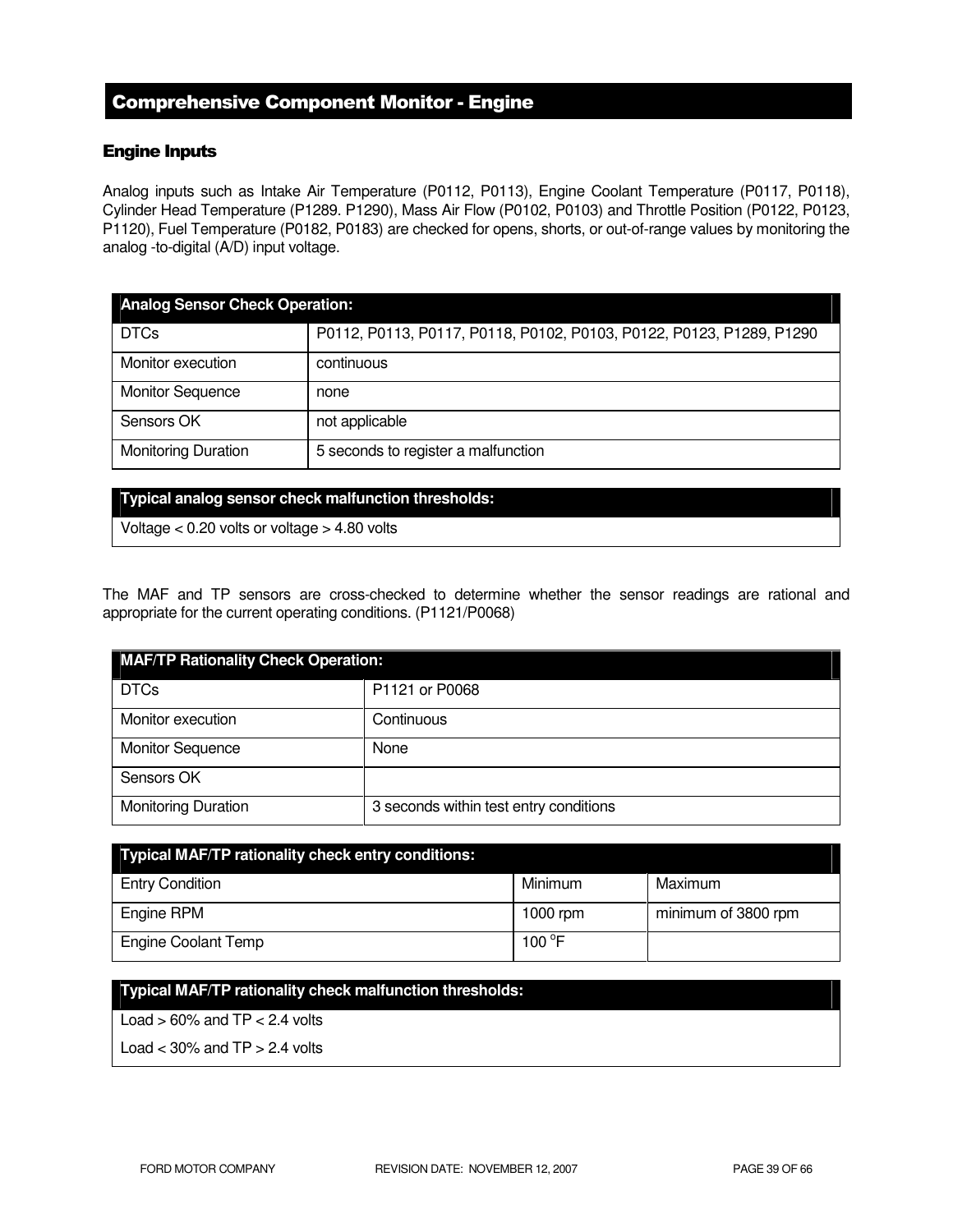The ECT warm-up time is also monitored. If ECT fails to reach a minimum temperature (140 °F) within a specified time period, an "insufficient temp for closed loop" malfunction is indicated (P0125). (See Thermostat monitoring section.)

## **Miscellaneous**

Loss of Keep Alive Memory (KAM) power (a separate wire feeding the PCM) results is a P1633 DTC and immediate MIL illumination on most applications. (Some 2000 MY applications require 2 driving cycles.)

Vehicles that require tire/axle information to be programmed into the Vehicle ID block (VID) will store a P1639 if the VID block is not programmed or corrupted.

# Ignition

Distributor Ignition systems (TFI) are no longer in production. Electronic Ignition systems (Electronic Distributorless Ignition System - EDIS or Coil on Plug - COP) systems are being used on all applications.

The EDIS system uses a chip to process the 36 (or 40) tooth crankshaft position signal, generate a low data rate PIP signal for the PCM microprocessor and control a 4 or 6 terminal coil pack which fires a pair of spark plugs. One of these sparkplugs is on the compression stroke, while the other is on the exhaust stroke. The EDIS chip can be incorporated within the PCM or in a separate ignition control module.

The COP system also uses an EDIS chip in the same way as described above, however, each sparkplug has it's own coil which is fired only once on the compression stroke.

The ignition system is checked by monitoring three ignition signals during normal vehicle operation:

Profile Ignition Pickup (CKP, commonly known as PIP), the timing reference signal derived from the crankshaft 36-tooth wheel and processed by the EDIS chip. PIP is a 50% duty cycle, square wave signal that has a rising edge at 10 deg BTDC.

Camshaft IDentification (CMP, commonly known at CID), a signal derived from the camshaft to identify the #1 cylinder

Ignition Diagnostic Monitor (IDM), a signal that indicates that the primary side of the coil has fired. This signal is received as a digital pulse width signal from the EDIS chip. The EDIS chip determines if the current flow to the ignition coil reaches the required current (typically 5.5 Amps for COP, 3.0 to 4.0 Amps for DIS) within a specified time period (typically > 200 microseconds for both COP and DIS). The EDIS chip also outputs status information when the engine is not running.

First, the relationship between successive PIP events is evaluated to determine whether the PIP signal is rational. Too large a change in 3 successive PIP indicates a missing or noisy PIP signal (P0320). Next, the CMP edge count is compared to the PIP edge count. If the proper ratio of CMP events to PIP events is not being maintained (for example, 1 CMP edge for every 8 PIP edges for an 8-cylinder engine), it indicates a missing or noisy CMP signal (P0340). Finally, the relationship between IDM edges and PIP edges is evaluated. If there is not an IDM edge (coil firing) for every PIP edge (commanded spark event), the PCM will look for a pattern of failed IDM events to determine which ignition coil has failed. If the ignition coil cannot be identified or if the engine is running and there are no IDM edges, the IDM circuit is malfunctioning (P1351).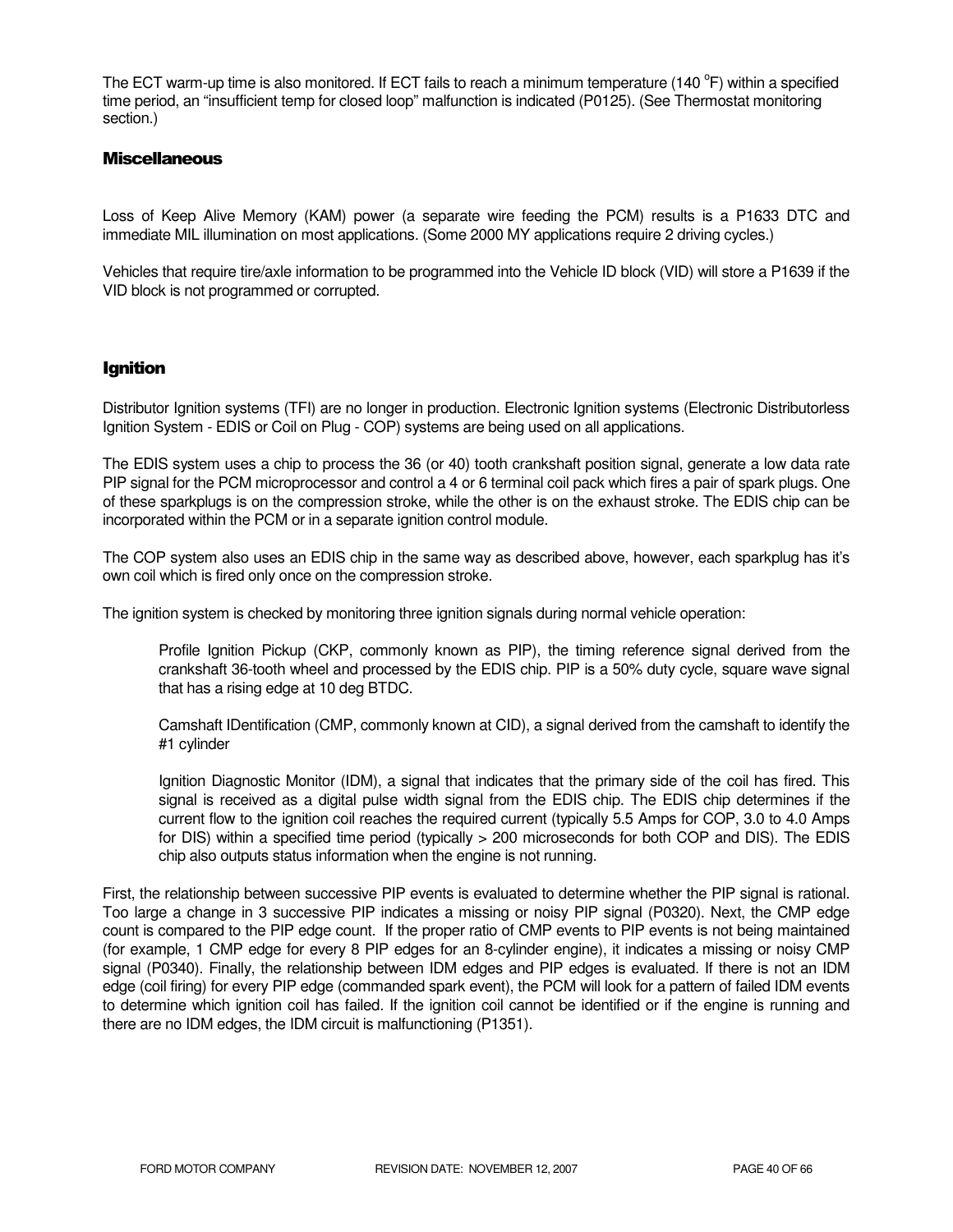| Ignition System Check Operation: |                              |
|----------------------------------|------------------------------|
| <b>DTCs</b>                      | P0320 (CKP),                 |
|                                  | P0340 (CMP)                  |
|                                  | P0351 - P0360 (Coil primary) |
| Monitor execution                | continuous                   |
| <b>Monitor Sequence</b>          | none                         |
| Sensors OK                       |                              |
| <b>Monitoring Duration</b>       | <5 seconds                   |

| Typical ignition check entry conditions: |           |                     |
|------------------------------------------|-----------|---------------------|
| <b>Entry Condition</b>                   | Minimum   | Maximum             |
| Engine RPM for CKP, CMP                  | $200$ rpm |                     |
| Engine RPM for coil primary              | $200$ rpm | minimum of 3200 rpm |

# **Typical ignition check malfunction thresholds:**

For PIP: Time between PIP edges: > 350 milliseconds

Ratio of current PIP period to last two periods: < 0.75, > 1.75

For CMP: Ratio of PIP events to CMP events: 4:1, 6:1, 8:1 or 10:1 based on engine cyl.

For coils: Ratio of PIP events to IDM events: 1:1

If an ignition coil primary circuit failure is detected for a single cylinder or coil pair, the fuel injector to that cylinder or cylinder pair will be shut off for 30 seconds to prevent catalyst damage. Up to two cylinders may be disabled at the same time on 6 and 8 cylinder engines and one cylinder is disabled on 4 cylinder engines. After 30 seconds, the injector is re-enabled. If an ignition coil primary circuit failure is again detected, (about 0.10 seconds), the fuel injector will be shut off again and the process will repeat until the fault is no longer present. Note that engine misfire can trigger the same type of fuel injector disablement.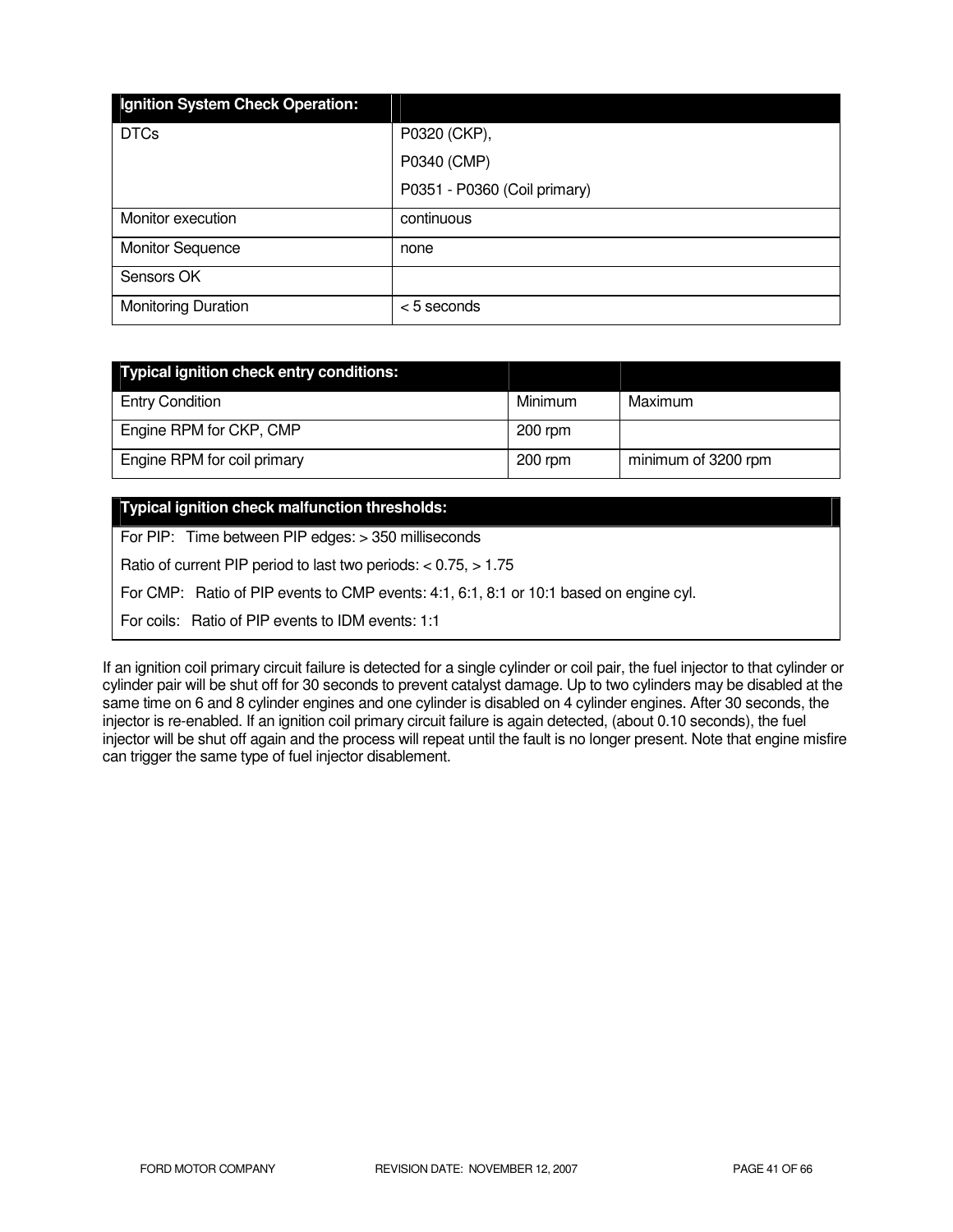# Engine Outputs

The Idle Air Control (IAC) solenoid is checked electrically for open and shorts (P1504 or P0511) and is functionally checked by monitoring the closed loop idle speed correction required to maintain the desired idle rpm. If the proper idle rpm cannot be maintained and the system has a high rpm (+100) or low rpm error (-200) greater than the malfunction threshold, an IAC malfunction is indicated. (P1506 or P0507, P1507or P0506)

| <b>IAC Check Operation:</b> |                                       |
|-----------------------------|---------------------------------------|
| <b>DTCs</b>                 | P1504/P0511 (opens/shorts)            |
|                             | P1506/P0507 (functional - overspeed)  |
|                             | P1507/P0506 (functional - underspeed) |
| Monitor execution           | once per driving cycle                |
| <b>Monitor Sequence</b>     | None                                  |
| Sensors OK                  |                                       |
| <b>Monitoring Duration</b>  | 30 seconds                            |

| <b>Typical IAC functional check entry conditions:</b>    |            |         |
|----------------------------------------------------------|------------|---------|
| <b>Entry Condition</b>                                   | Minimum    | Maximum |
| <b>Engine Coolant Temp</b>                               | 150 °F     |         |
| Time since engine start-up                               | 30 seconds |         |
| Closed loop fuel                                         | Yes        |         |
| Throttle Position (at idle, closed throttle, no dashpot) | Closed     | Closed  |

## **Typical IAC functional check malfunction thresholds:**

For underspeed error: Actual rpm 100 rpm below target, closed-loop IAC correction > 1 lb/min

For overspeed error: Actual rpm 200 rpm above target, closed-loop IAC correction < .2 lb/min

Starting in the 2002 MY, some vehicle application will perform a fuel injector continuity test. The PCM will monitor the "smart" driver fault status bit that indicates either an open circuit, short to power or short to ground.

| <b>Injector Check Operation:</b> |                                    |
|----------------------------------|------------------------------------|
| <b>DTCs</b>                      | P0201 through P0210 (opens/shorts) |
| Monitor execution                | Continuous within entry conditions |
| <b>Monitor Sequence</b>          | None                               |
| <b>Monitoring Duration</b>       | 10 seconds                         |

| Typical injector circuit check entry conditions: |              |                  |
|--------------------------------------------------|--------------|------------------|
| <b>Entry Condition</b>                           | Minimum      | Maximum          |
| <b>Battery Voltage</b>                           | $11.0$ volts |                  |
| <b>Engine Coolant Temp</b>                       |              | 240 $^{\circ}$ F |
| Intake Air Temp                                  |              | 150 $\degree$ F  |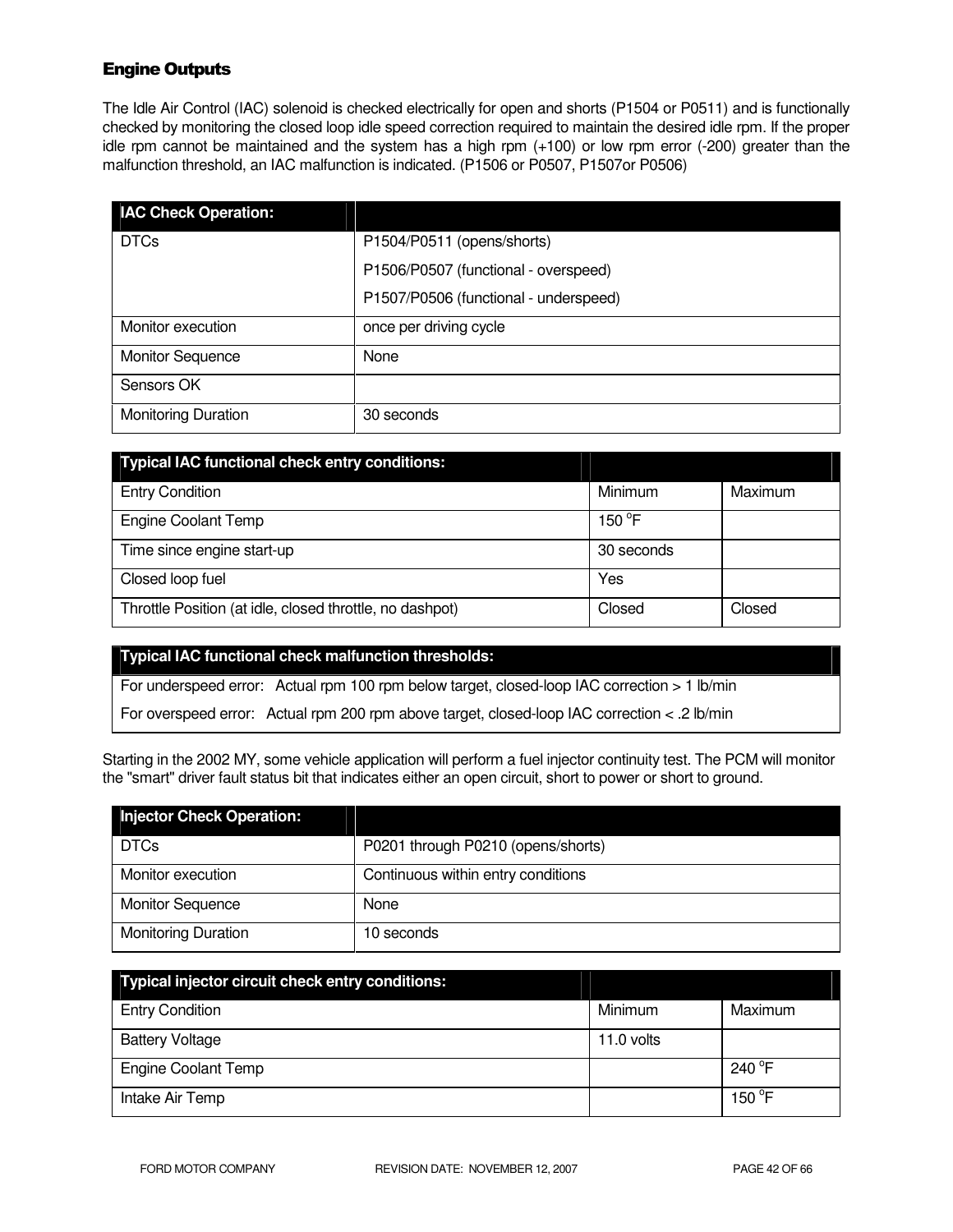The Intake Manifold Runner Control (IMRC) is a system which uses dual intake runners to supply air to each cylinder. The secondary runners are normally closed, but the PCM opens them under high rpm conditions when the driver is demanding additional power from the engine. The IMRC system can be actuated using a single electric motor or dual vacuum motors. The IMRC system is functionally checked by monitoring the runner control plates using switches. If the actual position of the runner control plates does not match the commanded position, a malfunction of the IMRC system is indicated.

| <b>IMRC System Check Operation:</b> |                                                          |
|-------------------------------------|----------------------------------------------------------|
| <b>DTCs</b>                         | P1516/P2014 - IMRC input switch electrical check, Bank 1 |
|                                     | P1517/P0219 - IMRC input switch electrical check, Bank 2 |
|                                     | P1520/P2008 - IMRC output electrical check               |
|                                     | P1518/P2004 - IMRC stuck open, electric operated         |
|                                     | P1537/P2004 - IMRC stuck open, vacuum operated, Bank 1   |
|                                     | P1538/P2005 - IMRC stuck open, vacuum operated, Bank 2   |
| Monitor execution                   | continuous                                               |
| <b>Monitor Sequence</b>             | None                                                     |
| Sensors OK                          |                                                          |
| <b>Monitoring Duration</b>          | 5 seconds                                                |

## **Typical IMRC functional check malfunction thresholds**

IMRC plates do not match commanded position (functional)

IMRC switches open/shorted (electrical)

Camshaft Position Control (also known as Variable Cam Timing) is a system that is able to advance and retard camshaft timing relative to the crankshaft. This phasing is controlled by a duty-cycled output. The output driver is checked electrically for opens and shorts (P1380 or P0010). The system is checked functionally by monitoring the closed loop phase control correction. If the proper phasing cannot be maintained and the system has an advance or retard error greater than the malfunction threshold, a CPC control malfunction is indicated (P1381 or P0011 P1383 or P0012).

| <b>Camshaft Position Control System Check Operation:]</b> |                                                         |  |
|-----------------------------------------------------------|---------------------------------------------------------|--|
| <b>DTCs</b>                                               | P1380/P0010 (CPC output electrical check)               |  |
|                                                           | P1381/P0011 (CPC timing over-advanced functional check) |  |
|                                                           | P1383/P0012 (CPC timing over-retarded functional check) |  |
| Monitor execution                                         | Continuous                                              |  |
| <b>Monitor Sequence</b>                                   | ECT > 150 °F                                            |  |
| Sensors OK                                                |                                                         |  |
| <b>Monitoring Duration</b>                                | 5 seconds                                               |  |

# **Typical CPC functional check malfunction thresholds:**

timing over-advanced/over-retarded by > 10 crankshaft degrees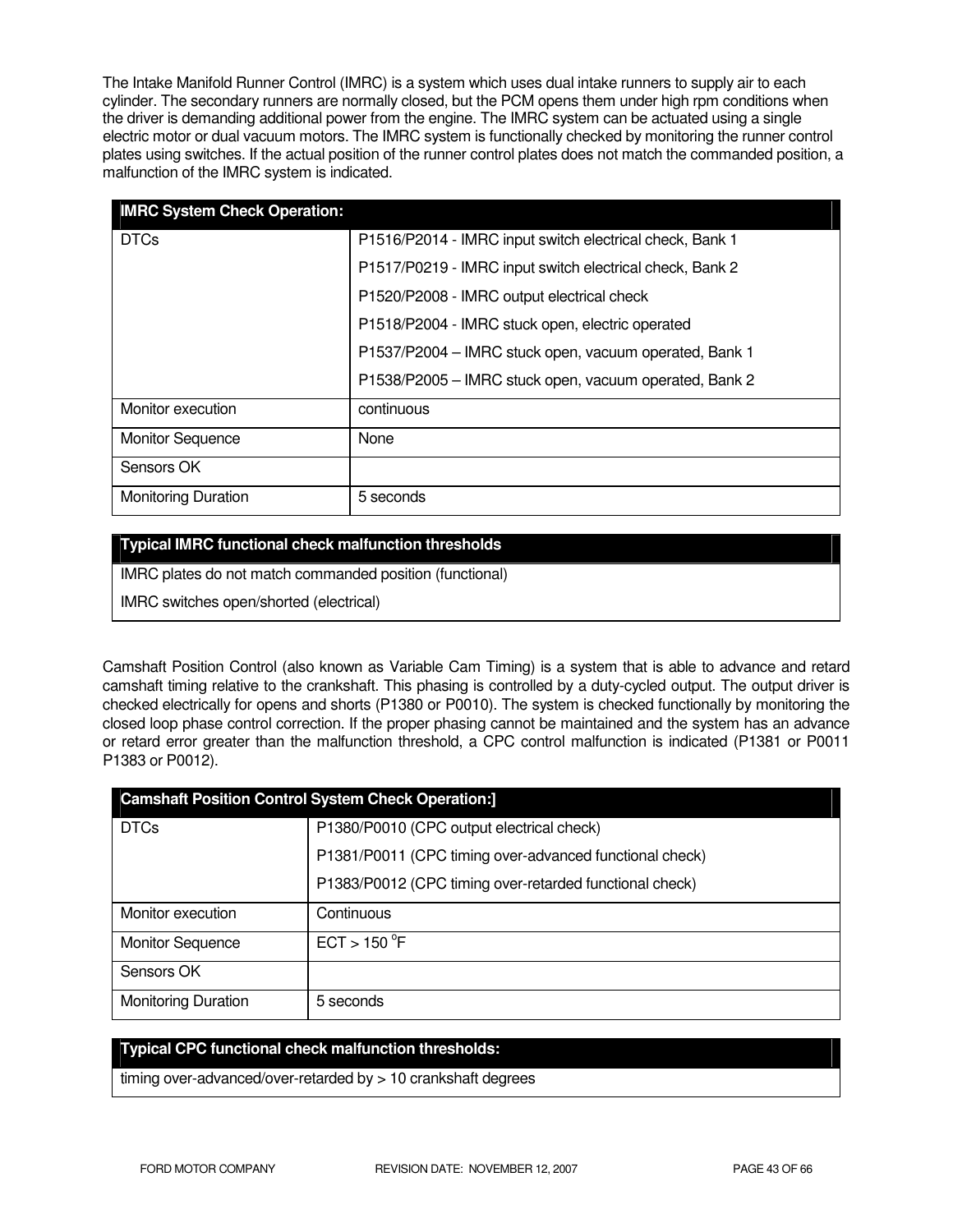# Comprehensive Component Monitor - Transmission

## **General**

The MIL is illuminated for all emissions related electrical component malfunctions. For malfunctions attributable to a mechanical component (such as a clutch, gear, band, valve, etc.), some transmissions are capable of not commanding the mechanically failed component and providing the remaining maximum functionality (functionality is reassessed on each power up)- in such case a non-MIL Diagnostic Trouble Code (DTC) will be stored and, if so equipped, a Transmission Control Indicator Light (TCIL) will flash.

# Transmission Inputs

| <b>Transmission Range Sensor Check Operation:</b> |                                                     |  |
|---------------------------------------------------|-----------------------------------------------------|--|
| <b>DTCs</b>                                       | P0708, P0705 (open/invalid pattern for digital TRS) |  |
|                                                   | P0707, P0708 (opens/shorts for analog TRS)          |  |
| Monitor execution                                 | Continuous                                          |  |
| <b>Monitor Sequence</b>                           | None                                                |  |
| Sensors OK                                        |                                                     |  |
| <b>Monitoring Duration</b>                        | 30 seconds                                          |  |

| <b>Typical TRS check entry conditions:</b> |                                    |             |
|--------------------------------------------|------------------------------------|-------------|
| <b>Auto Transmission Entry Conditions</b>  | Minimum                            | Maximum     |
| Gear selector position                     | each position for up to 30 seconds | 480 seconds |

# **Typical TRS malfunction thresholds:**

For digital sensor: Invalid pattern from 3 or 5 digital inputs and/or 1 analog circuit open for 5 seconds

For analog sensor: Voltage  $> 4.8$  volts or  $< 0.2$  voltage for 5 seconds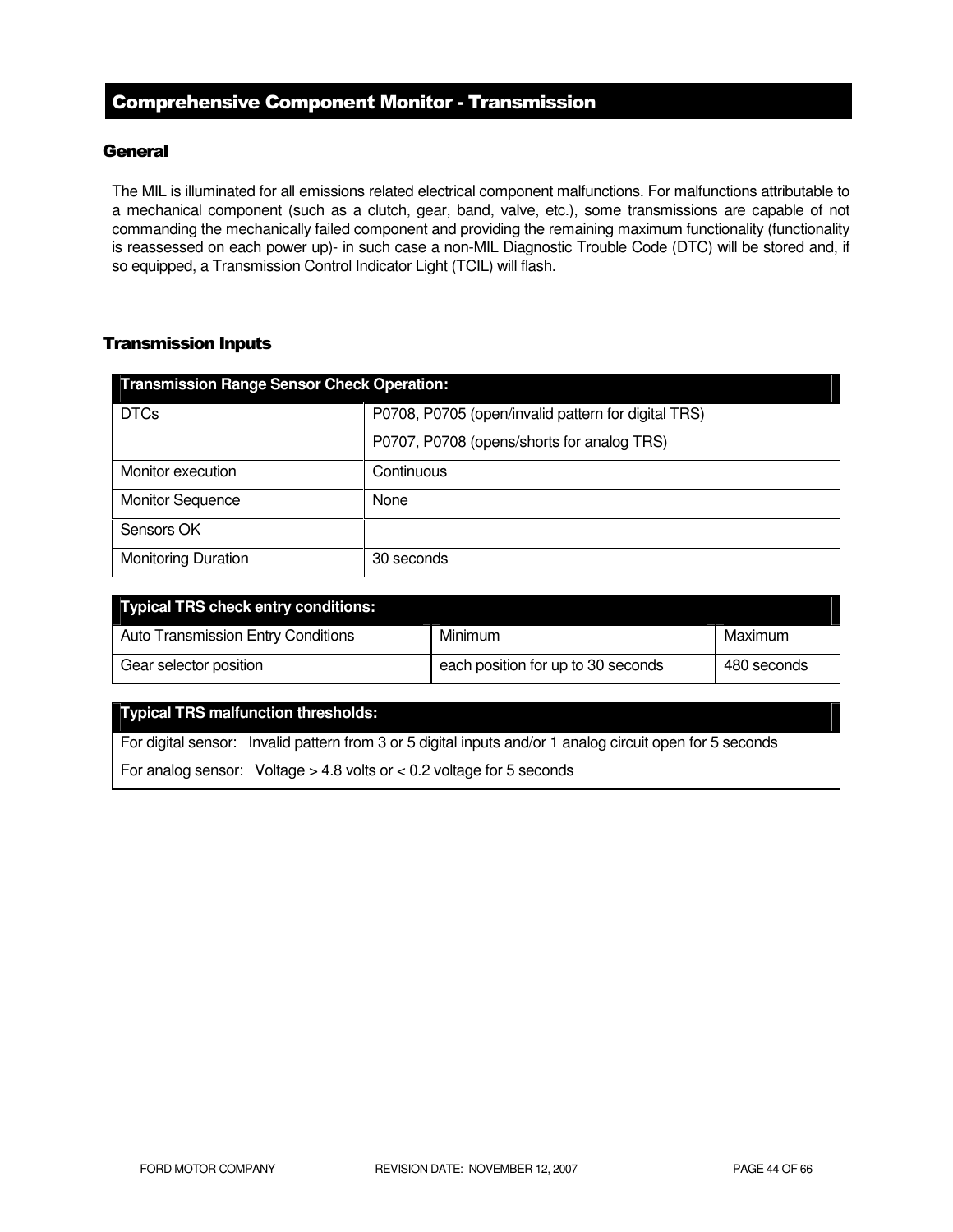Most vehicle applications no longer have a standalone vehicle speed sensor input. The PCM sometimes obtains vehicle speed information from another module on the vehicle, i.e. ABS module. In most cases, however, vehicle speed is calculated in the PCM by using the transmission output shaft speed sensor signal and applying a conversion factor for axle ratio and tire programmed into the Vehicle ID block. A Vehicle Speed Output pin on the PCM provides the rest of the vehicle with the standard 8,000 pulses/mile signal.

Note: If the Vehicle ID block has not been programmed or has been programmed with an out-of-range (uncertified) tire/axle ratio, a P1639 DTC will be stored and the MIL will be illuminated immediately.

| <b>Vehicle Speed Sensor Functional Check Operation:</b> |            |  |
|---------------------------------------------------------|------------|--|
| <b>DTCs</b>                                             | P0500      |  |
| Monitor execution                                       | Continuous |  |
| <b>Monitor Sequence</b>                                 | None       |  |
| Sensors OK                                              |            |  |
| <b>Monitoring Duration</b>                              | 30 seconds |  |

| <b>Typical VSS functional check entry conditions:</b> |          |         |
|-------------------------------------------------------|----------|---------|
| <b>Auto Transmission Entry Conditions</b>             | Minimum  | Maximum |
| Gear selector position                                | drive    |         |
| Engine rpm (above converter stall speed) OR           | 3000 rpm |         |
| Turbine shaft rpm (if available) OR                   | 1500 rpm |         |
| Output shaft rpm                                      | 650 rpm  |         |
| Vehicle speed (if available)                          | 15 mph   |         |
|                                                       |          |         |
| <b>Manual Transmission Entry Conditions</b>           |          |         |
| Engine load                                           | 50%      |         |
| Engine rpm                                            | 2400 rpm |         |

# **Typical VSS functional check malfunction thresholds:**

Vehicle is inferred to be moving with positive driving torque and VSS is < 1 - 5 mph for 5 seconds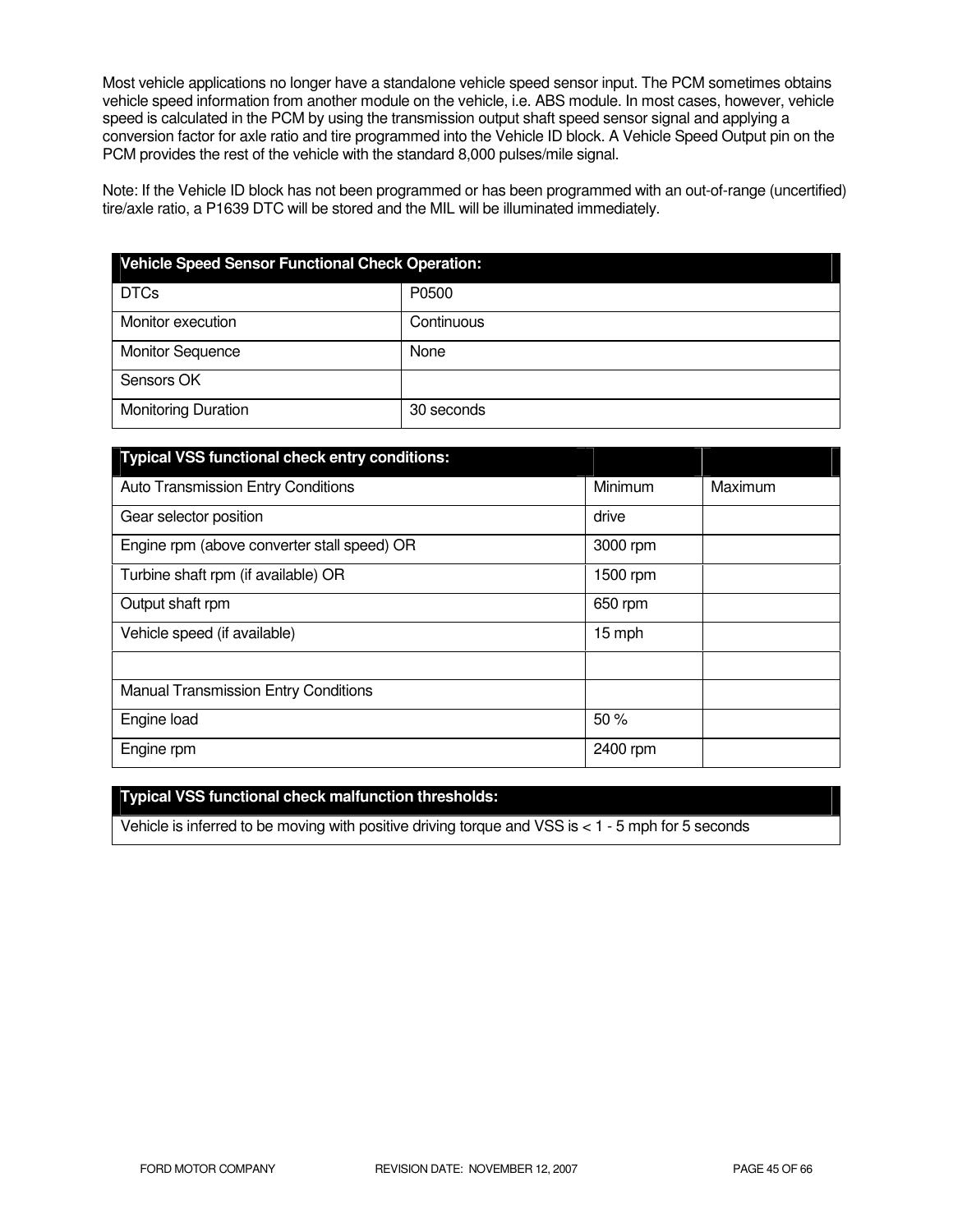| <b>Output Shaft Speed Sensor Functional Check Operation:</b> |            |  |
|--------------------------------------------------------------|------------|--|
| <b>DTCs</b>                                                  | P0720      |  |
| Monitor execution                                            | continuous |  |
| <b>Monitor Sequence</b>                                      | none       |  |
| Sensors OK                                                   |            |  |
| <b>Monitoring Duration</b>                                   | 30 seconds |  |

| Typical OSS functional check entry conditions: |          |         |
|------------------------------------------------|----------|---------|
| Auto Transmission Entry Conditions             | Minimum  | Maximum |
| Gear selector position                         | drive    |         |
| Engine rpm (above converter stall speed) OR    | 3000 rpm |         |
| Turbine shaft rpm (if available) OR            | 1500 rpm |         |
| Output shaft rpm                               | 650 rpm  |         |
| Vehicle speed (if available)                   | 15 mph   |         |

# **Typical OSS functional check malfunction thresholds:**

Vehicle is inferred to be moving with positive driving torque and OSS < 100 to 200 rpm for 5 seconds

| <b>Turbine Shaft Speed Sensor Functional Check Operation:</b> |            |  |
|---------------------------------------------------------------|------------|--|
| <b>DTCs</b>                                                   | P0715      |  |
| Monitor execution                                             | continuous |  |
| <b>Monitor Sequence</b>                                       | none       |  |
| Sensors OK                                                    |            |  |
| <b>Monitoring Duration</b>                                    | 30 seconds |  |

| <b>Typical TSS functional check entry conditions:</b> |                           |         |
|-------------------------------------------------------|---------------------------|---------|
| <b>Auto Transmission Entry Conditions</b>             | Minimum                   | Maximum |
| Gear selector position                                | drive                     |         |
| Engine rpm (above converter stall speed) OR           | 3000 rpm                  |         |
| Turbine shaft rpm (if available) OR                   | 1500 rpm                  |         |
| Output shaft rpm                                      | 650 rpm                   |         |
| Vehicle speed (if available)                          | 15 mph                    |         |
| Torque converter lock-up (some applications)          | $3^{\text{rd}}$ gear only |         |

# **Typical TSS functional check malfunction thresholds:**

vehicle is inferred to be moving with positive driving torque and TSS < 200 rpm for 5 seconds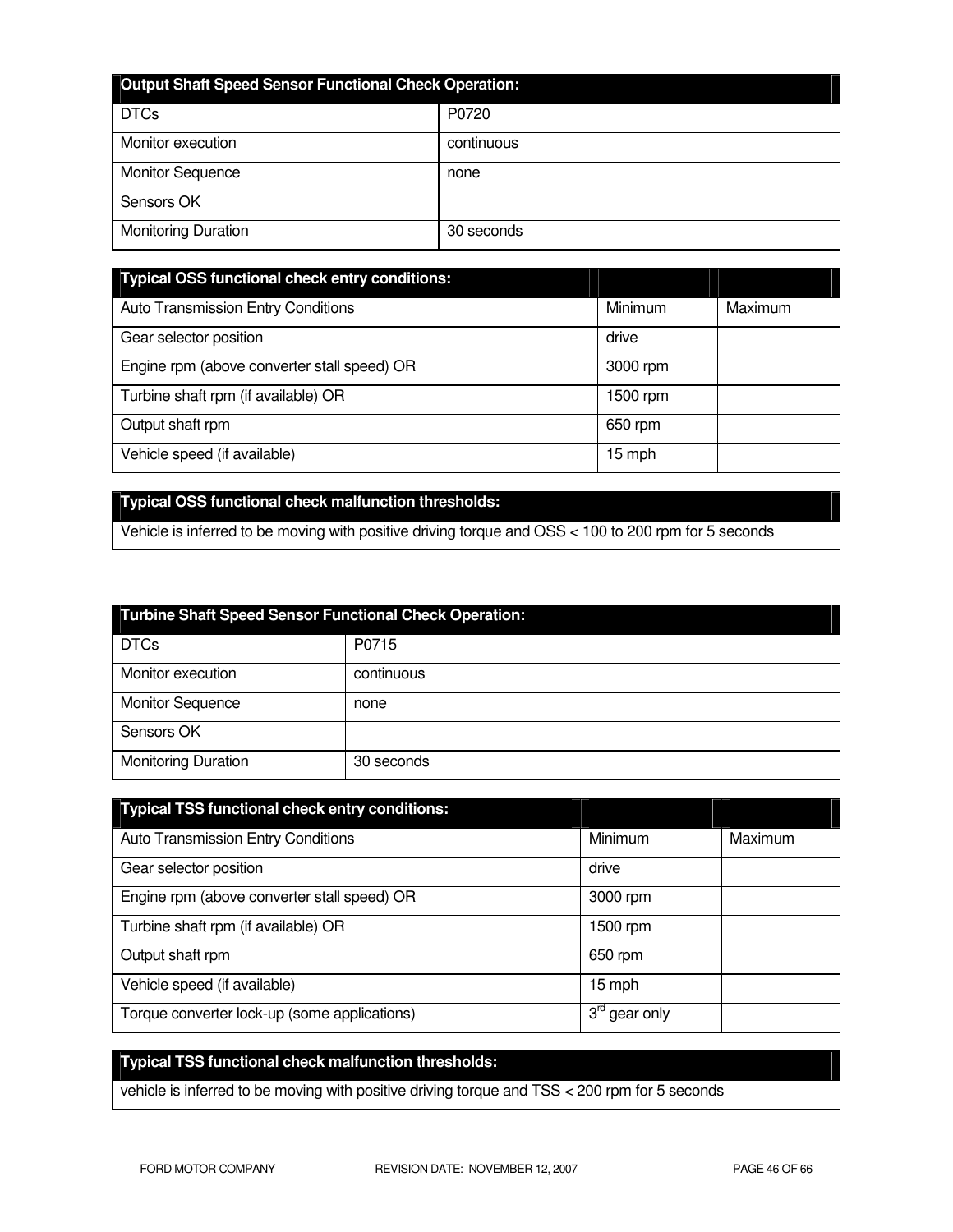| <b>Transmission Fluid Temperature Sensor Functional Check Operation:</b> |                                                            |  |
|--------------------------------------------------------------------------|------------------------------------------------------------|--|
| DTCs (non-MIL)                                                           | P0712, P0713 (open/short)                                  |  |
|                                                                          | P1713, (stuck low), P1718 (stuck high)                     |  |
| Monitor execution                                                        | continuous                                                 |  |
| <b>Monitor Sequence</b>                                                  | none                                                       |  |
| Sensors OK                                                               | (ECT substituted if TFT has malfunction)                   |  |
| <b>Monitoring Duration</b>                                               | 5 seconds for electrical, 600 seconds for functional check |  |

| <b>Typical TFT functional check entry conditions:</b> |                  |         |
|-------------------------------------------------------|------------------|---------|
| <b>Auto Transmission Entry Conditions</b>             | Minimum          | Maximum |
| Engine Coolant Temp (hot or cold, not midrange)       | $>100^{\circ}$ F | < 20 °F |
| Time in run mode                                      | 500 sec          |         |
| Time in gear, vehicle moving, positive torque         | 150 sec          |         |
| Time with engine off (soak time)                      | 420 min          |         |
| Vehicle Speed                                         | 15 mph           |         |

# **Typical TFT malfunction thresholds:**

Electrical check:

TFT voltage <0.05 or > 4.6 volts for 5 seconds

TFT functional check (TFT stuck at high temperature or stuck at low temperature):

 $<$  6  $\mathrm{^{\circ}F}$  rise or fall in TFT after startup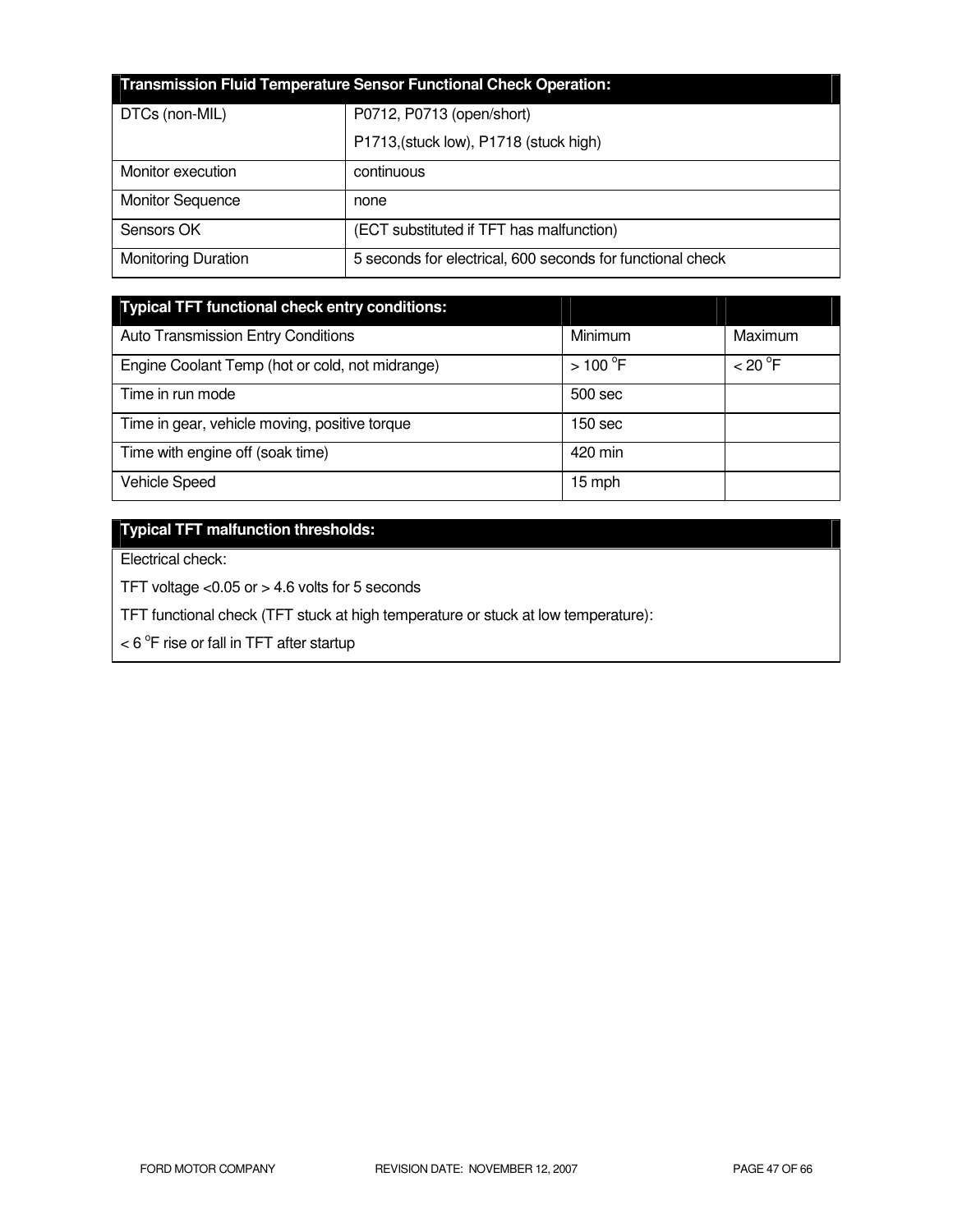# Transmission Outputs

| <b>Shift Solenoid Check Operation:</b> |                                                                             |
|----------------------------------------|-----------------------------------------------------------------------------|
| <b>DTCs</b>                            | SS A - P0750 electrical,                                                    |
|                                        | P1714 ISIG functional, or P0751 mechanical functional                       |
|                                        | SS B - P0755 electrical,                                                    |
|                                        | P1715 ISIG functional, or P0756 mechanical functional                       |
|                                        | SS C - P0760 electrical.                                                    |
|                                        | P1716 ISIG functional, or P0761 mechanical functional                       |
|                                        | SS D - P0765 electrical,                                                    |
|                                        | P1717 ISIG functional, or P0766 mechanical functional                       |
|                                        | SS E - P0770 electrical, or P0771 mechanical functional                     |
| Monitor execution                      | electrical - continuous, functional - during off to on solenoid transitions |
| <b>Monitor Sequence</b>                | None                                                                        |
| Sensors OK                             |                                                                             |
| <b>Monitoring Duration</b>             | 10 solenoid events                                                          |

| <b>Typical Shift Solenoid ISIG functional check entry conditions:</b> |                                                   |         |  |
|-----------------------------------------------------------------------|---------------------------------------------------|---------|--|
| <b>Entry Conditions</b>                                               | Minimum                                           | Maximum |  |
| <b>Transmission Fluid Temp</b>                                        | 70 °F                                             | 225 °F  |  |
| Throttle position                                                     | (actual TP<br>positive<br>drive torque<br>varies) |         |  |

| Typical Shift Solenoid mechanical functional check entry conditions: |                       |         |
|----------------------------------------------------------------------|-----------------------|---------|
| Entry Conditions (with turbine speed)                                | Minimum               | Maximum |
| Gear ratio calculated                                                | each gear             |         |
| Throttle position                                                    | positive drive torque |         |

| <b>Typical Shift Solenoid mechanical functional check entry conditions:</b> |                       |         |  |
|-----------------------------------------------------------------------------|-----------------------|---------|--|
| Entry Conditions (without turbine speed)                                    | Minimum               | Maximum |  |
| Rpm drop is obtained                                                        | each shift            |         |  |
| Throttle position                                                           | positive drive torque |         |  |

# **Typical SS malfunction thresholds:**

Electrical check: Output driver feedback circuit does not match commanded driver state for 5 seconds

ISIG functional check: ISIG chip hardware circuit does not detect characteristic current dip and rise produced by solenoid movement.

Mechanical functional check: Actual obtained gear or shift pattern indicates which shift solenoid is stuck on or off.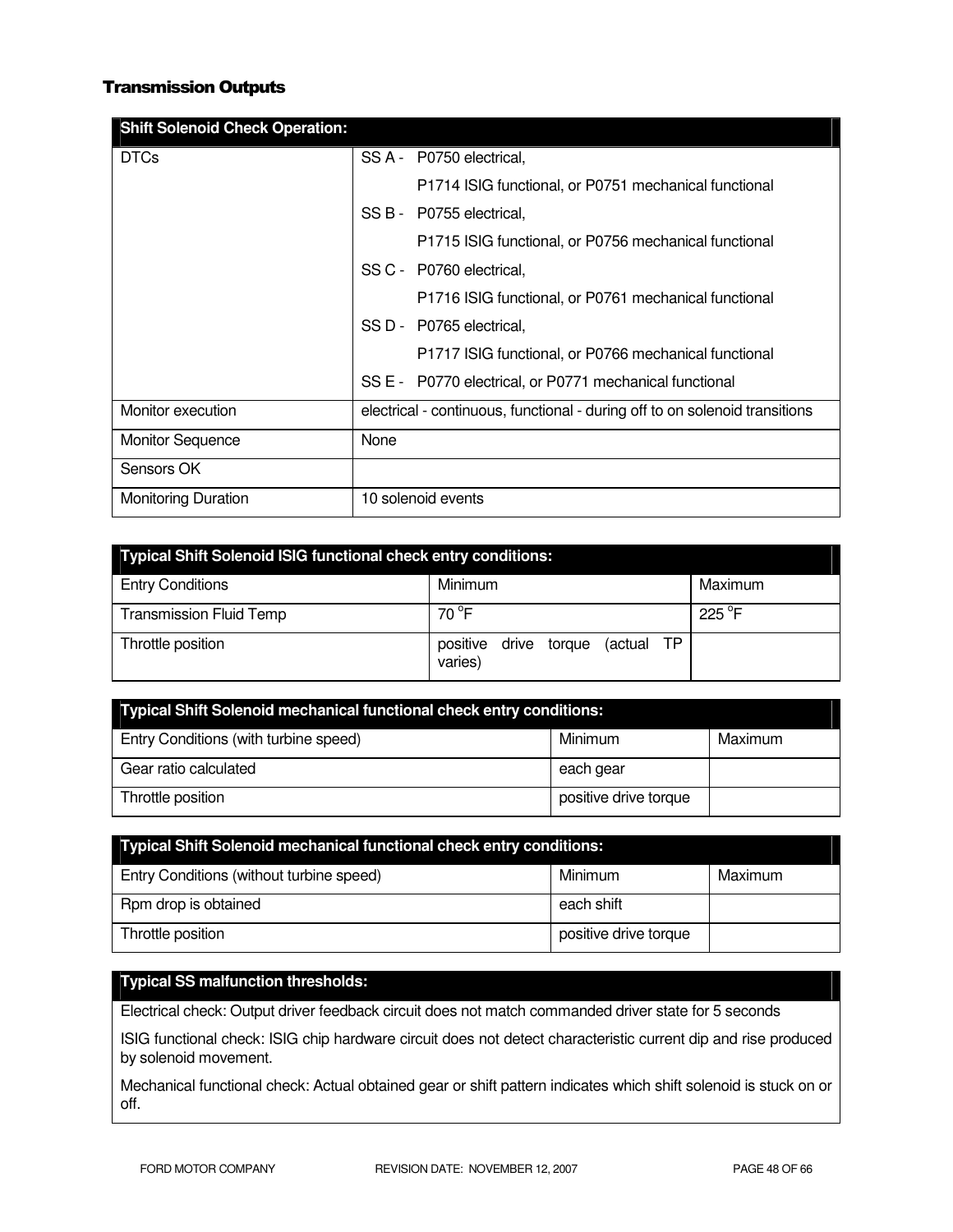| <b>Torque Converter Clutch Check Operation:</b> |                                                       |
|-------------------------------------------------|-------------------------------------------------------|
| <b>DTCs</b>                                     | P0743 electrical,                                     |
|                                                 | P1740 ISIG functional, or P1744 mechanical functional |
|                                                 | P1742 mechanical functional, stuck on                 |
| Monitor execution                               | electrical - continuous,                              |
|                                                 | mechanical - during lockup                            |
| <b>Monitor Sequence</b>                         | none                                                  |
| Sensors OK                                      | <b>VSS</b>                                            |
| <b>Monitoring Duration</b>                      | 5 lock-up events                                      |

| <b>Typical Torque Converter Clutch ISIG functional check entry conditions:</b> |                       |                 |  |
|--------------------------------------------------------------------------------|-----------------------|-----------------|--|
| <b>Entry Conditions</b>                                                        | Minimum               | Maximum         |  |
| <b>Transmission Fluid Temp</b>                                                 | 70 $\degree$ F        | $225^{\circ}$ F |  |
| <b>Engine Torque</b>                                                           | positive drive torque |                 |  |
| Commanded TCC dutycycle for 0 rpm slip                                         | 60%                   | 90%             |  |

| <b>Typical Torque Converter Clutch mechanical functional check entry conditions:</b> |                       |         |
|--------------------------------------------------------------------------------------|-----------------------|---------|
| <b>Entry Conditions</b>                                                              | Minimum               | Maximum |
| <b>Throttle Position</b>                                                             | steady                |         |
| <b>Engine Torque</b>                                                                 | positive drive torque |         |
| <b>Transmission Fluid Temp</b>                                                       | $70^{\circ}$ F        | 225 °F  |
| Commanded TCC dutycycle (0 rpm slip)                                                 | 60%                   | 100%    |
| Not shifting                                                                         |                       |         |

# **Typical TCC malfunction thresholds:**

Electrical check:

Output driver feedback circuit does not match commanded driver state for 5 seconds(> 1.0 volt if commanded on, < 2.0 volts if commanded off.)

ISIG functional check:

ISIG chip hardware circuit does not detect characteristic current dip and rise produced by solenoid movement.

Mechanical check:

Slip across torque converter > 100 rpm or (on some applications) speed ratio < 0.93

Mechanical check:

Slip across torque converter < 20 rpm with converter commanded off (some applications)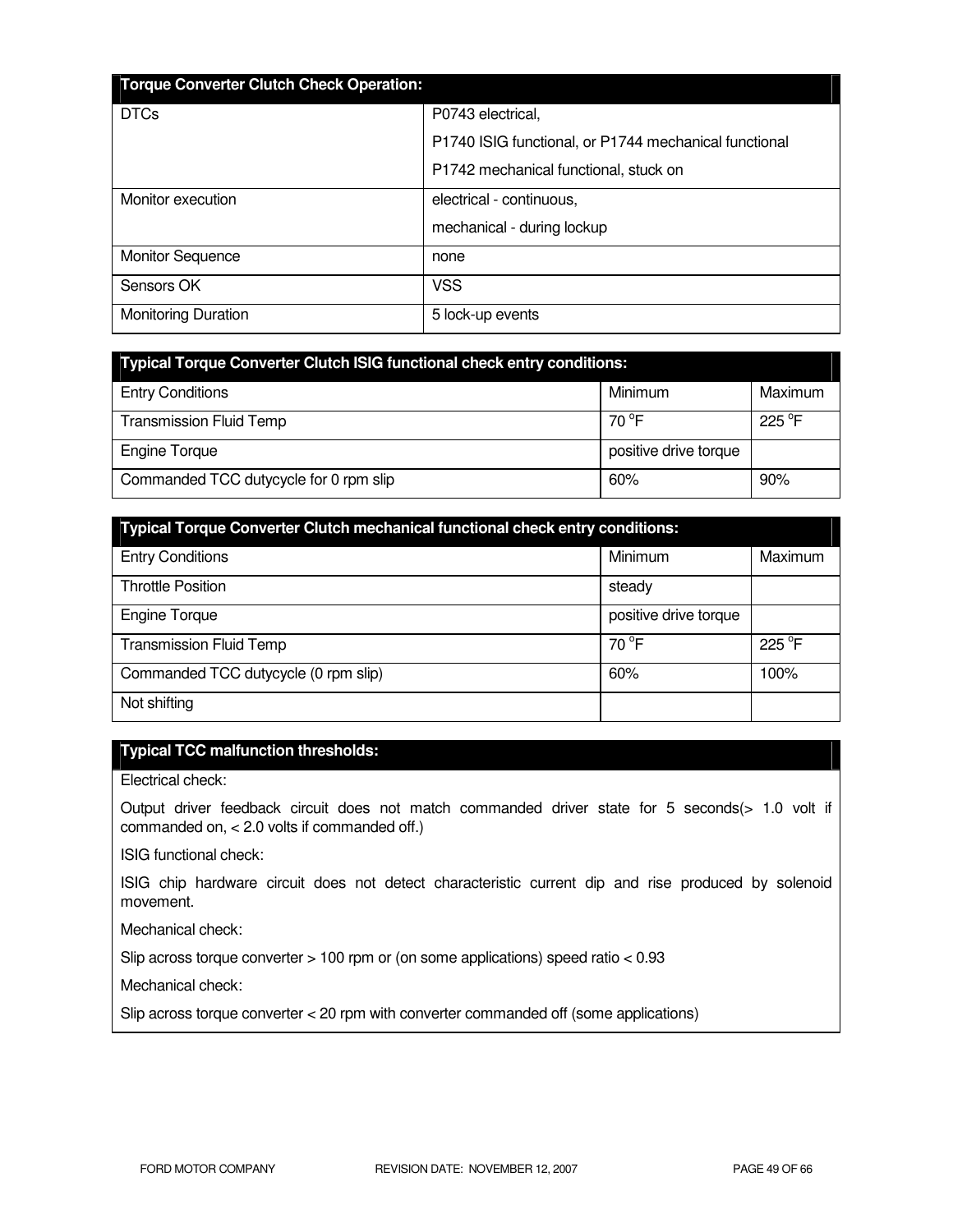| <b>Electronic Pressure Control Check Operation:</b> |                                                                     |
|-----------------------------------------------------|---------------------------------------------------------------------|
| <b>DTCs</b>                                         | P1747 electrical,                                                   |
|                                                     | P1789, P0797 (some applications) short to ground (low<br>pressure)  |
|                                                     | P0745, P0775, P0795 mechanical functional<br>(some<br>applications) |
| Monitor execution                                   | continuous                                                          |
| <b>Monitor Sequence</b>                             | none                                                                |
| Sensors OK                                          |                                                                     |
| <b>Monitoring Duration</b>                          | Electrical: 5 seconds,                                              |
|                                                     | Mechanical functional: up to 30 seconds                             |

| <b>Typical Electronic Pressure Control mechanical functional check entry conditions:</b> |                       |                  |
|------------------------------------------------------------------------------------------|-----------------------|------------------|
| <b>Entry Conditions</b>                                                                  | Minimum               | Maximum          |
| Gear ratio calculated                                                                    | each gear             |                  |
| <b>Transmission Fluid Temperature</b>                                                    | 70 °F                 | 225 $^{\circ}$ F |
| <b>Throttle Position</b>                                                                 | positive drive torque |                  |

# **Typical EPC malfunction thresholds:**

Electrical check:

Current feedback circuit is less than commanded current for 5 seconds

Mechanical functional check:

Actual obtained gear pattern indicates EPC fault

| <b>Inductive Signature Chip Communication Check Operation:</b> |                                |  |
|----------------------------------------------------------------|--------------------------------|--|
| <b>DTCs</b>                                                    | P1636 loss of communication    |  |
| Monitor execution                                              | off-to-on solenoid transitions |  |
| <b>Monitor Sequence</b>                                        | none                           |  |
| Sensors OK                                                     |                                |  |
| <b>Monitoring Duration</b>                                     | < 100 solenoid events          |  |

| Typical Inductive Signature Chip Communication Check entry conditions: |         |                  |
|------------------------------------------------------------------------|---------|------------------|
| <b>Entry Conditions</b>                                                | Minimum | Maximum          |
| <b>Transmission Fluid Temp</b>                                         | 70 °F   | 225 $^{\circ}$ F |
| Solenoid commanded off duration                                        |         | < 2 seconds      |

# **Typical Inductive Signature Communication Chip malfunction thresholds:**

Checksum error, chip not responding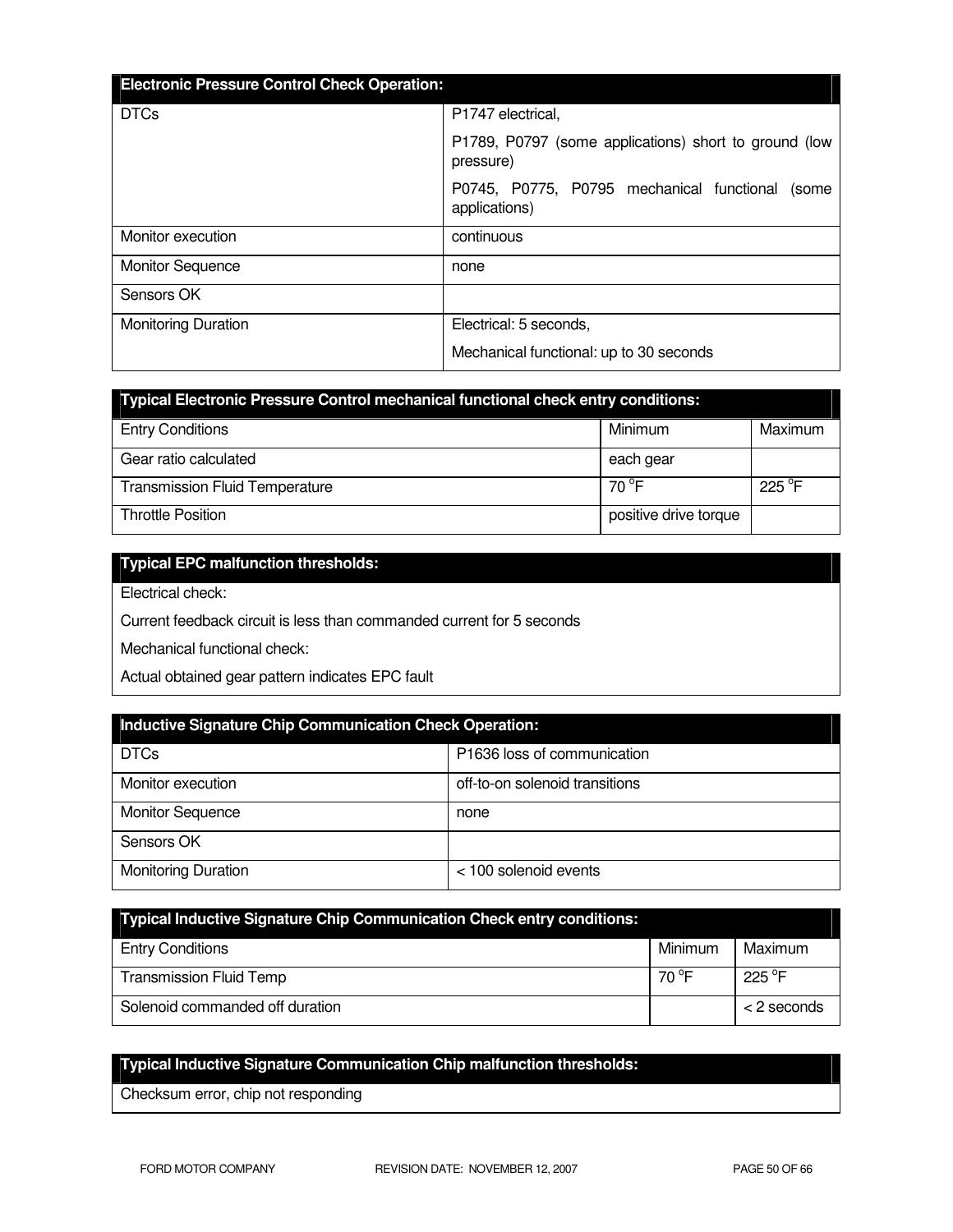# 4R70W (RWD) Transmission

(no turbine speed sensor)

#### Transmission Inputs

The Digital Transmission Range (DTR) sensor provides a single analog and three digital inputs to the PCM. The PCM decodes the inputs to determine the driver-selected gear position (Park, Rev, Neutral, OD, 2, 1). This input device is checked for opens and invalid input patterns. (P0708 P0705)

The Vehicle Speed Sensor (VSS) and Output Shaft Speed (OSS) sensor, if equipped, are inputs that are checked for rationality. If the engine rpm is above the torque converter stall speed and engine load is high, it can be inferred that the vehicle must be moving. If there is insufficient output from the VSS sensor, a malfunction is indicated (P0500). If there is insufficient output from the OSS sensor, a malfunction is indicated (P0720).

#### Transmission Outputs

#### Shift Solenoids

The Shift Solenoid (SSA and SSB) output circuits are checked for opens and shorts by the PCM by monitoring the status of a feedback circuit from the output driver (P0750 SSA, P0755 SSB).

All vehicle applications will utilize an inductive signature circuit to monitor the shift solenoids functionally. The ISIG circuit monitors the current signature of the shift solenoid as the solenoid is commanded on. A solenoid that functions properly will show a characteristic decrease in current as the solenoid starts to move. If the solenoid is malfunctioning, the current will not change (P1714 SSA, P1715 SSB). The lack of communication between the ISIG chip and the PCM microprocessor is also monitored (P1636).

## Torque Converter Clutch

The Torque Converter Clutch (TCC) output circuit is a duty-cycled output that is checked electrically for opens and shorts by the PCM by monitoring the status of a feedback circuit from the output driver (P0743).

All vehicle applications will utilize an inductive signature circuit to monitor the torque converter clutch. The ISIG circuit monitors the current signature of the TCC solenoid as the solenoid is commanded on. A solenoid that functions properly will show a characteristic decrease in current as the solenoid starts to move. If the solenoid is malfunctioning, the current will not change (P1740) . In some applications, the ISIG test is run in conjunction with the other transmission functional tests. The lack of communication between the ISIG chip and the PCM microprocessor is also monitored (P1636).

#### Electronic Pressure Control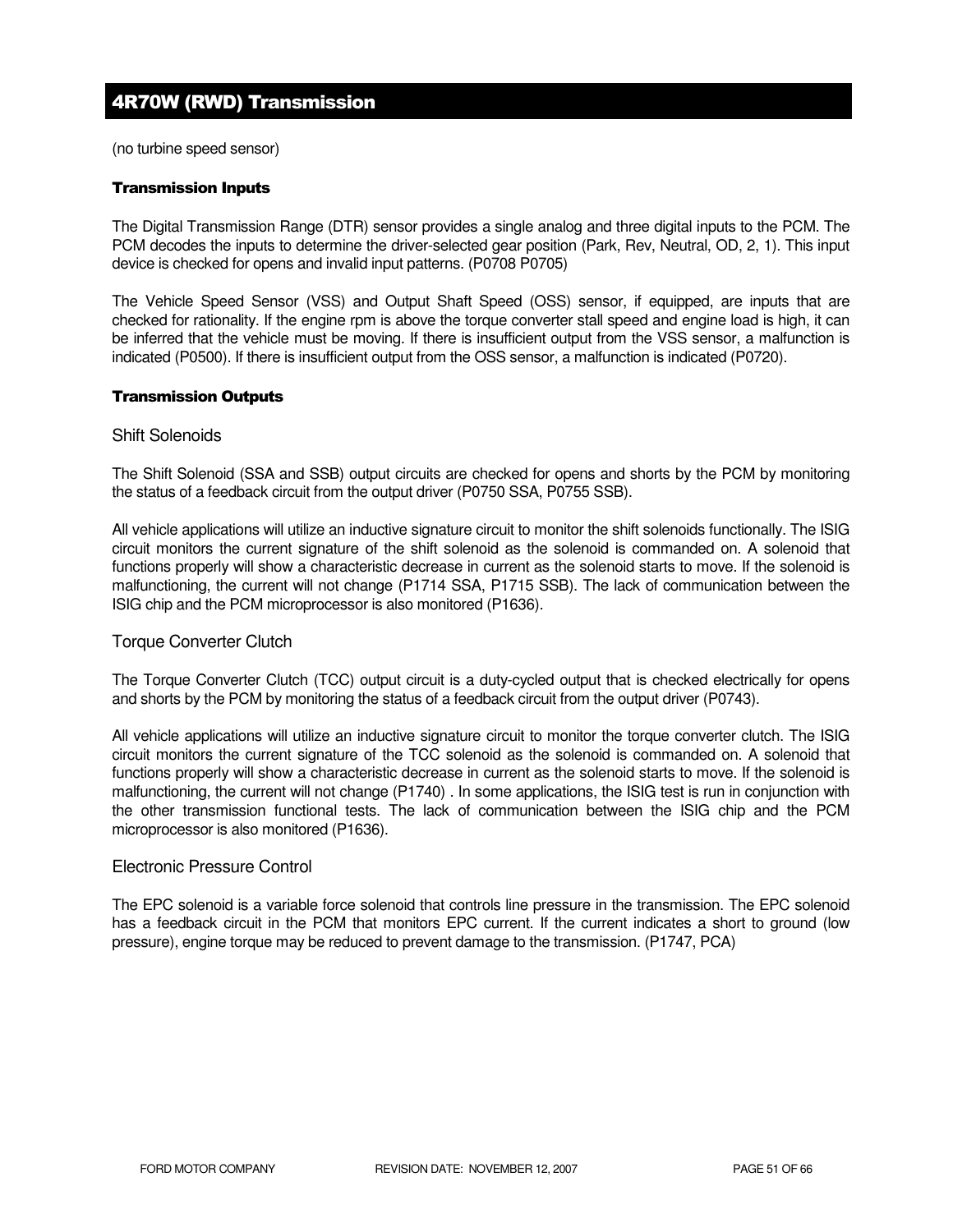# AX4S/4F50N (AX4N) (FWD) Transmission

(has turbine speed sensor)

#### Transmission Inputs

The Digital Transmission Range (DTR) sensor provides a single analog and three digital inputs to the PCM. The PCM decodes the inputs to determine the driver-selected gear position (Park, Rev, Neutral, OD, D, 1). This input device is checked for opens and invalid input patterns. (P0708 P0705)

The Turbine Shaft Speed (TSS) sensor and Output Shaft Speed (OSS) sensor, if equipped, are analog inputs that are checked for rationality. If the engine rpm is above the torque converter stall speed and engine load is high, it can be inferred that the vehicle must be moving. If there is insufficient output from the TSS sensor, a malfunction is indicated (P0715). If there is insufficient output from the OSS sensor, a malfunction is indicated (P0720).

#### Transmission Outputs

#### Shift Solenoids

The Shift Solenoid (SSA SSB and SSC) output circuits are checked for opens and shorts by the PCM by monitoring the status of a feedback circuit from the output driver (P0750 SSA, P0755 SSB, P0760 SSC).

All vehicle applications will utilize an inductive signature circuit to monitor the shift solenoids functionally. The ISIG circuit monitors the current signature of the shift solenoid as the solenoid is commanded on. A solenoid that functions properly will show a characteristic decrease in current as the solenoid starts to move. If the solenoid is malfunctioning, the current will not change (P1714 SSA, P1715 SSB, P1716 SSC). The ISIG test runs in conjunction with the other transmission functional tests. The lack of communication between the ISIG chip and the PCM microprocessor is also monitored (P1636).

## Torque Converter Clutch

The Torque Converter Clutch (TCC) output circuit is a duty-cycled output that is checked electrically for opens and shorts by the PCM by monitoring the status of a feedback circuit from the output driver (P0743).

All vehicle applications will utilize an inductive signature circuit to monitor the torque converter clutch. The ISIG circuit monitors the current signature of the TCC solenoid as the solenoid is commanded on. A solenoid that functions properly will show a characteristic decrease in current as the solenoid starts to move. If the solenoid is malfunctioning, the current will not change (P1740). The ISIG test runs in conjunction with the other transmission functional tests. The lack of communication between the ISIG chip and the PCM microprocessor is also monitored (P1636).

## Electronic Pressure Control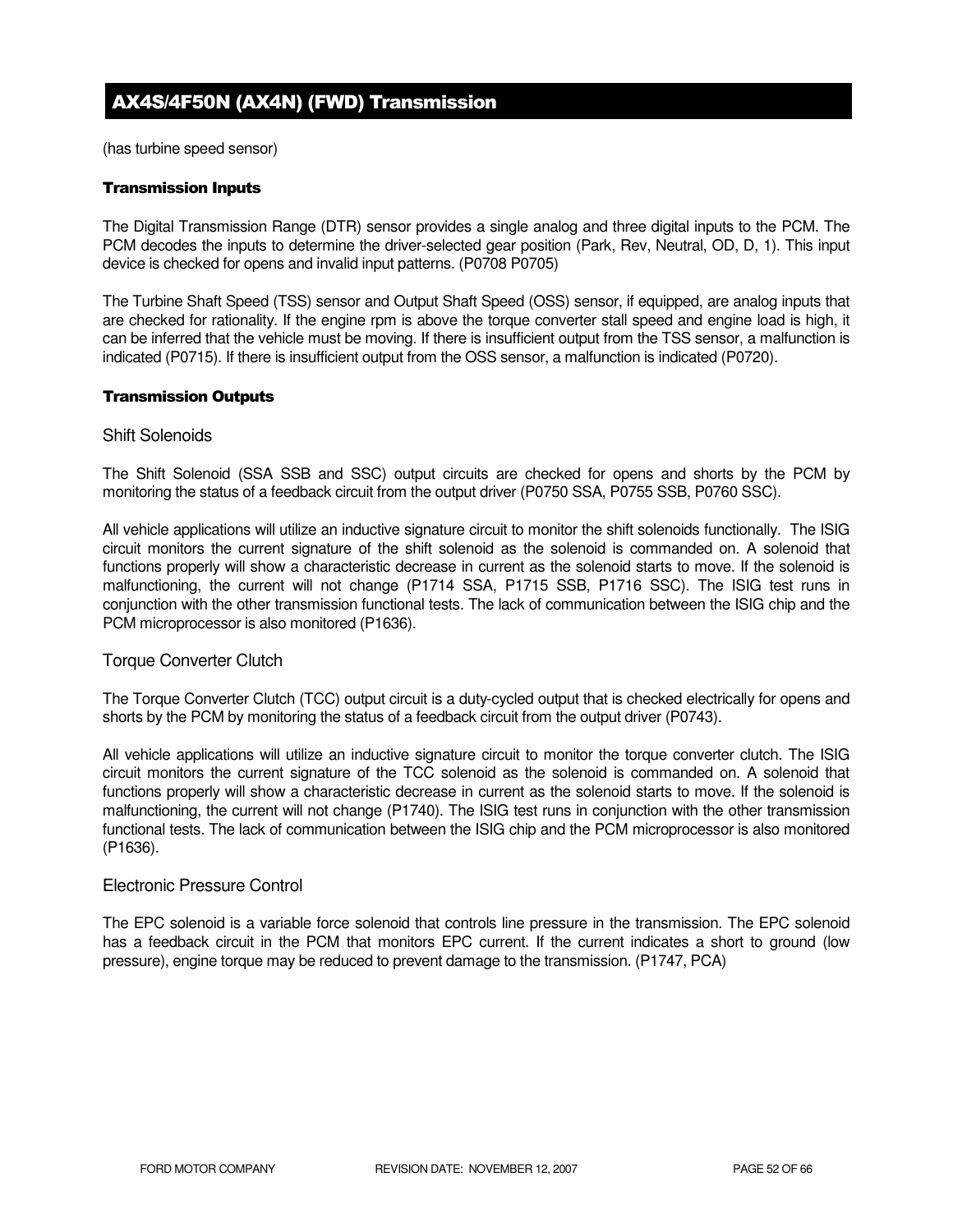# CD4E (FWD) Transmission

(has turbine speed sensor)

#### Transmission Inputs

The Analog Transmission Range (TR) sensor provides a single analog input to the PCM. The voltage corresponds to the driver-selected gear position (Park, Rev, Neutral, OD, 2, 1). This input is checked for opens and shorts. (P0707, P0708)

The Turbine Shaft Speed (TSS) sensor and Output Shaft Speed (OSS) sensors are analog inputs that are checked for rationality. If the engine rpm is above the torque converter stall speed and engine load is high, it can be inferred that the vehicle must be moving. If there is insufficient output from the TSS sensor, a malfunction is indicated (P0715). If there is insufficient output from the OSS sensor, a malfunction is indicated (P0720).

#### Transmission Outputs

#### Shift Solenoids

The Shift Solenoid (SSA and SSB) output circuits are checked for opens and shorts by the PCM by monitoring the status of a feedback circuit from the output driver (P0750 SSA, P0755 SSB).

All vehicle applications will utilize an inductive signature circuit to monitor the shift solenoids functionally. The ISIG circuit monitors the current signature of the shift solenoid as the solenoid is commanded on. A solenoid that functions properly will show a characteristic decrease in current as the solenoid starts to move. If the solenoid is malfunctioning, the current will not change (P1714 SSA, P1715 SSB). The ISIG test runs in conjunction with the other transmission functional tests. The lack of communication between the ISIG chip and the PCM microprocessor is also monitored (P1636).

## Torque Converter Clutch

The Torque Converter Clutch (TCC) output circuit is a duty-cycled output that is checked electrically for opens and shorts by the PCM by monitoring the status of a feedback circuit from the output driver (P0743).

The TCC solenoid is checked functionally by evaluating torque converter slip under steady state conditions when the torque converter is fully applied. If the slip exceeds the malfunction thresholds when the TCC is commanded on, a TCC malfunction is indicated (P1744). If there is no slip when the TCC is commanded off, a TCC malfunction is indicated (P1742)

## Electronic Pressure Control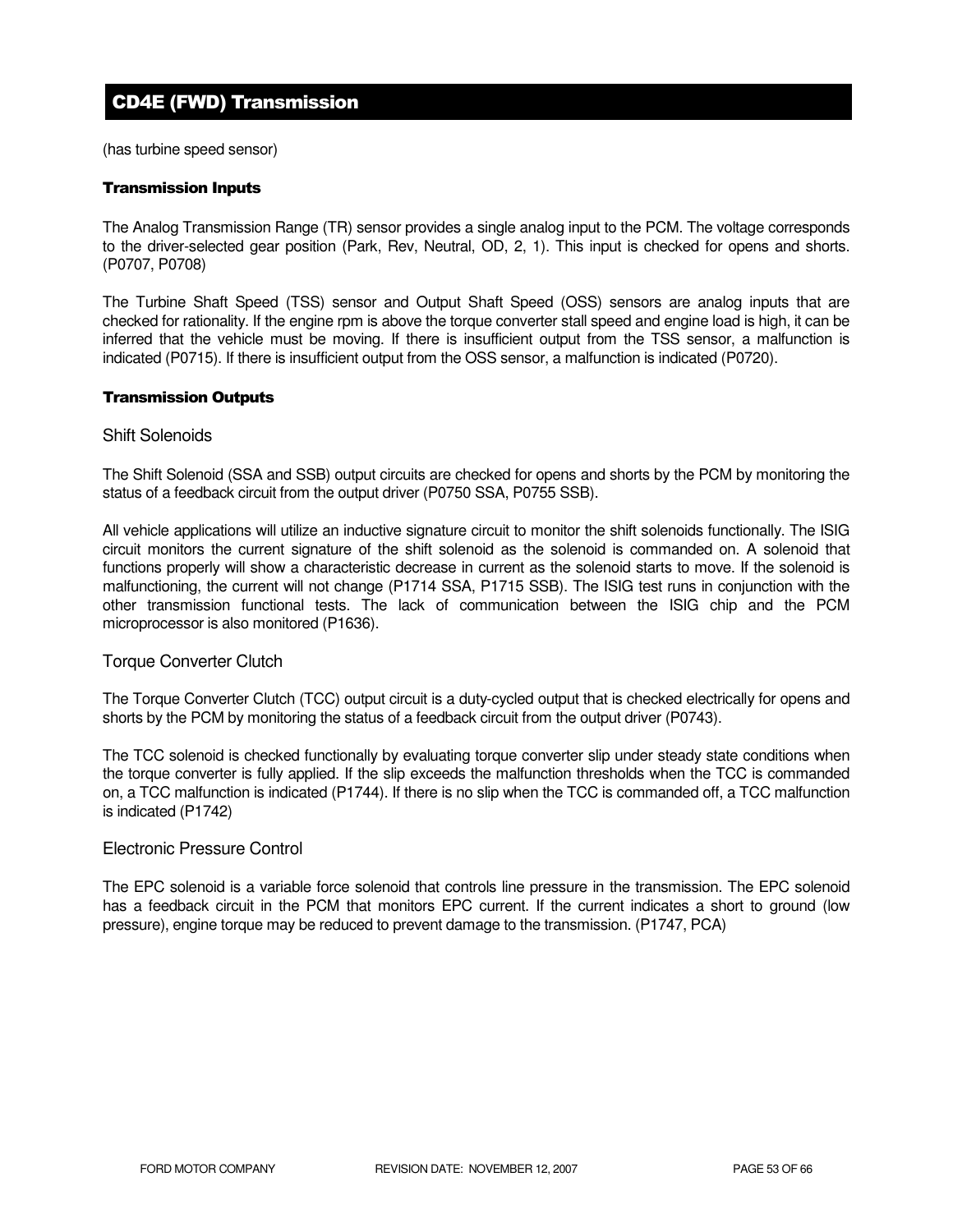# 5R44E (RWD) Transmission

(has turbine speed sensor)

#### Transmission Inputs

The Digital Transmission Range (DTR) sensor provides a single analog and three digital inputs to the PCM. The PCM decodes these inputs to determine the driver-selected gear position (Park, Rev, Neutral, OD, 2, 1).

This input device is checked for opens and invalid input patterns. (P0708 P0705)

The Turbine Shaft Speed (TSS) sensor and Output Speed Sensor (OSS) are inputs that are checked for rationality. Provided one of the two speed sensors has sufficient signal and engine load is high enough and the engine speed is above the torque converter stall speed, it can be inferred that the vehicle must be moving. If there is insufficient output from the TSS sensor, a malfunction is indicated (P0715). If there is insufficient output from the OSS sensor, a malfunction is indicated (P0720).

#### Transmission Outputs

#### Shift Solenoids

The Shift Solenoid (SSA, SSB, SSC, and SSD) output circuits are checked for opens and shorts by the PCM by monitoring the status of a feedback circuit from the output driver (P0750 SSA, P0755 SSB, P0760 SSC, and P0765 SSD).

All vehicle applications will utilize an inductive signature circuit to monitor the shift solenoids functionally. The ISIG circuit monitors the current signature of the shift solenoid as the solenoid is commanded on. A solenoid that functions properly will show a characteristic decrease in current as the solenoid starts to move. If the solenoid is malfunctioning, the current will not change (P1714 SSA, P1715 SSB, P1716 SSC, P1717 SSD). The ISIG test runs in conjunction with the other transmission functional tests. The lack of communication between the ISIG chip and the PCM microprocessor is also monitored (P1636).

## Torque Converter Clutch

The Torque Converter Clutch (TCC) output circuit is a duty-cycled output that is checked electrically for opens and shorts by the PCM by monitoring the status of a feedback circuit from the output driver (P0743).

These vehicle applications will utilize an inductive signature circuit to monitor the torque converter clutch. The ISIG circuit monitors the current signature of the TCC solenoid as the solenoid is commanded on. A solenoid that functions properly will show a characteristic decrease in current as the solenoid starts to move. If the solenoid is malfunctioning, the current will not change (P1740). The ISIG test is run in conjunction with the other transmission functional tests. The lack of communication between the ISIG chip and the PCM microprocessor is also monitored (P1636).

## Electronic Pressure Control Output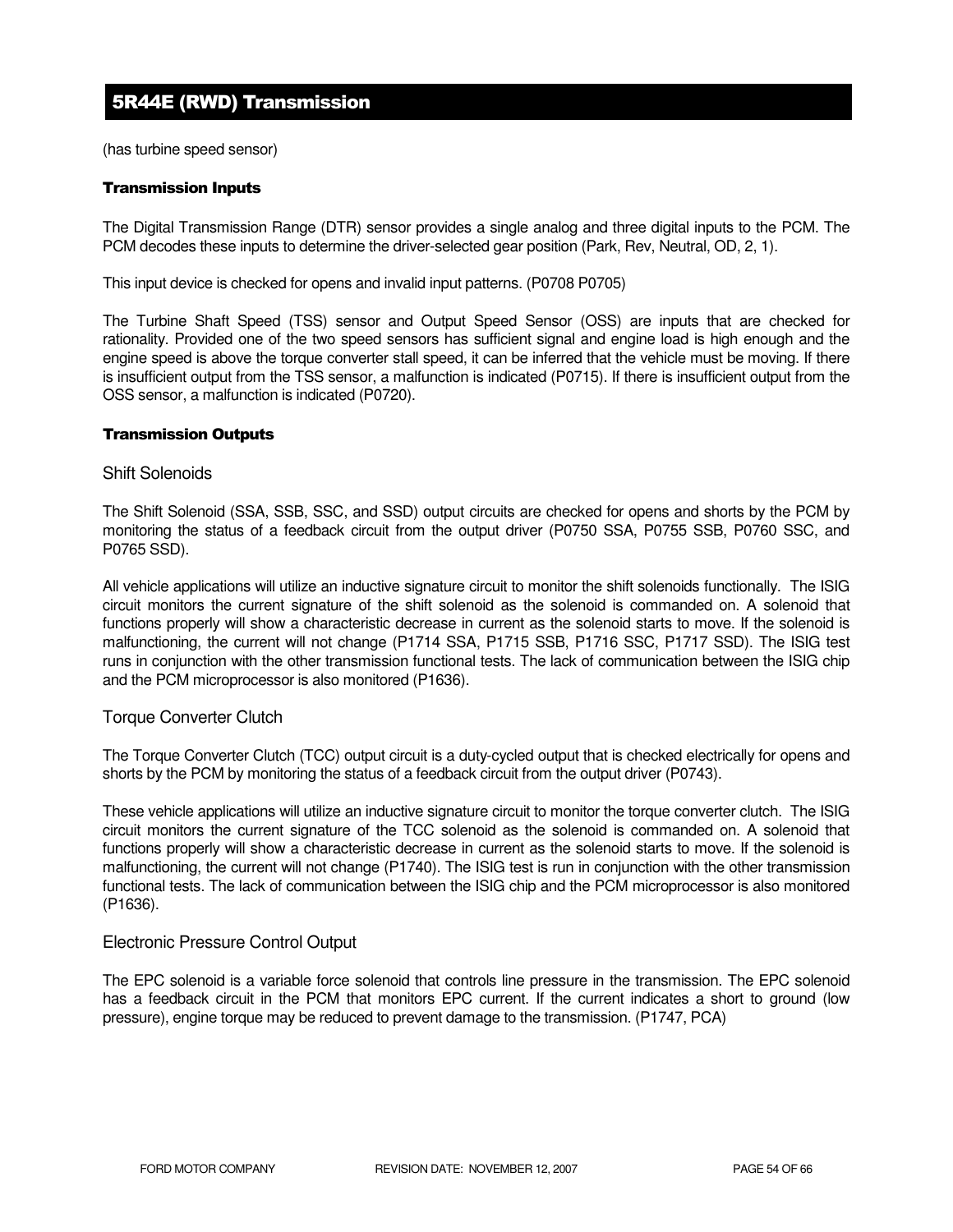# 5R55E (RWD) Transmission

(has turbine speed sensor)

## Transmission Inputs

The Digital Transmission Range (DTR) sensor provides a single analog and three digital inputs to the PCM. The PCM decodes these inputs to determine the driver-selected gear position (Park, Rev, Neutral, OD, 2, 1). This input device is checked for opens and invalid input patterns. (P0708, P0705)

The Turbine Shaft Speed (TSS) and Output Shaft Speed (OSS) sensors are inputs that are checked for rationality. Provided one of the twp speed sensors has sufficient signal and engine load is high enough and the engine rpm is above the torque converter stall speed, it can be inferred that the vehicle must be moving. If there is insufficient output from the TSS sensor, a malfunction is indicated (P0715). If there is insufficient output from the OSS sensor, a malfunction is indicated (P0720).

## Transmission Outputs

## Shift Solenoids

The Shift Solenoid (SSA, SSB, SSC and SSD) output circuits are checked for opens and shorts by the PCM by monitoring the status of a feedback circuit from the output driver (P0750 SSA, P0755 SSB, P0760 SSC, P0765 SSD).

These vehicle applications will utilize an inductive signature circuit to monitor the shift solenoids functionally. The ISIG circuit monitors the current signature of the shift solenoid as the solenoid is commanded on. A solenoid that functions properly will show a characteristic decrease in current as the solenoid starts to move. If the solenoid is malfunctioning, the current will not change (P1714 SSA, P1715 SSB, P1716 SSC, P1717 SSD). The ISIG test is run in conjunction with the other transmission functional tests. The lack of communication between the ISIG chip and the PCM microprocessor is also monitored (P1636).

## Torque Converter Clutch

The Torque Converter Clutch (TCC) output circuit is a duty-cycled output that is checked electrically for opens and shorts by the PCM by monitoring the status of a feedback circuit from the output driver (P0743).

These vehicle applications will utilize an inductive signature circuit to monitor the torque converter clutch. The ISIG circuit monitors the current signature of the TCC solenoid as the solenoid is commanded on. A solenoid that functions properly will show a characteristic decrease in current as the solenoid starts to move. If the solenoid is malfunctioning, the current will not change (P1740). The ISIG test runs in conjunction with the other transmission functional tests. The lack of communication between the ISIG chip and the PCM microprocessor is also monitored (P1636).

## Electronic Pressure Control Output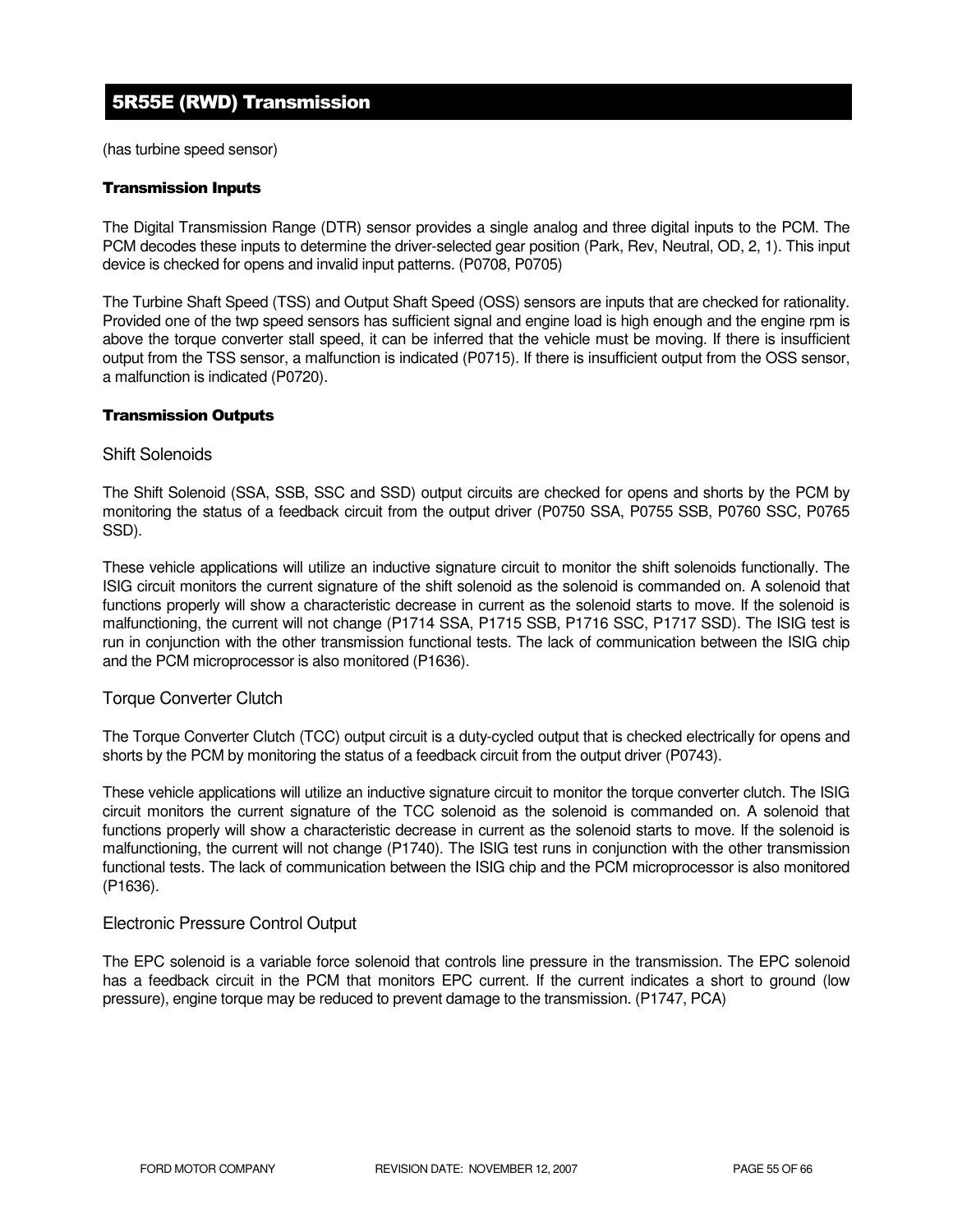# 5R55N (RWD) Transmission

(has turbine speed sensor)

#### Transmission Inputs

The Digital Transmission Range (DTR) sensor provides a single analog and three digital inputs to the PCM. The PCM decodes these inputs to determine the driver-selected gear position. This input device is checked for opens and invalid input patterns. (P0708, P0705)

Turbine Shaft Speed (TSS) and Output Shaft Speed (OSS) sensors are analog inputs that are checked for rationality. If the engine rpm is above the torque converter stall speed and engine load is high, it can be inferred that the vehicle must be moving. If there is insufficient output from the TSS sensor, a malfunction is indicated (P0715). If there is insufficient output from the OSS sensor, a malfunction is indicated (P0720).

#### Transmission Outputs

#### Shift Solenoids

The Shift Solenoid (SSA, SSB, SSC) output circuits are checked for opens and shorts by the PCM by monitoring the status of a feedback circuit from the output driver (P0750 SSA, P0755 SSB, P0760 SSC).

These vehicle applications will utilize an inductive signature circuit to monitor the shift solenoids functionally. The ISIG circuit monitors the current signature of the shift solenoid as the solenoid is commanded on. A solenoid that functions properly will show a characteristic decrease in current as the solenoid starts to move. If the solenoid is malfunctioning, the current will not change (P1714 SSA, P1715 SSB, P1716 SSC). The ISIG test runs in conjunction with the other transmission functional tests. The lack of communication between the ISIG chip and the PCM microprocessor is also monitored (P1636).

## Electronic Pressure Control Outputs

The VFS solenoids are variable force solenoids that control line pressure and gear selection in the transmission. The VFS solenoids have a feedback circuit in the PCM that monitors VFS current. If the current indicates a short to ground (low pressure), engine torque may be reduced to prevent damage to the transmission. (P1747, P1789, P0797).

The VFS solenoids are also checked for functionality by utilizing a rationality test that looks at gear ratios. If VFS/shift solenoid electrical faults and shift solenoid ISIG faults are not present, then actual ratios versus expected ratios are used to infer VFS failures. (P0745 PCA, P0755 PCB, P0795 PCC)

## Torque Converter Clutch

The Torque Converter Clutch (TCC) output circuit is a duty-cycled output that is checked electrically for opens and shorts by the PCM by monitoring the status of a feedback circuit from the output driver (P0743).

These vehicle applications will utilize an inductive signature circuit to monitor the torque converter clutch. The ISIG circuit monitors the current signature of the TCC solenoid as the solenoid is commanded on. A solenoid that functions properly will show a characteristic decrease in current as the solenoid starts to move. If the solenoid is malfunctioning, the current will not change (P1740). The ISIG test runs in conjunction with the other transmission functional tests. The lack of communication between the ISIG chip and the PCM microprocessor is also monitored (P1636).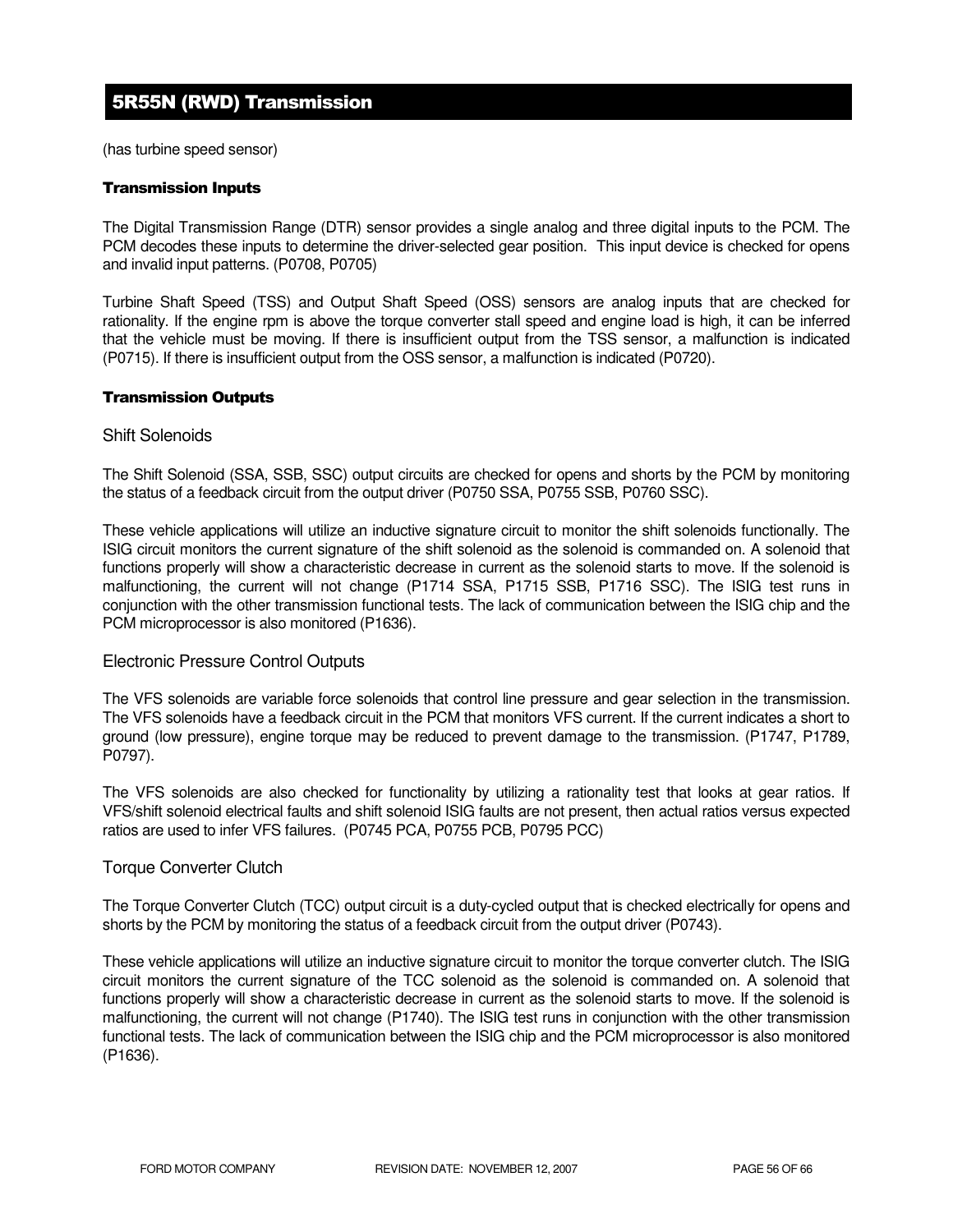# Direct One Way Clutch

The Direct One Way Clutch is checked for functionality by utilizing a rationality test that looks at transmission input torque relative to commanded throttle position while in 1<sup>st</sup>, 3<sup>rd</sup>, or 4<sup>th</sup> gear. If a direct one way clutch fault is present, then the transmission will not be able to carry torque at high throttle angles in 1<sup>st</sup>, 3<sup>rd</sup>, or 4<sup>th</sup> gears. (P1700)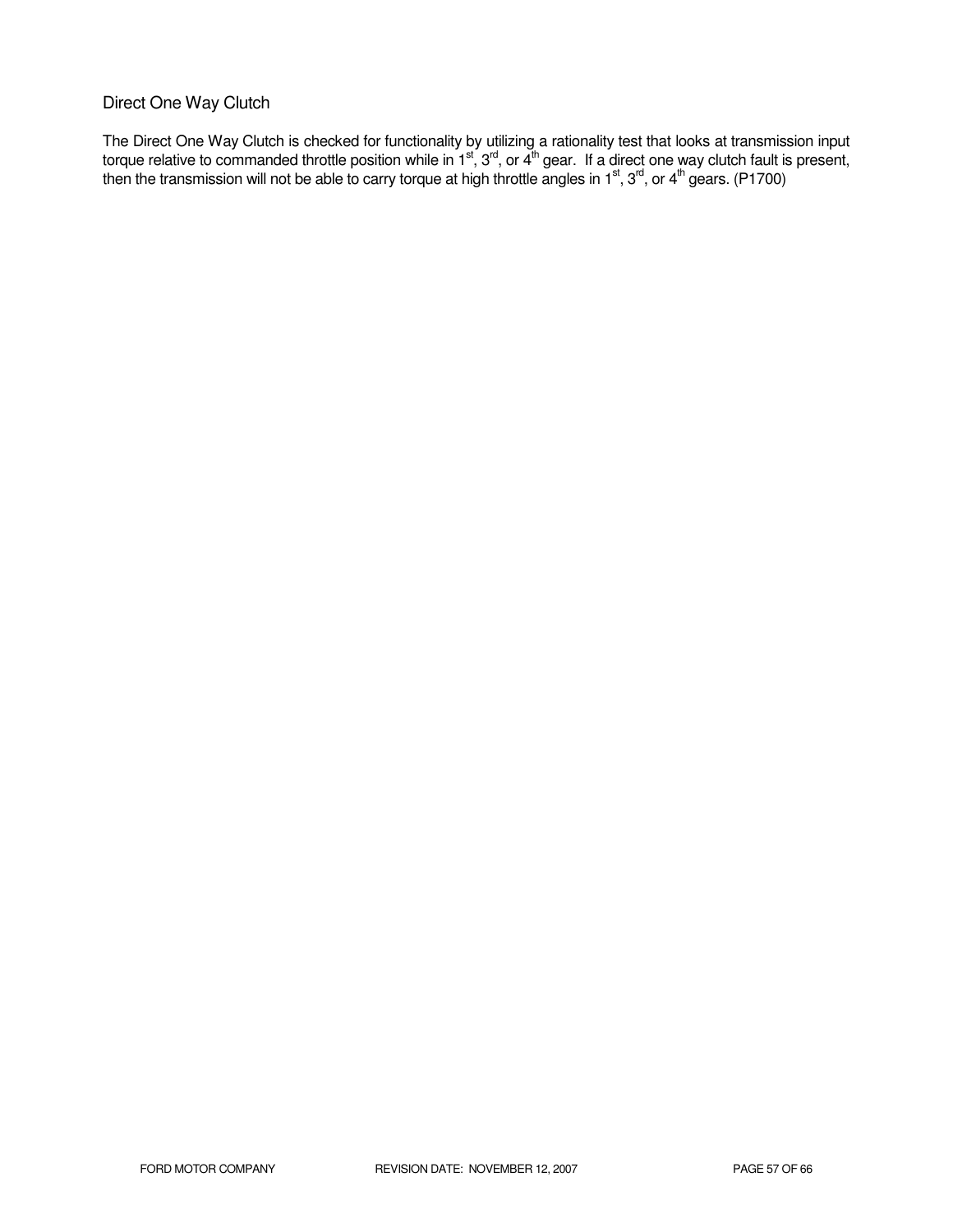# 5R55W (RWD) Transmission

(has turbine speed sensor)

#### Transmission Inputs

The Digital Transmission Range (DTR) sensor provides a single analog and three digital inputs to the PCM. The PCM decodes these inputs to determine the driver-selected gear position. This input device is checked for opens and invalid input patterns. (P0708, P0705)

Turbine Shaft Speed (TSS) and Output Shaft Speed (OSS) sensors are analog inputs that are checked for rationality. If the engine rpm is above the torque converter stall speed and engine load is high, it can be inferred that the vehicle must be moving. If there is insufficient output from the TSS sensor, a malfunction is indicated (P0715). If there is insufficient output from the OSS sensor, a malfunction is indicated (P0720).

#### Transmission Outputs

#### Shift Solenoids

The Shift Solenoid (SSA, SSB, SSC, SSD) output circuits are checked for opens and shorts by the PCM by monitoring the status of a feedback circuit from the output driver (P0750 SSA, P0755 SSB, P0760 SSC, P0765 SSD).

These vehicle applications will utilize an inductive signature circuit to monitor the shift solenoids functionally. The ISIG circuit monitors the current signature of the shift solenoid as the solenoid is commanded on. A solenoid that functions properly will show a characteristic decrease in current as the solenoid starts to move. If the solenoid is malfunctioning, the current will not change (P1714 SSA, P1715 SSB, P1716 SSC, P1717 SSD). The ISIG test runs in conjunction with the other transmission functional tests. The lack of communication between the ISIG chip and the PCM microprocessor is also monitored (P1636).

## Electronic Pressure Control Outputs

The VFS solenoids are variable force solenoids that control line pressure and gear selection in the transmission. The VFS solenoids have a feedback circuit in the PCM that monitors VFS current. If the current indicates a short to ground (low pressure), engine torque may be reduced to prevent damage to the transmission. (P1747, P1789, P0797).

The VFS solenoids are also checked for functionality by utilizing a rationality test that looks at gear ratios. If VFS/shift solenoid electrical faults and shift solenoid ISIG faults are not present, then actual ratios versus expected ratios are used to infer VFS failures. (P0745 PCA, P0755 PCB, P0795 PCC)

## Torque Converter Clutch

The Torque Converter Clutch (TCC) output circuit is a duty-cycled output that is checked electrically for opens and shorts by the PCM by monitoring the status of a feedback circuit from the output driver (P0743).

These vehicle applications will utilize an inductive signature circuit to monitor the torque converter clutch. The ISIG circuit monitors the current signature of the TCC solenoid as the solenoid is commanded on. A solenoid that functions properly will show a characteristic decrease in current as the solenoid starts to move. If the solenoid is malfunctioning, the current will not change (P1740). The ISIG test runs in conjunction with the other transmission functional tests. The lack of communication between the ISIG chip and the PCM microprocessor is also monitored (P1636).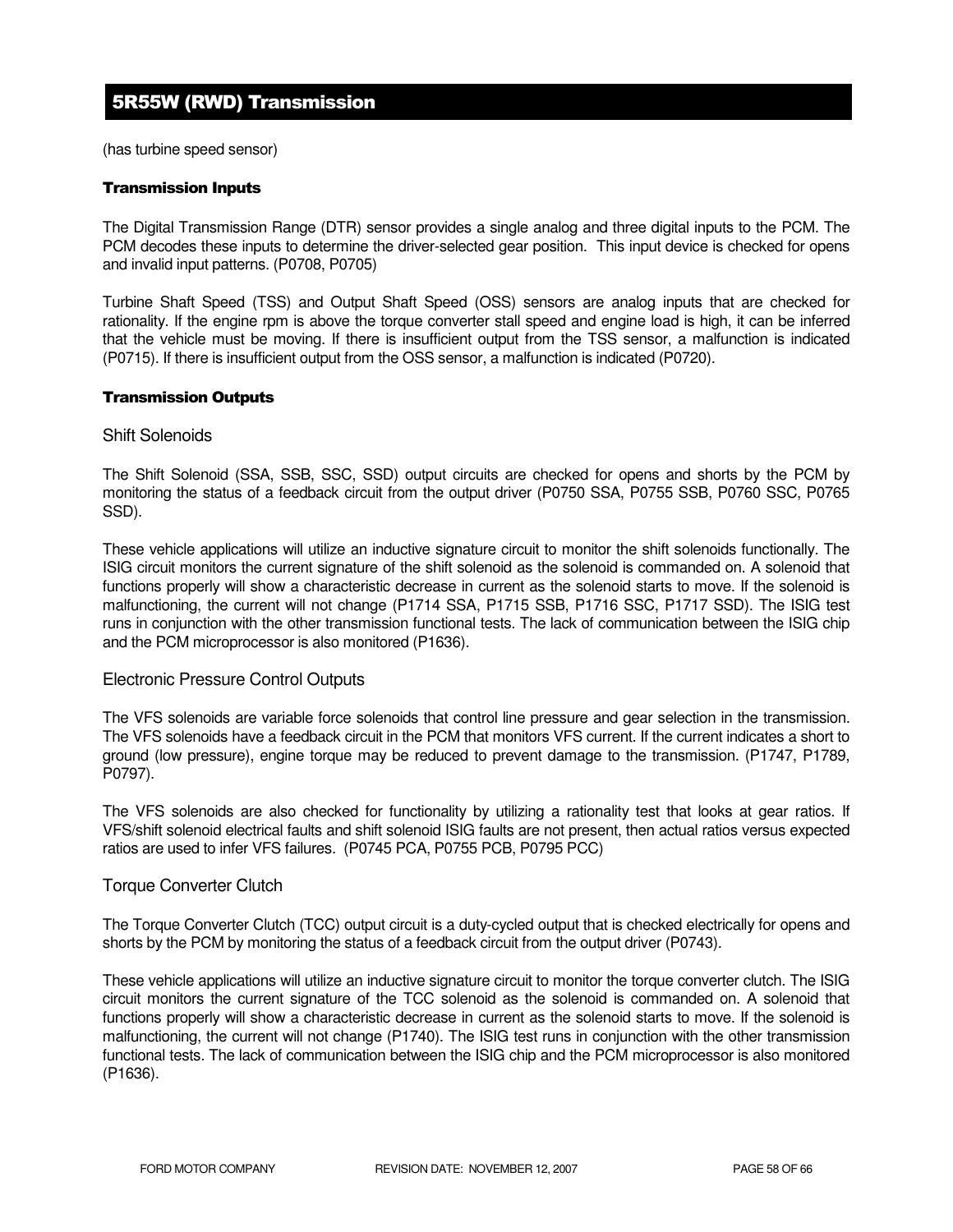# Direct One Way Clutch

The Direct One Way Clutch is checked for functionality by utilizing a rationality test that looks at transmission input torque relative to commanded throttle position while in 1<sup>st</sup>, 3<sup>rd</sup>, or 4<sup>th</sup> gear. If a direct one way clutch fault is present, then the transmission will not be able to carry torque at high throttle angles in 1<sup>st</sup>, 3<sup>rd</sup>, or 4<sup>th</sup> gears. (P1700)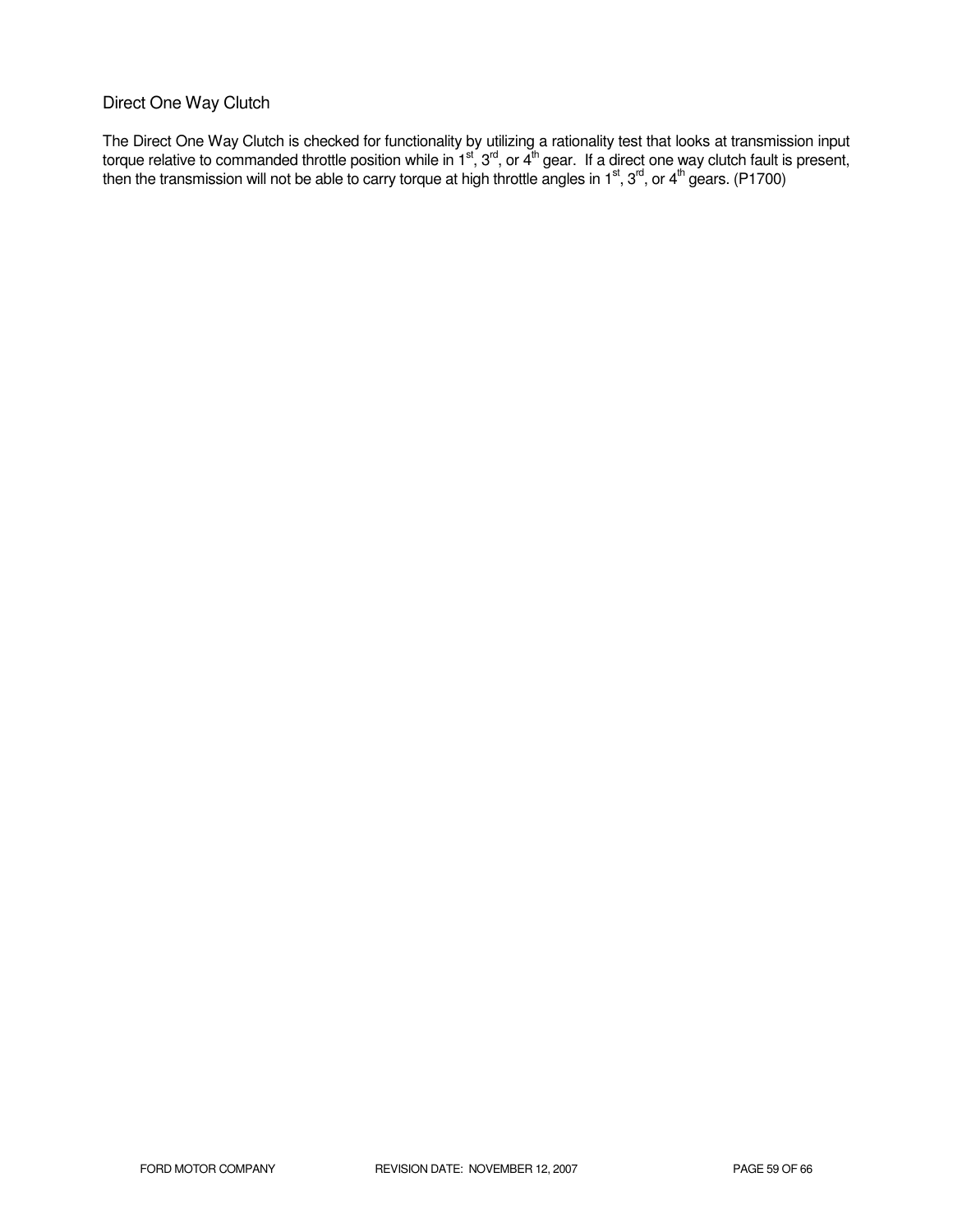# 4R100 (E4OD) (RWD) Transmission

(turbine speed sensor in most applications)

## Transmission Inputs

The Digital Transmission Range (DTR) sensor provides a single analog and three digital inputs to the PCM. The PCM decodes the inputs to determine the driver-selected gear position (Park, Rev, Neutral, OD, 2, 1). This input device is checked for opens and invalid input patterns. (P0708, P0705)

The Vehicle Speed Sensor (VSS), Turbine Shaft Speed (TSS) sensor and Output Shaft Speed (OSS) sensor, if equipped, are analog inputs that are checked for rationality. If the engine rpm is above the torque converter stall speed and engine load is high, it can be inferred that the vehicle must be moving. If there is insufficient output from the VSS sensor, a malfunction is indicated (P0500). If there is insufficient output from the TSS sensor, a malfunction is indicated (P0715). If there is insufficient output from the OSS sensor, a malfunction is indicated (P0720).

## Transmission Outputs

#### Shift Solenoids

The Shift Solenoid (SSA and SSB) output circuits are checked for opens and shorts by the PCM by monitoring the status of a feedback circuit from the output driver (P0750 SSA, P0755 SSB).

All vehicle applications will utilize an inductive signature circuit to monitor the shift solenoids functionally. The ISIG circuit monitors the current signature of the shift solenoid as the solenoid is commanded on. A solenoid that functions properly will show a characteristic decrease in current as the solenoid starts to move. If the solenoid is malfunctioning, the current will not change (P1714 SS1, P1715 SS2). The ISIG test runs in conjunction with the other transmission functional tests. In all applications, the lack of communication between the ISIG chip and the PCM microprocessor is also monitored (P1636).

## Torque Converter Clutch

The Torque Converter Clutch (TCC) output circuit is a duty-cycled output that is checked electrically for opens and shorts internally in the PCM by monitoring the status of a feedback circuit from the output driver (P0743).

All vehicle applications use duty-cycled output drivers which utilize a rationality check for TCC operation. Actuation of the TCC on and off will result in a change of the calculated speed ratio under high engine load. If a speed ratio delta does not occur, a malfunction is indicated (P1744). The lack of communication between the ISIG chip and the PCM microprocessor is also monitored (P1636).

## Electronic Pressure Control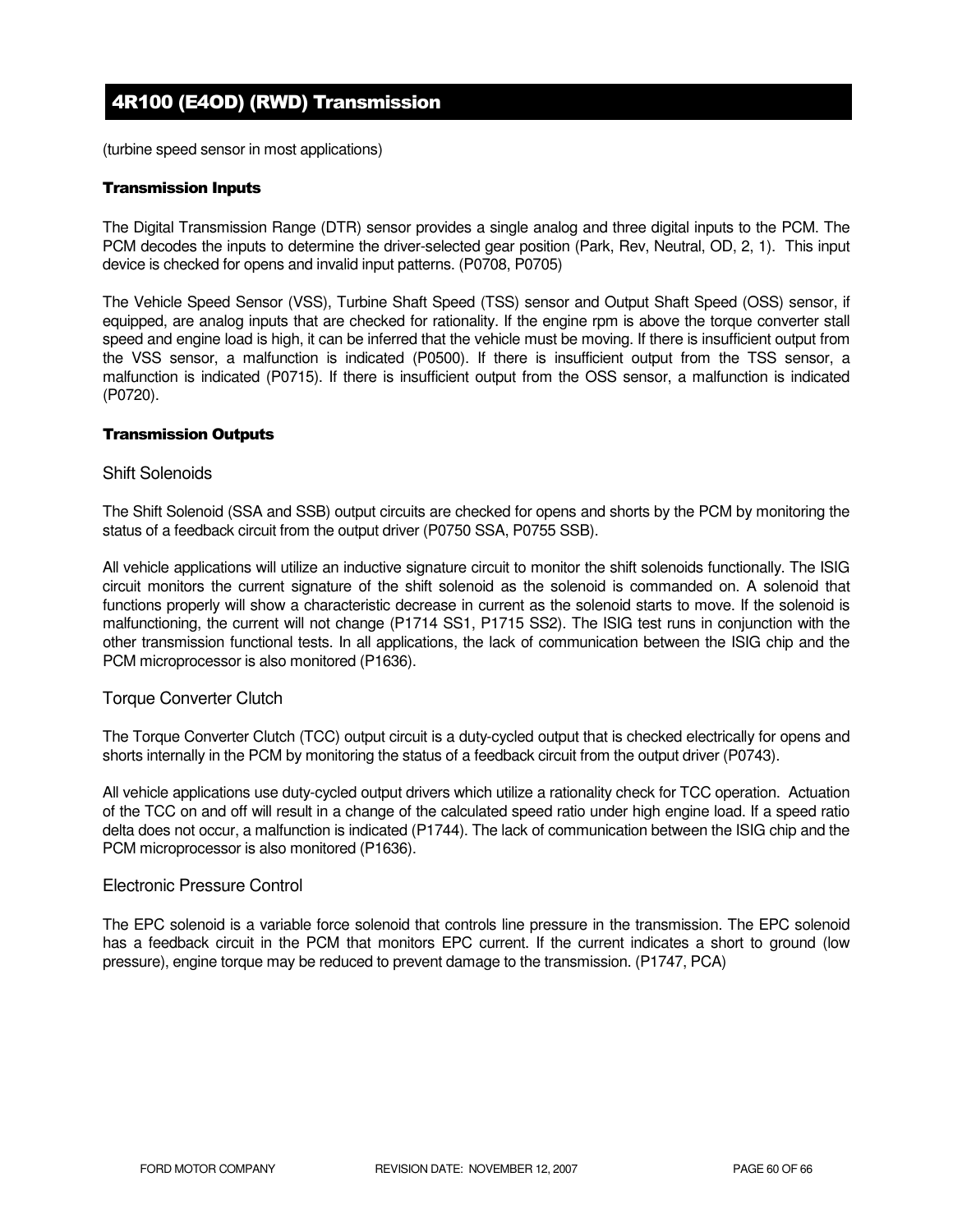# 4F27E (FN) (FWD) Transmission

(has turbine speed sensor)

## Transmission Inputs

The Transmission Range Sensor (TRS) provides five digital inputs, one for Park and Neutral, one for Reverse, one for Drive, one for Second and one for First. These inputs are monitored for opens and shorts (P0705).

The Turbine Shaft Speed (TSS) sensor and Output Shaft Speed (OSS) sensors are analog inputs that are checked for rationality. If the engine rpm is above the torque converter stall speed or one of the two speed sensors has sufficient signal and engine load is high enough, it can be inferred that the vehicle must be moving. If there is insufficient output from the TSS sensor, a malfunction is indicated (P0715). If there is insufficient output from the OSS sensor, a malfunction is indicated (P0720).

#### Transmission Outputs

#### Shift Solenoids

The Shift Solenoid (SSA, SSB, SSC, SSD, and SSE) output circuits are checked for opens and shorts by the PCM by monitoring the status of a feedback circuit from the output driver (P0750, P0755, P0760, P0765 and P0770 respectively).

The shift solenoids are functionally (mechanically) checked by means of a comprehensive malfunction pattern test. This monitor examines learned gear states and the TCC function to determine if a shift solenoid mechanical failure has occurred (P0751, P0756, P0761, P0766 and P0771 respectively).

## Torque Converter Clutch

No single solenoid controls the TCC in the FN. Electrical checks for all shift solenoids are performed as indicated above. The TCC is checked functionally by evaluating torque converter slip under steady state conditions when the torque converter is fully applied. If the slip exceeds the malfunction thresholds when the TCC is commanded on, a TCC malfunction is indicated (P0741). If slip is below an open converter threshold when the TCC is commanded off, a TCC malfunction is indicated through the shift solenoid functional test (P0756).

## Electronic Pressure Control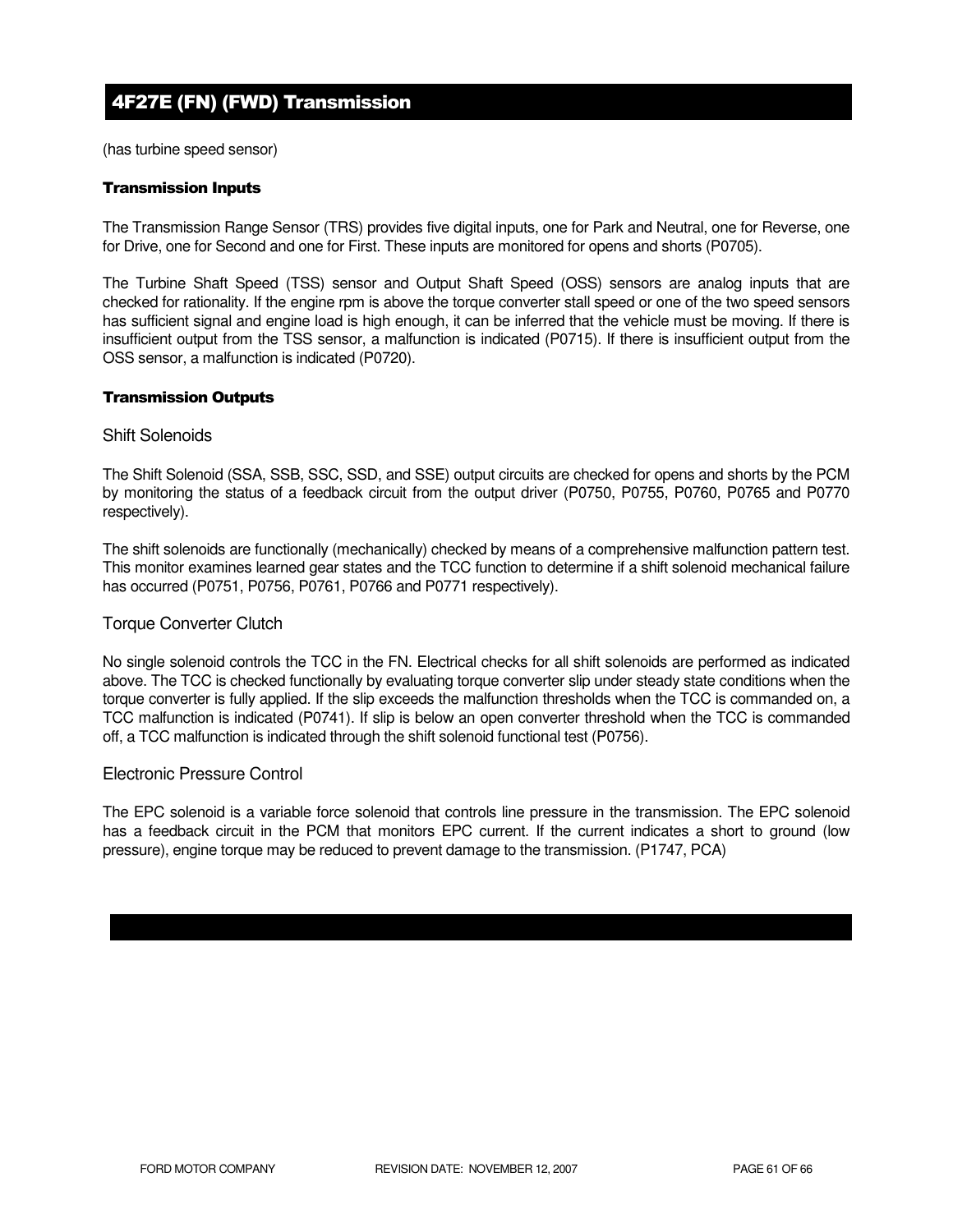# On Board Diagnostic Executive

The On-Board Diagnostic (OBD) Executive is a portion of the PCM strategy that manages the sequencing and execution of all diagnostic tests. It is the "traffic cop" of the diagnostic system. Each test/monitor can be viewed as an individual task, which may or may not be able to run concurrently with other tasks. The Diagnostic Executive enables/disables OBD monitors in order to accomplish the following:

- Sequence the OBD monitors such that when a test runs, each input that it relies upon has already been tested.
- Controls and co-ordinates the execution of the individual OBD system monitors: Catalyst, Misfire, EGR, O2, Fuel, AIR, EVAP and, Comprehensive Component Monitor (CCM).
- Stores freeze frame and "similar condition" data
- Manages storage and erasure of Diagnostic Trouble Codes as well as MIL illumination
- Controls and co-ordinates the execution of the On-Demand tests: Key On Engine Off (KOEO), Key On Engine Running (KOER), and the Output Test Mode (OTM).
- Performs transitions between various states of the diagnostic and powertrain control system to minimize the effects on vehicle operation.
- Interfaces with the diagnostic test tools to provide diagnostic information (I/M readiness, various J1979 test modes) and responds to special diagnostic requests (J1979 Mode 08 and 09).

The diagnostic also executive controls several overall, global OBD entry conditions.

- The Diagnostic Executive waits for 4 seconds after the PCM is powered before initiating any OBD monitoring. For the 2001 MY and beyond, this delay has been eliminated to meet the "zero startup delay" misfire monitoring requirements.
- The Diagnostic Executive suspends OBD monitoring when battery voltage falls below 11.0 volts.
- The Diagnostic Executive suspends monitoring of fuel-system related monitors (catalyst, misfire, evap, O2, AIR and fuel system) when fuel level falls below 15%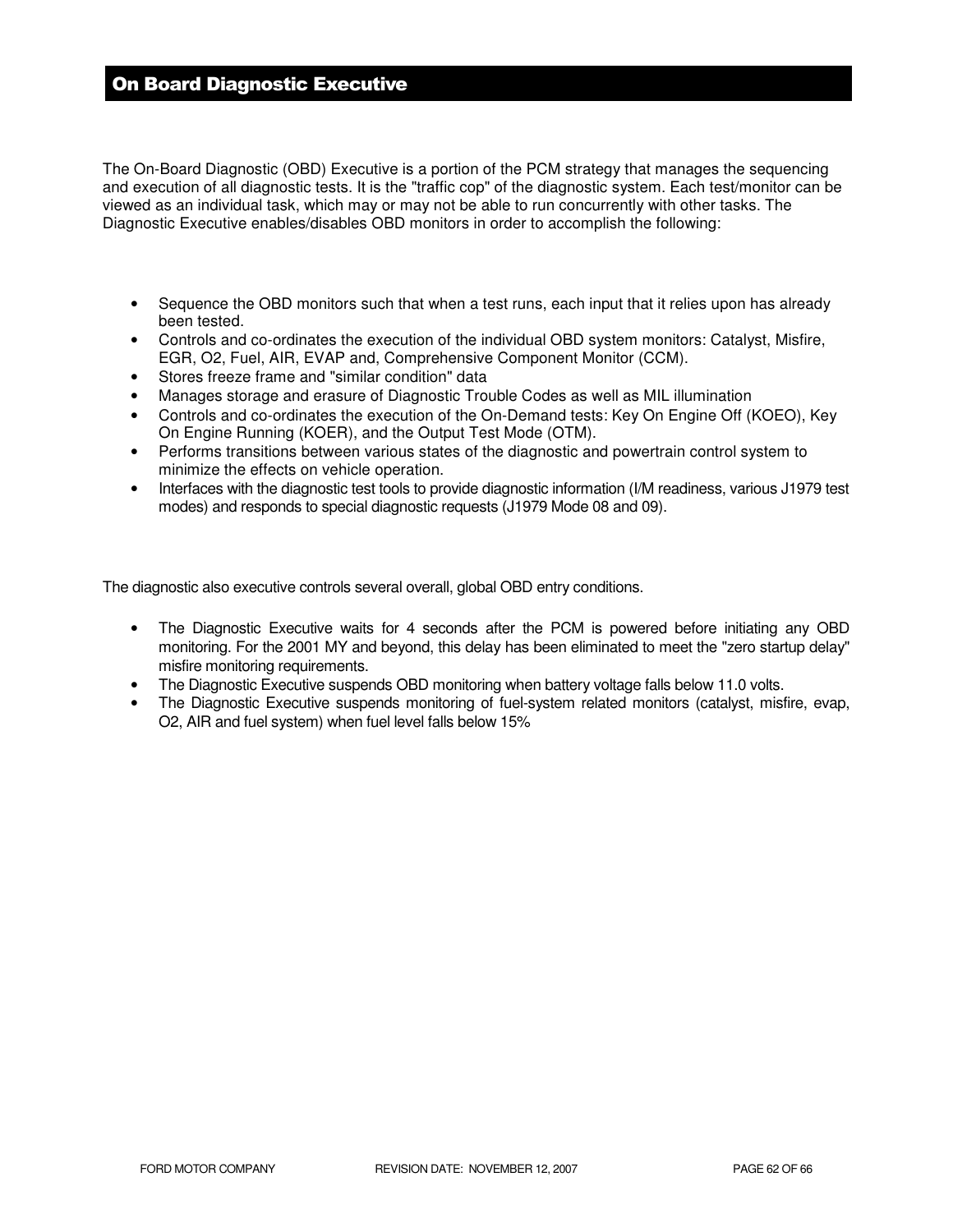# Exponentially Weighted Moving Average

Exponentially Weighted Moving Averaging is a well-documented statistical data processing technique that is used to reduce the variability on an incoming stream of data. Use of EWMA does not affect the mean of the data, however, it does affect the distribution of the data. Use of EWMA serves to "filter out" data points that exhibit excessive and unusual variability and could otherwise erroneously light the MIL.

The simplified mathematical equation for EWMA implemented in software is as follows:

New Average = [New data point \* "filter constant"] + [( 1 - "filter constant") \* Old Average]

This equation produces an exponential response to a step-change in the input data. The "Filter Constant" determines the time constant of the response. A large filter constant (i.e. 0.90 ) means that 90% of the new data point is averaged in with 10% of the old average. This produces a very fast response to a step change. Conversely, a small filter constant (i.e. 0.10 ) means that only 10% of the new data point is averaged in with 90% of the old average. This produces a slower response to a step change.

When EWMA is applied to a monitor, the new data point is the result from the latest monitor evaluation. A new average is calculated each time the monitor is evaluated and stored in Keep Alive Memory (KAM). This normally occurs each driving cycle. The MIL is illuminated and a DTC is stored based on the New Average store in KAM.

In order to facilitate repair verification and DDV demonstration, 2 different filter constants are used. A "fast filter constant" is used after KAM is cleared/DTCs are erased and a "normal filter constant" is used for normal customer driving. The "fast filter" is used for 2 driving cycles after KAM is cleared/DTCs are erased, and then the "normal filter" is used. The "fast filter" allows for easy repair verification and monitor demonstration in 2 driving cycles, while the normal filter is used to allow up to 6 driving cycles, on average, to properly identify a malfunction and illuminate the MIL.

In order to relate filter constants to driving cycles for MIL illumination, filter constants must be converted to time constants. The mathematical relationship is described below:

```
Time constant = [(1 / \text{filter constant}) - 1]^* evaluation period
```
The evaluation period is a driving cycle. The time constant is the time it takes to achieve 68% of a step-change to an input. Two time constants achieve 95% of a step change input.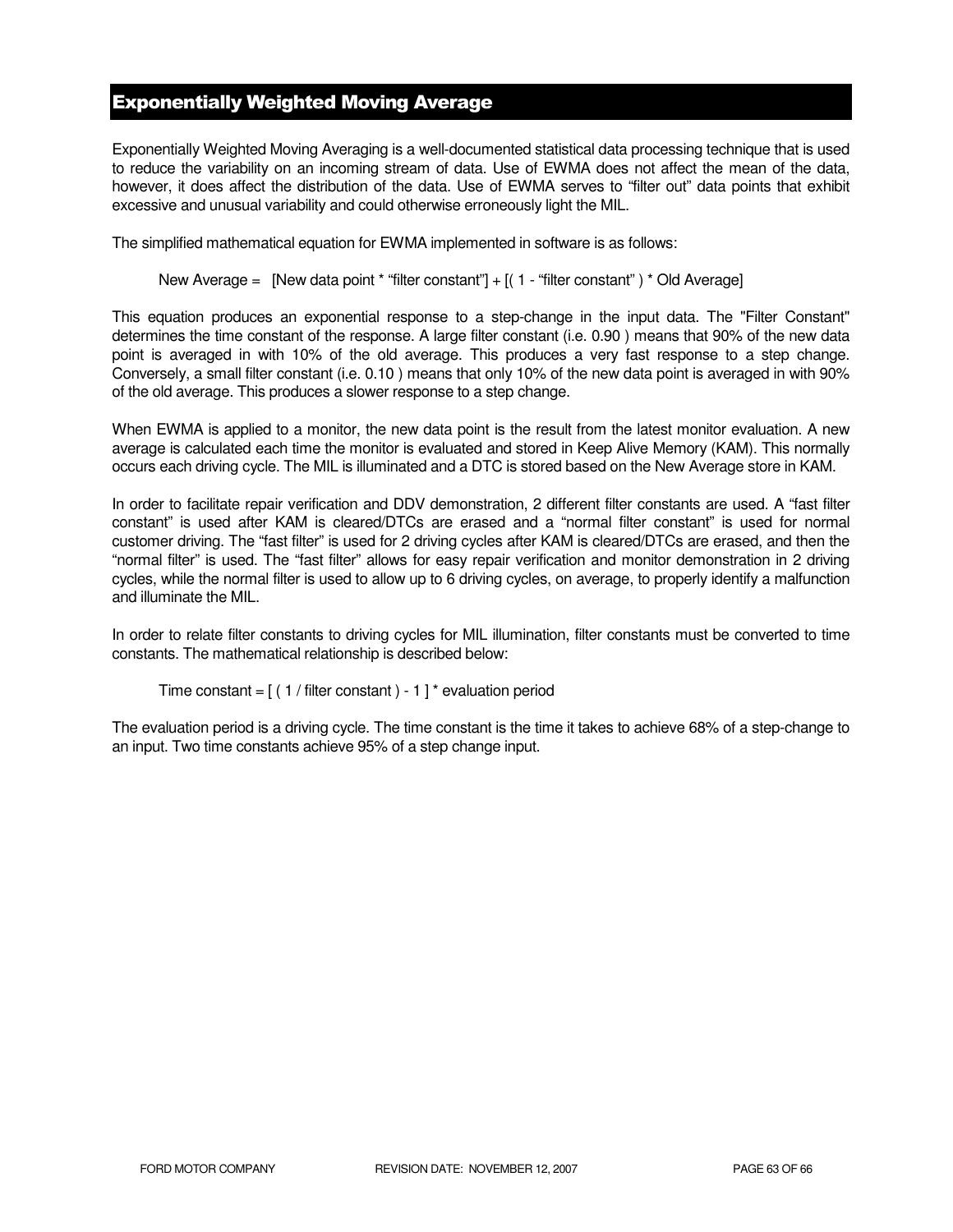# Catalyst Monitor EWMA

EWMA has been incorporated in the catalyst monitor. There are 3 calibrateable parameters that determine the MIL illumination characteristics.

- "Fast" filter constant, used for 2 driving cycles after DTCs are cleared or KAM is reset
- "Normal" filter constant, used for all subsequent, "normal" customer driving
- Number of driving cycles to use fast filter after KAM clear (normally set to 2 driving cycles)

Several examples for a typical calibration (4.6L Mark VIII ) are shown in the tables below. Specific calibration information can be obtained from the parameter listing provided for each strategy.

| <b>Monitor</b><br>evaluation | <b>EWMA Filter Calculation,</b><br>"normal" filter constant | Weighted<br><b>Average</b> | <b>Driving</b><br>cycle | <b>Action/Comment</b>              |
|------------------------------|-------------------------------------------------------------|----------------------------|-------------------------|------------------------------------|
| ("new data")                 | set to 0.4                                                  | ("new                      | number                  |                                    |
|                              | Malfunction threshold $= .75$                               | average")                  |                         |                                    |
| 0.15                         | $.15*(0.4) + .15*(1 - 0.4)$                                 | 0.15                       |                         | normal 100K system                 |
| 1.0                          | $*(0.4) + .15*(1 - 0.4)$<br>1.0                             | 0.49                       | 1                       | catastrophic failure               |
| 1.0                          | 1.0<br>$*(0.4) + .49 * (1 - 0.4)$                           | 0.69                       | $\overline{2}$          |                                    |
| 1.0                          | 1.0<br>$*(0.4) + .69 * (1 - 0.4)$                           | 0.82                       | 3                       | exceeds threshold                  |
| 1.0                          | 1.0<br>$*(0.4) + .82 * (1 - 0.4)$                           | 0.89                       | 4                       | MIL on                             |
| 0.15                         | $.15*(0.4) + .15*(1 - 0.4)$                                 | 0.15                       |                         | normal 100K system                 |
|                              |                                                             |                            |                         |                                    |
| 0.8                          | $0.8*(0.4) + .15*(1 - 0.4)$                                 | 0.41                       | 1                       | 1.5 <sup>*</sup> threshold failure |
| 0.8                          | $0.8*(0.4) + .41*(1 - 0.4)$                                 | 0.57                       | $\overline{2}$          |                                    |
| 0.8                          | $0.8*(0.4) + .57*(1 - 0.4)$                                 | 0.66                       | 3                       |                                    |
| 0.8                          | $0.8*(0.4) + .66*(1 - 0.4)$                                 | 0.72                       | 4                       |                                    |
| 0.8                          | $0.8*(0.4) + .72*(1 - 0.4)$                                 | 0.75                       | 5                       | exceeds threshold                  |
| 0.8                          | $0.8*(0.4) + .75*(1 - 0.4)$                                 | 0.77                       | 6                       | MIL on                             |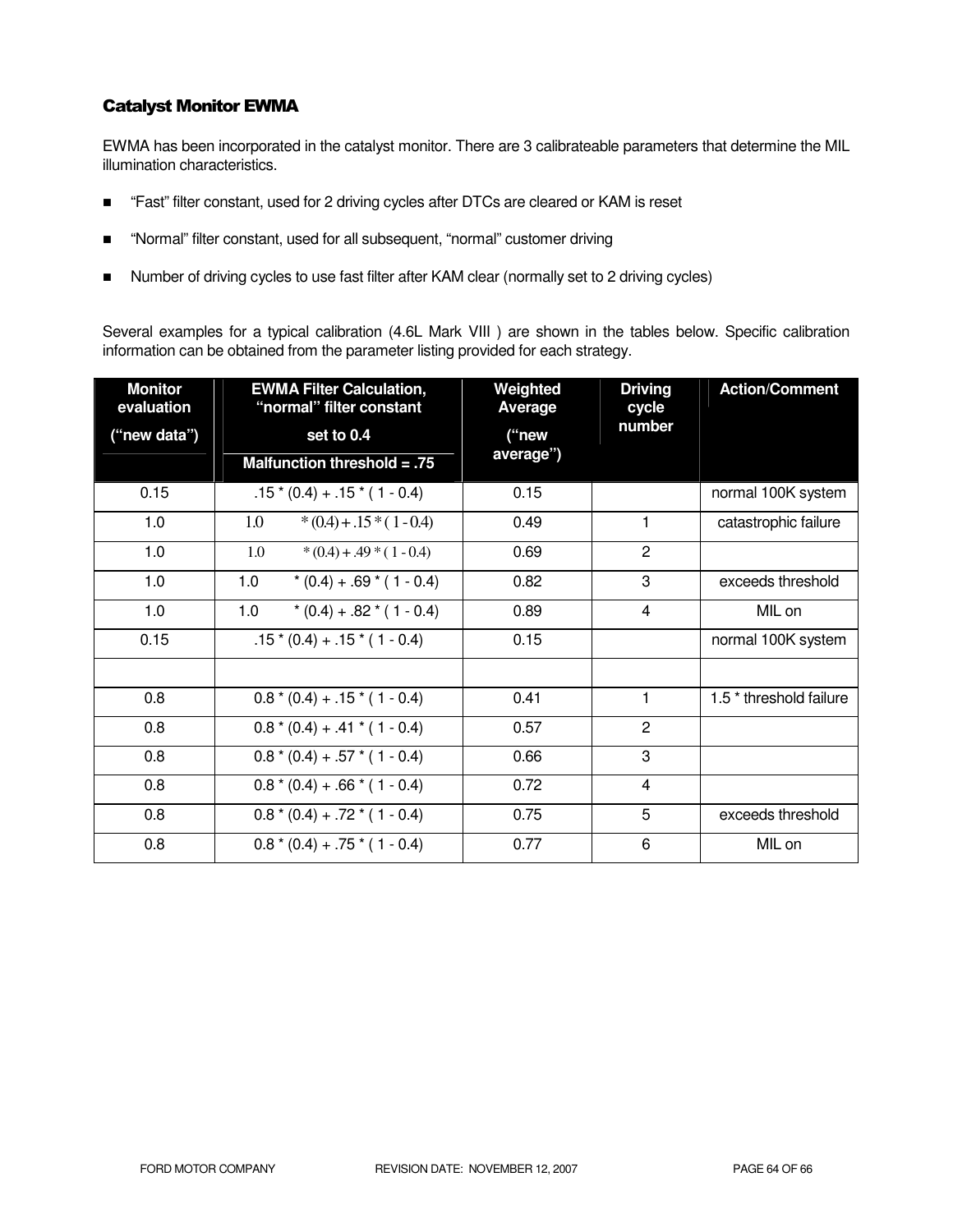# I/M Readiness Code

The readiness function is implemented based on the J1979 format. A battery disconnection or clearing codes using a scan tool results in the various I/M readiness bits being set to a "not-ready" condition. As each noncontinuous monitor completes a full diagnostic check, the I/M readiness bit associated with that monitor is set to a "ready" condition. This may take one or two driving cycles based on whether malfunctions are detected or not. The readiness bits for comprehensive component monitoring, misfire and fuel system monitoring are considered complete once all the non-continuous monitors have been evaluated. Because the evaporative system monitor requires ambient conditions between 40 and 100  $^{\circ}$ F and BARO > 22.5 " Hg (< 8,000 ft.) to run, special logic can "bypass" the running the evap monitor for purposes of clearing the evap system I/M readiness bit due to the continued presence of these extreme conditions.

# Evap bypass logic for 1997, 1998 and 1999 MY c/o vehicles:

If the evaporative system monitor cannot complete because ambient temperature conditions were encountered outside the 40 to 100 °F and BARO range at speeds above 40 mph during a driving cycle in which all continuous and non-continuous monitors were evaluated, the evaporative system monitor is then considered complete due to the continued presence of extreme conditions. If the above conditions are repeated during a second driving cycle, the I/M readiness bit for the evaporative system is set to a "ready" condition. (Note: Some 1997 and 1998 vehicles do not require catalyst monitor completion to bypass.)

# Evap bypass logic for new 1999 MY, 2000 MY, and beyond vehicles:

If the evaporative system monitor conditions are met with the exception of the 40 to 100 $^{\circ}$ F ambient temperatures or BARO range, a timer is incremented. The timer value is representative of conditions where the Evap monitor could have run (all entry conditions met except IAT and BARO) but did not run due to the presence of those extreme conditions. If the timer continuously exceeds 30 seconds during a driving cycle in which all continuous and non-continuous monitors were evaluated, the evaporative system monitor is then considered complete. If the above conditions are repeated during a second driving cycle, the I/M readiness bit for the evaporative system is set to a "ready" condition.

# Power Take Off Mode

While PTO mode is engaged, the I/M readiness bits are set to a "not-ready" condition. When PTO mode is disengaged, the I/M readiness bits are restored to their previous states prior to PTO engagement. During PTO mode, only CCM circuit checks continue to be performed.